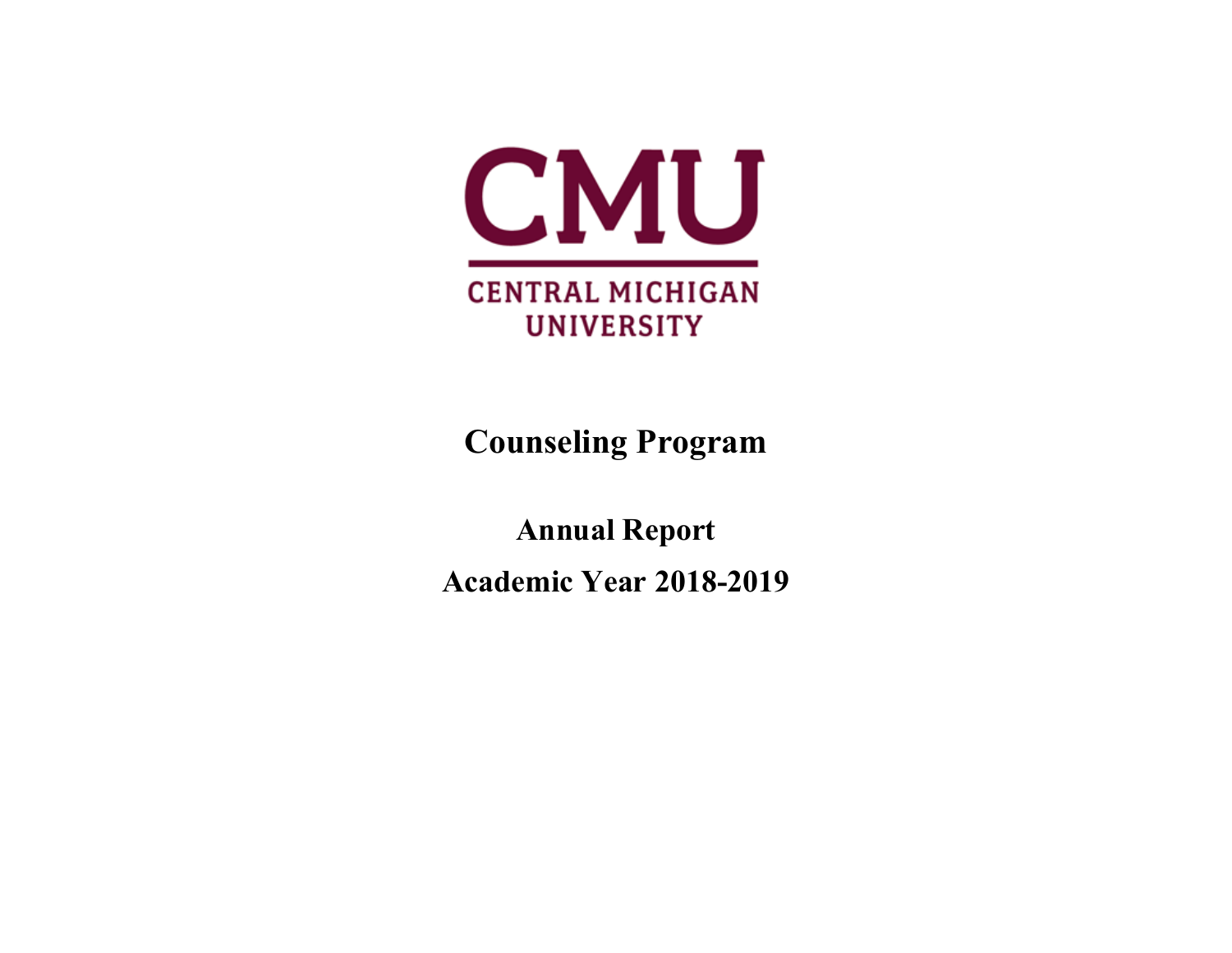# Table of Contents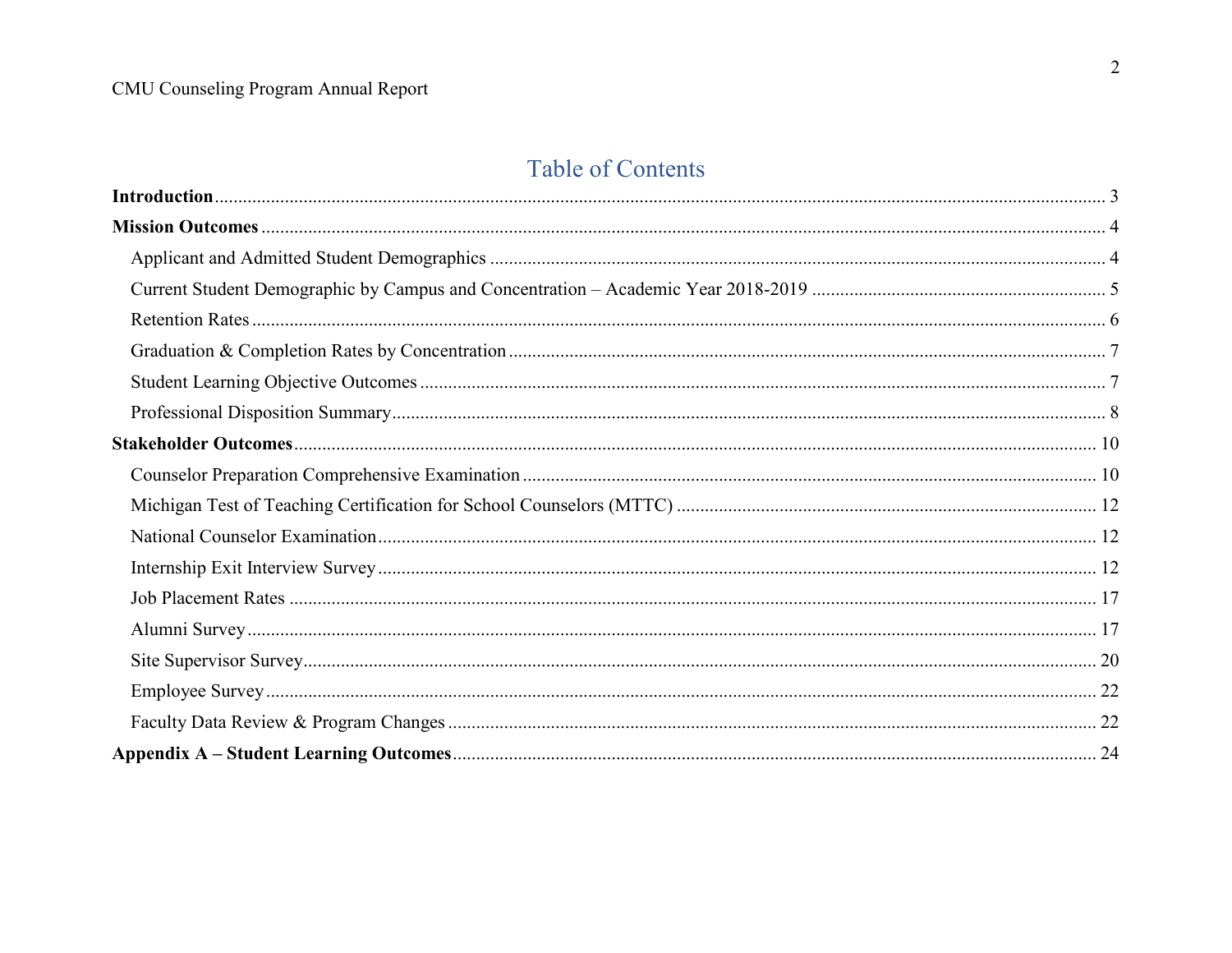## **Introduction**

<span id="page-2-0"></span>The Central Michigan University (CMU) Counseling Program presents this annual report that provides data on how we are meeting the mission of our program. The Central Michigan University Counseling Program's mission is "to provide high quality training that inspires emerging counselors to develop a strong professional identity and a lifelong passion for knowledge, wisdom and creativity. Through the implementation of our core program and specialized tracks, we encourage our students to be advocates for wellness and social justice and we help them develop the clinical skill necessary to meet the mental health, educational and career needs of an increasingly diverse society." Our vision is that the CMU Counseling Program will become the pre-eminent training programin Mid-Michigan and surrounding areas for training, professional leadership, counseling skill development, knowledge, and research in clinical mental health counseling and school counseling and will continue to expand its national reputation and prominence.

We based this mission and vision on the following values:

- Human diversity, respect for the individual, and freedom of expression.
- Student-centered programs that integrate learning, discovery, engagement tailored to the unique experience of both traditional and nontraditional student success.
- Excellence in our progression through mentorship of students, innovative learning opportunities, visionary programming, research contributions to the professional knowledge base, professional leadership, and active partnerships with community schools, agencies, and healthcare providers.

Data is presented in specific categories; Mission Outcomes provide data on how the CMU Program is meeting the Program's mission; including addressing diversity, student retention, completion and graduation rates; Student Learning Objectives/Program Evaluation provides data on how the CMU Counseling Program is meeting the academic needs of our students; and Stakeholder data, that evaluates how our students, site supervisors and graduate employers view the success of the program. When possible, data is disaggregated by campus and concentration. listed in either table format or in narrative, or both depending on the available data. Areas where data is not available is noted in that section. The CMU Counseling transitioned to 60 credit School Counseling (SC), Clinical Mental Health Counseling, (CMHC) and Addiction Counseling (AC) Programs in Spring 2018, therefore current student data includes students completing the 48-credit hour Professional and School Counseling Programs, however those programs are not part of the current program evaluation plan.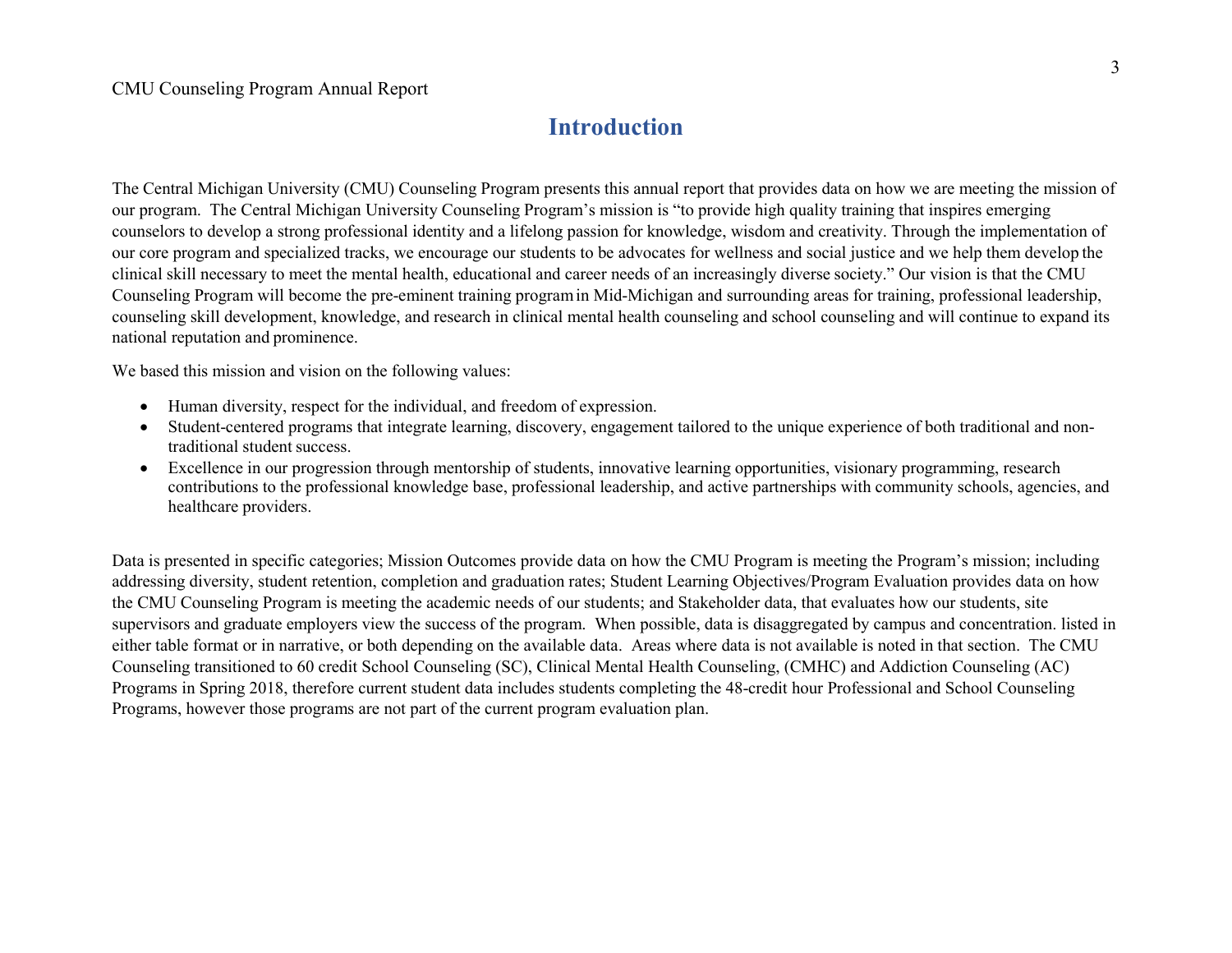## **Mission Outcomes**

## <span id="page-3-1"></span><span id="page-3-0"></span>**Applicant and Admitted Student Demographics**

Benchmarks: (1) The CMU Counseling program will admit a diverse student body by gender, age, ethnicity, and race. Ten percent (10%) of admitted students will be diverse by ethnicity/race; Ten percent (10%) of admitted students will be diverse by age; Ten percent (10%) of admitted students will be diverse by age. Please note that the CMU Counseling Program did not admit any students into off site cohort programs, so the data listed below is for the Mt. Pleasant Campus only. (2) Ninety percent (90%) of admitted applicants into the CMU Counseling Program will meet the GPA and GRE criteria for admission.

Results: For the 2018-2019 Academic Year, the CMU Counseling Program did not meet its admitted student diversity goals, as 87% of students admitted identified as White. Goals for gender were met (20% Male) and for age diversity (10% of admitted students were age 30 or over). Acceptance rates were high, with 99% of applicants accepted into the program, while 77% of those students joined the program.

|               | Applicant Data Summaries - Fall 2018 - Spring 2019 |             |                      |     |              |                     |          |                       |        |         |               |       |      |             |      |      |         |                             |                            |      |    |      |
|---------------|----------------------------------------------------|-------------|----------------------|-----|--------------|---------------------|----------|-----------------------|--------|---------|---------------|-------|------|-------------|------|------|---------|-----------------------------|----------------------------|------|----|------|
|               |                                                    |             | <b>Concentration</b> |     |              | Ethnicity           |          | Gender<br>Age         |        |         | <b>UG GPA</b> |       |      | <b>GRE</b>  |      |      | Rate    | Accept # Entered<br>Program | Fntered<br>Program<br>Rate |      |    |      |
|               |                                                    | <b>CMHC</b> | AC                   |     | School White | African<br>American | Hispanic | Not<br>reported/Other | Male   | Female  | Range         | Mean  | SD   | Range       | Mean | SD   | Range   | Mean                        | SD                         |      |    |      |
| Total Program | 39                                                 | 82%         | 15%                  | 3%  | 82%          | 5.20%               | 7.90%    | 5.10%                 | 17.90% | 82.10%  | 21-48         | 24.71 | 5.23 | 2.44 - 3.96 | 3.29 | 0.36 | 272-329 | 295.19                      | 11.93                      | 99%  | 30 | 77%  |
|               |                                                    |             |                      |     |              |                     |          |                       |        |         |               |       |      |             |      |      |         |                             |                            |      |    |      |
| Concentration |                                                    |             |                      |     |              |                     |          |                       |        |         |               |       |      |             |      |      |         |                             |                            |      |    |      |
| <b>CMHC</b>   | 32                                                 | n/a         | n/a                  | n/a | 81%          | 6.20%               | 9.30%    | 3%                    | 18.80% | 81.30%  |               |       |      |             |      |      |         |                             |                            | 99%  | 24 | 75%  |
| AC            | b                                                  | n/a         | n/a                  | n/a | 83%          |                     | 0        | 16.70%                | 17%    | 83.30%  | 22-48         | 31    | 9.1  | 2.92-3.87   | 3.28 | 0.35 | 289-314 | 302.13 10.42                |                            | 100% |    | 83%  |
| SC            |                                                    | n/a         | n/a                  | n/a | 100%         |                     | 0        | 0                     | 0.00%  | 100.00% | n/a           | 22    | n/a  | n/a         | 3.96 | n/a  | n/a     | 307                         | n/a                        | 100% |    | 100% |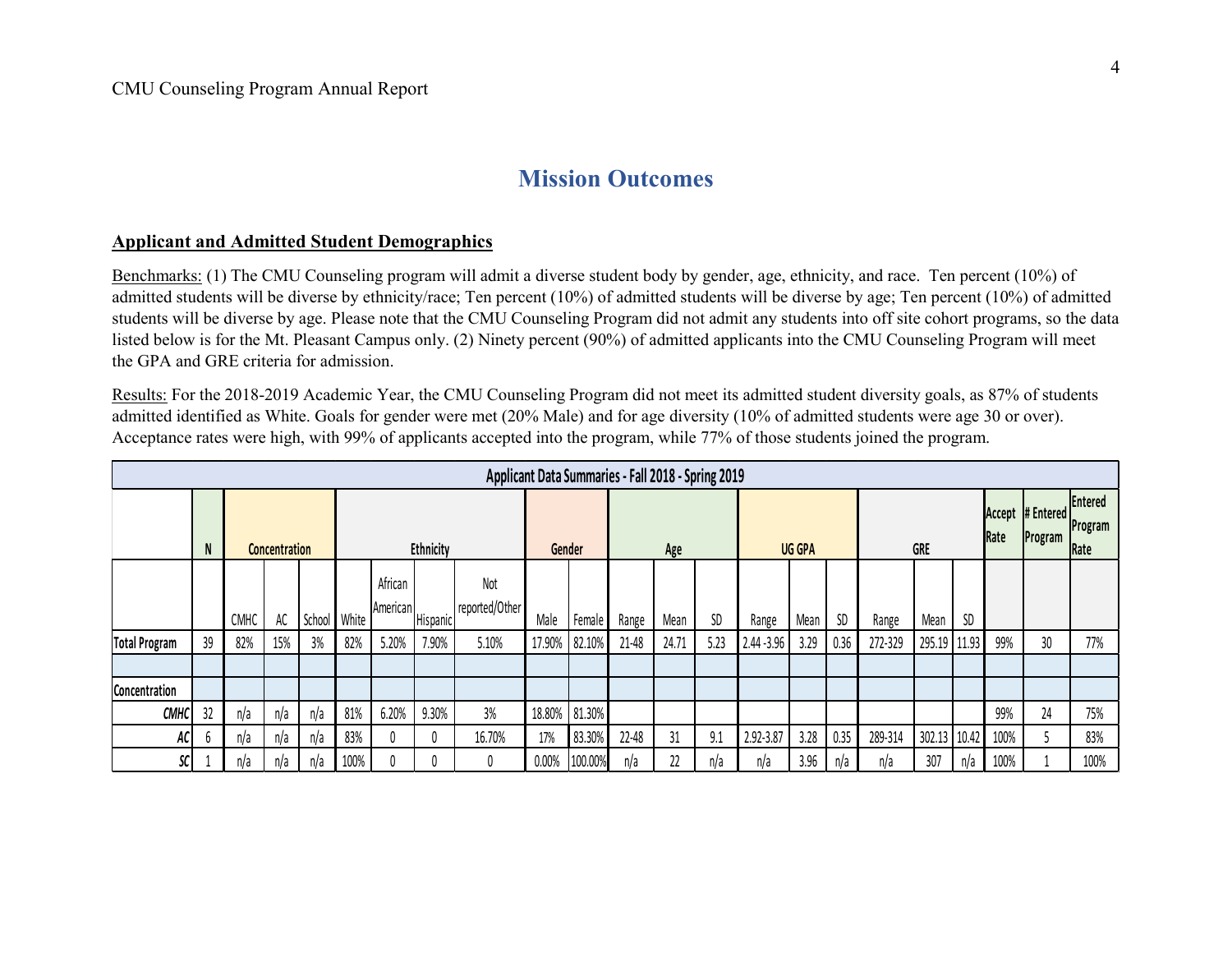|                      | Admitted Student Data Summaries - Fall 2018 - Spring 2019 |      |                      |        |       |                     |          |                              |        |         |       |       |      |           |               |      |            |        |       |
|----------------------|-----------------------------------------------------------|------|----------------------|--------|-------|---------------------|----------|------------------------------|--------|---------|-------|-------|------|-----------|---------------|------|------------|--------|-------|
|                      | N                                                         |      | <b>Concentration</b> |        |       | Ethnicity           |          |                              |        | Gender  | Age   |       |      |           | <b>UG GPA</b> |      | <b>GRE</b> |        |       |
|                      |                                                           | СМНС | AC                   | School | White | African<br>American | Hispanic | <b>Not</b><br>reported/Other | Male   | Female  | Range | Mean  | SD   | Range     | Mean          | SD   | Range      | Mean   | SD    |
| Total Program        | 30                                                        | 80%  | 17%                  | 3%     | 87%   | 6.60%               | 6.60%    | 0.00%                        | 20.00% | 80.00%  | 21-48 | 25.10 | 5.77 | 2.44-3.96 | 3.25          | 0.36 | 272-329    | 294.53 | 12.66 |
|                      |                                                           |      |                      |        |       |                     |          |                              |        |         |       |       |      |           |               |      |            |        |       |
| <b>Concentration</b> |                                                           |      |                      |        |       |                     |          |                              |        |         |       |       |      |           |               |      |            |        |       |
| <b>CMHC</b>          | 24                                                        | n/a  | n/a                  | n/a    | 83%   | 8.40%               | 8.40%    | 0%                           | 20.80% | 79.20%  | 21-37 | 23.83 | 3.60 | 2.44-3.87 | 3.22          | 0.35 | 272-329    | 292.67 | 12.86 |
| AC                   |                                                           | n/a  | n/a                  | n/a    | 100%  |                     | 0        | 0.00%                        | 20     | 80%     | 22-48 | 31.8  | 9.95 | 2.92-3.87 | 3.32          | 0.38 | 289-314    | 302.13 | 10.42 |
| SC                   |                                                           | n/a  | n/a                  | n/a    | 100%  |                     | 0        | 0                            | 0.00%  | 100.00% | n/a   | 22    | n/a  | n/a       | 3.96          | n/a  | n/a        | 307    | n/a   |

## <span id="page-4-0"></span>**Current Student Demographic by Campus and Concentration – Academic Year 2018-2019**

Benchmarks: The CMU Counseling program will retain 80% of students from Fall to Spring semester and per Academic Year.

The data below includes concentration, ethnicity, gender and age demographic information by entire program, concentration and campus. Retention rates are also listed below and indicate an overall 91.9% retention rate. The CMU Counseling Program met this benchmark for all sites.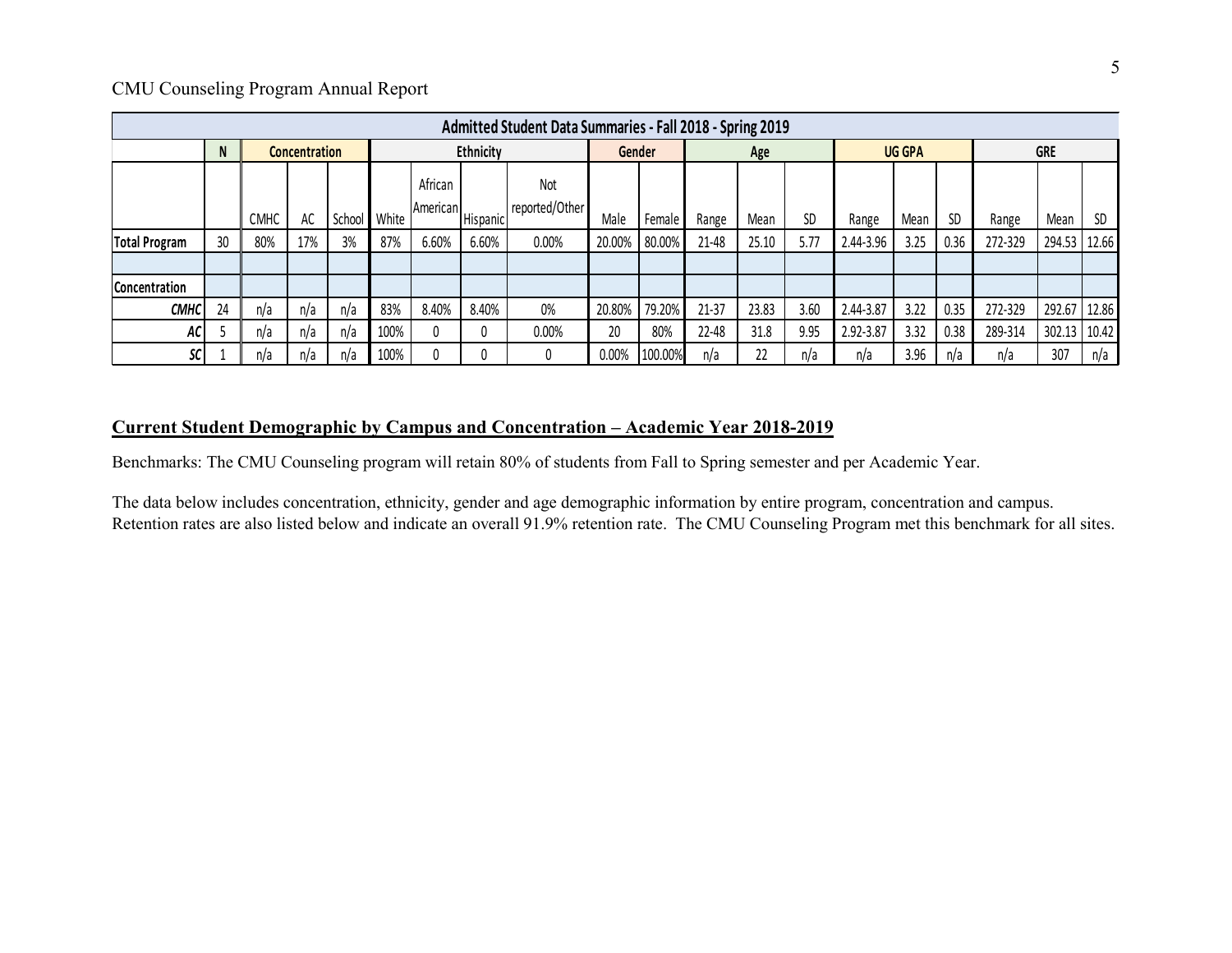|                     | Current Student Demographic Data - 2018-2019 Academic Year |              |                      |     |                         |                           |       |                     |           |                              |          |                           |      |        |           |       |       |
|---------------------|------------------------------------------------------------|--------------|----------------------|-----|-------------------------|---------------------------|-------|---------------------|-----------|------------------------------|----------|---------------------------|------|--------|-----------|-------|-------|
|                     | N                                                          |              | <b>Concentration</b> |     |                         |                           |       | <b>Ethnicity</b>    |           |                              |          |                           |      |        |           | Age   |       |
|                     |                                                            | Professional | <b>CMHC</b>          | AC  | School<br>48<br>credits | School -<br>60<br>credits | White | African<br>American | His panic | Asian<br>American   resident | Non USA  | Not<br>reported<br>/Other | Male | Female | Range     | Mean  | SD    |
| <b>Totals</b>       | 124                                                        | 27%          | 51%                  | 17% | 1%                      | 15%                       | 67%   | 20%                 | 3%        | 1%                           | 2%       | 7%                        | 20%  | 80%    | 21-75     | 32.40 | 10.65 |
| Concentration       |                                                            |              |                      |     |                         |                           |       |                     |           |                              |          |                           |      |        |           |       |       |
| Professional        | 34                                                         |              |                      |     |                         |                           | 65%   | 24%                 | 3%        | 3%                           | 0%       | 6%                        | 79%  | 21%    | $23 - 63$ | 36.3  | 9.83  |
| <b>CMHC</b>         | 63                                                         |              |                      |     |                         |                           | 68%   | 19%                 | 3%        | 0%                           | 2%       | 8%                        | 77%  | 23%    | $21 - 75$ | 31.20 | 10.65 |
| <b>Addiction</b>    | $\overline{\phantom{a}}$                                   |              |                      |     |                         |                           | 71%   | 0%                  | 14%       | 0%                           | 0%       | 14%                       | 75%  | 25%    | $22 - 48$ | 31.3  | 6.73  |
| School 48 Cr        | 2                                                          |              |                      |     |                         |                           | 50%   | 50%                 | 0%        | 0%                           | 0%       | 0%                        | 100% | 100%   | $32 - 41$ | 37    | 3.27  |
| <b>School 60 CR</b> | 18                                                         |              |                      |     |                         |                           | 67%   | 22%                 | 0%        | 0%                           | 6%       | 6%                        | 88%  | 12%    | $22 - 49$ | 29.2  | 7.02  |
|                     |                                                            |              |                      |     |                         |                           |       |                     |           |                              |          |                           |      |        |           |       |       |
| Campus              |                                                            |              |                      |     |                         |                           |       |                     |           |                              |          |                           |      |        |           |       |       |
| Mt. Pleasant        | 96                                                         | 28%          | 48%                  | 7%  | 1%                      | 16%                       | 76%   | 9%                  | 5%        | 1%                           | 2%       | 7%                        | 78%  | 22%    | $21 - 75$ | 31.6  | 10.65 |
| Detroit             | 10                                                         | 80%          | 0%                   | 0%  | 20%                     | 0%                        | 30%   | 60%                 | 0%        | 0%                           | 0%       | 10%                       | 80%  | 20%    | 26-63     | 36.74 | 9.55  |
| Southfield          | 8                                                          | 0            | 87%                  | 13% | 0                       | 0                         | 38%   | 62%                 | 0         | 0                            | 0        | 0.00%                     | 13%  | 87%    | 23-50     | 31.36 | 7.64  |
| <b>Grand Rapids</b> | 10                                                         | 0            | 60%                  | 10% | 0                       | 30%                       | 80%   | 10                  | 0         | 0                            | $\Omega$ | 10                        | 80%  | 20%    | 23-49     | 30.35 | 6.95  |

## <span id="page-5-0"></span>**Retention Rates**

| <b>Counseling Concentration</b> | *Retention Rates (in the program) |
|---------------------------------|-----------------------------------|
| Addiction                       | 100.0%                            |
| Clinical Mental Health          | 95.2%                             |
| PG-CED:PC                       | 91.2%                             |
| School 48 credits               | 50.0%                             |
| School 60 credits               | 83.3%                             |
| Detroit                         | 100.0%                            |
| <b>Grand Rapids</b>             | 100.0%                            |
| Southfield                      | 95.0%                             |
| Total                           | 91.9%                             |

\*Retention rates; Fall 2018 to Spring 2019 enroll or graduated in Dec 2018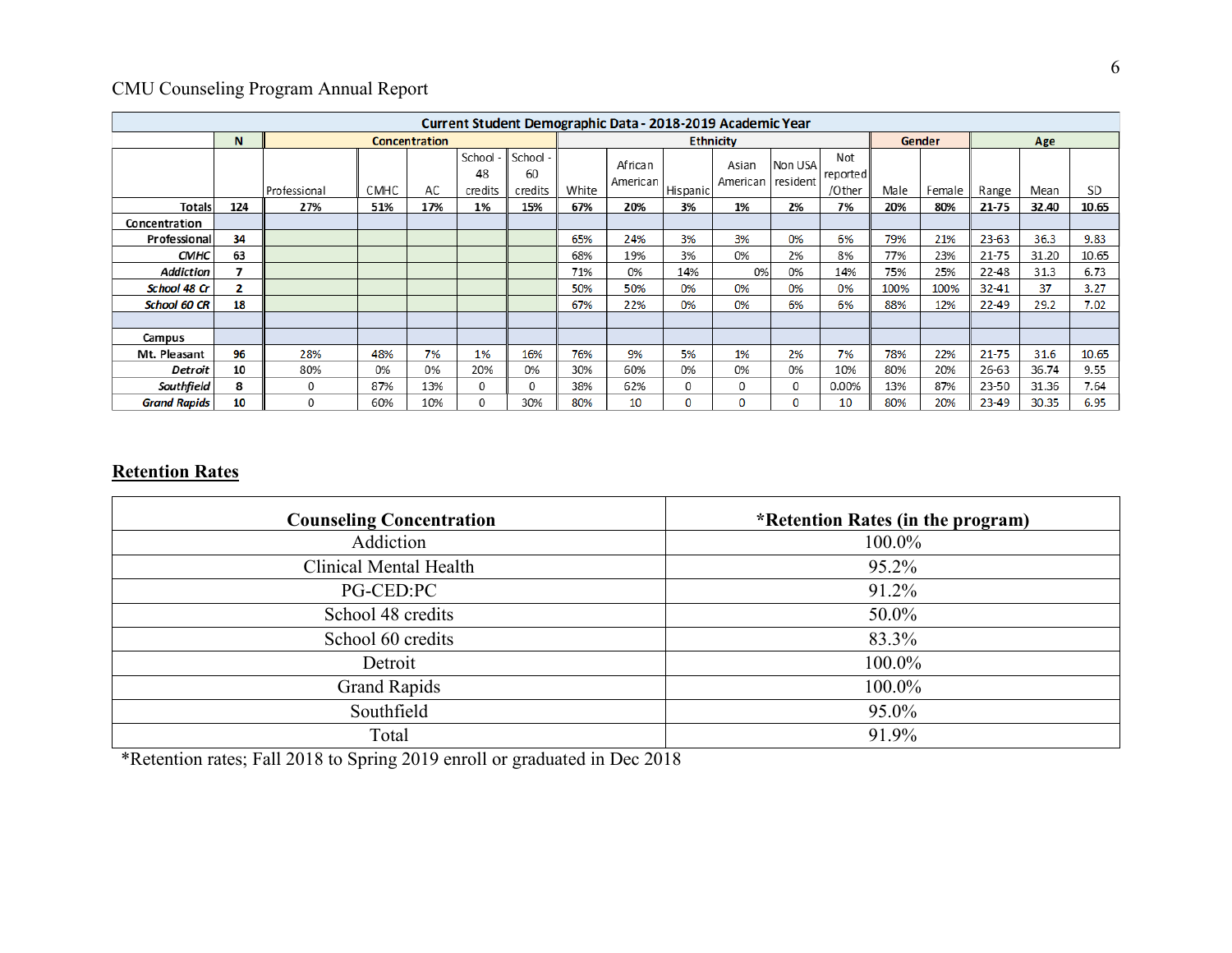### <span id="page-6-0"></span>**Graduation & Completion Rates by Concentration**

**Benchmark:** The CMU Counseling Program will achieve an 80% graduation rate and a completion rate average of 3.5 years.

The Central Michigan University Counseling Program average completion rate was 2.4 years with a range of 2 to 3.33 years. Twenty-six students graduated in the 2018-2019 academic year; graduation rates for the academic year are not posted until November 2019 and will be updated on the CMU Counseling Program website when available. The chart below lists graduates by campus and concentration.

| Graduates 2018 - 2019 Academic Year |               |                         |             |             |                                  |  |  |  |  |
|-------------------------------------|---------------|-------------------------|-------------|-------------|----------------------------------|--|--|--|--|
| Campus                              | <b>Totals</b> | <b>Professional -48</b> | School - 48 | School - 60 | <b>Clinical Mental</b><br>Health |  |  |  |  |
| Detroit                             | $\mathfrak b$ |                         |             |             |                                  |  |  |  |  |
| Mt. Pleasant                        | 20            | 15                      |             |             |                                  |  |  |  |  |
| Concentration                       |               |                         |             |             |                                  |  |  |  |  |
| Professional                        | 21            |                         |             |             |                                  |  |  |  |  |
| School - 48 credits                 | 2             |                         |             |             |                                  |  |  |  |  |
| Clinical Mental Health              | ↑             |                         |             |             |                                  |  |  |  |  |

### <span id="page-6-1"></span>**Student Learning Objective Outcomes**

The Central Michigan University Counseling Program has recently redeveloped a comprehensive program evaluation program for all 60 credit concentrations. Some assignments listed on the program evaluation are new and will not have data. All assignments listed as new are indicated in a blue shade. Southfield and Grand Rapids cohort students (60 credit school, clinical mental health and addiction concentrations) completed six courses between Fall 2018 and Summer 2019 and took most courses as one cohort; data from other courses throughout the program evaluation will be missing and are indicated with by a blue shade. Once cohorts complete an entire program cycle, complete assignment data will be reported. Due to changes in the program development, not all data is available to report so outcomes cannot be adequately assessed. Only data for students enrolled in the 60-credit program is listed as the 48 credit hour programs are being phased out. The charts are listed in Appendix A with links below.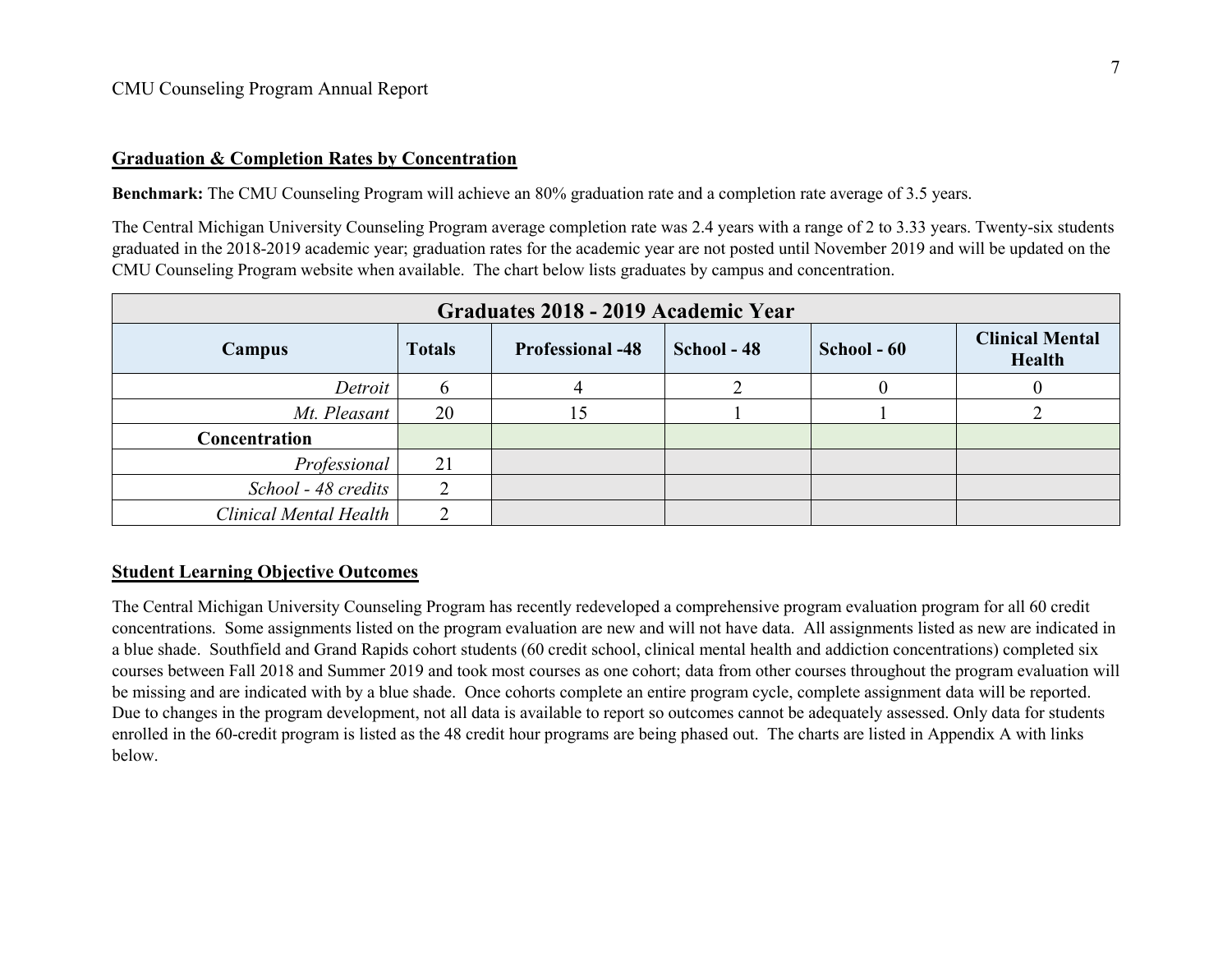| School Counseling $-60$ credits -Mt. Pleasant    | School Counseling – 60 Credits – Grand Rapids/Southfield    |
|--------------------------------------------------|-------------------------------------------------------------|
| Clinical Mental Health Counseling – Mt. Pleasant | Clinical Mental Health Counseling – Grand Rapids/Southfield |
| Addiction Counseling – Mt. Pleasant              | Addiction Counseling – Grand Rapids/Southfield              |

## <span id="page-7-0"></span>**Professional Disposition Summary**

Benchmark: Seventy-Five (75%) of students will achieve a rating of 2.0 (Progressing satisfactorily) or better on the Professional Dispositions Form.

The faculty reviewed all current matriculating students on student dispositions throughout the academic year. The faculty review student dispositions yearly. Most students were either progressing satisfactorily or exceeding expectations in the program; only 2% of students demonstrated difficulty with one or more of the professional dispositions and/or need academic remediation. In order to protect student privacy, this data is not presented by cohort. The CMU Counseling Program met the benchmark for this academic year.

## **Faculty Evaluation of Student Dispositions**

**Total Author Evaluation(s):** 124 Author Evaluation(s)

**Response Legend: 1 =** Need for intervention **2 =** Progressing Satisfactorily **3 =** Exceeds Expectations

| Rated Item(s)                                                                                                          | Average | <b>Standard Deviation</b> |
|------------------------------------------------------------------------------------------------------------------------|---------|---------------------------|
|                                                                                                                        |         |                           |
| The student behavior is in accordance with ACA ethical guidelines including maintaining<br>confidentiality and privacy | 2.05    | 0.22                      |
| The student demonstrates the ability to utilize feedback related to professional and ethical<br>conduct.               | 2.04    | 0.25                      |
| The student is on time for class and hands assignments in on time.                                                     | 2.03    | 0.27                      |
| The student demonstrates academic integrity through turning in only original work.                                     | 2.05    | 0.22                      |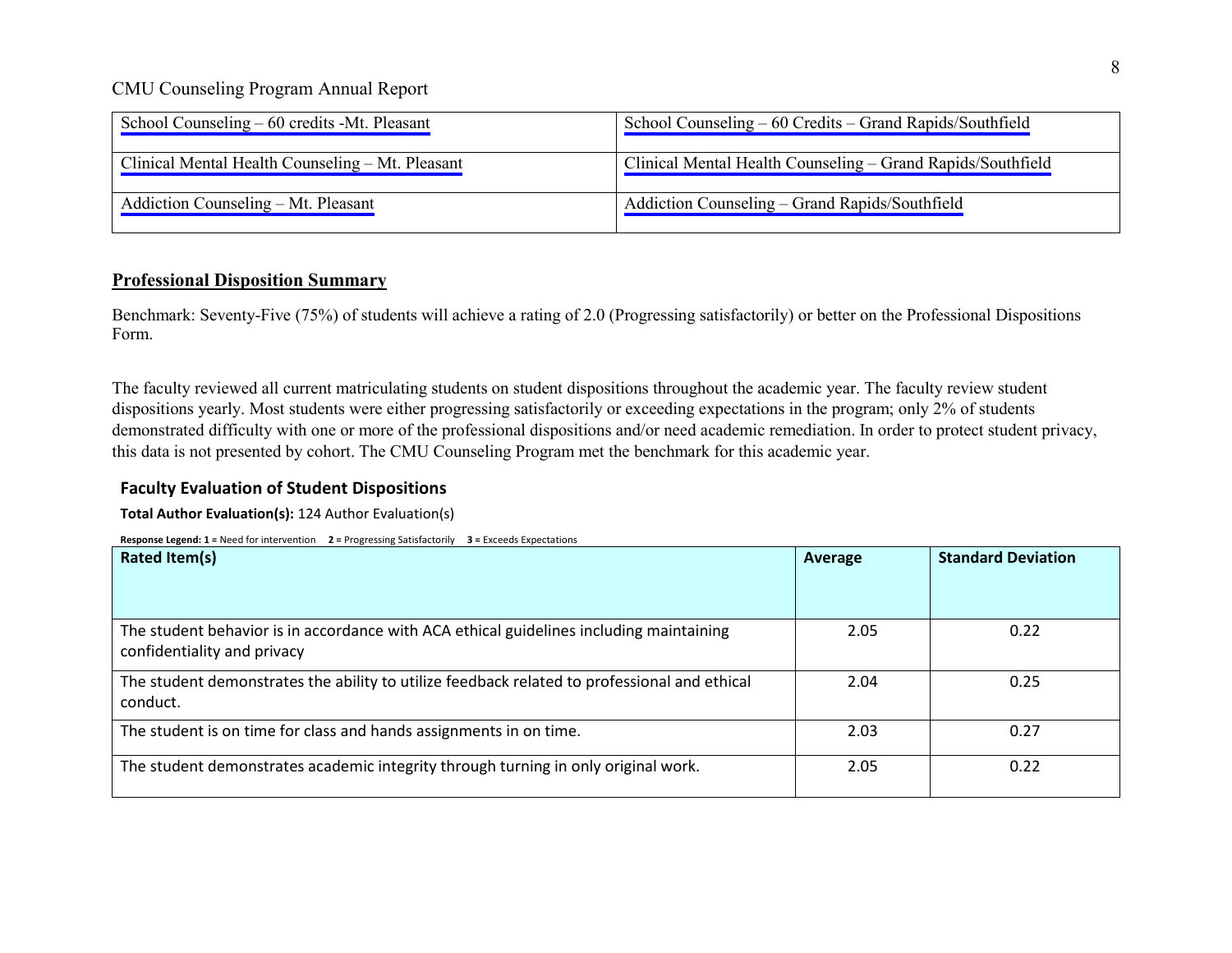| The student demonstrates the ability to perform at basic graduate standards as evidenced by<br>effective writing skills, presentations skills, and test taking skills. | 2.04 | 0.25 |
|------------------------------------------------------------------------------------------------------------------------------------------------------------------------|------|------|
| Total                                                                                                                                                                  | 2.04 | 0.24 |

### **Interpersonal Skills**

**Response Legend: 1 =** Need for Intervention **2 =** Progressing Satisfactorily **3 =** Exceeds Expectations

| Rated Item(s)                                                                                                                              | Average | <b>Standard Deviation</b> |  |
|--------------------------------------------------------------------------------------------------------------------------------------------|---------|---------------------------|--|
|                                                                                                                                            |         |                           |  |
| The student demonstrates maturity and respect for others as evidenced by interactions in class and<br>during outside class activities.     | 2.05    | 0.22                      |  |
| The student demonstrates the ability to successfully engage in group assignments as evidenced by<br>instructor evaluation and observation. | 2.05    | 0.22                      |  |
| The student demonstrates the ability to handle conflict, challenges and feedback from peers and<br>faculty in a respectful manner.         | 2.03    | 0.27                      |  |
| Total                                                                                                                                      | 2.04    | 0.24                      |  |

### **Personal Awareness**

**Response Legend: 1 =** Need for Intervention **2 =** Progressing Satisfactorily **3 =** Exceeds Expectations

| Rated Item(s)                                                        | Average | <b>Standard Deviation</b> |
|----------------------------------------------------------------------|---------|---------------------------|
| The student demonstrates the ability to use basic counseling skills. | 2.06    | 0.24                      |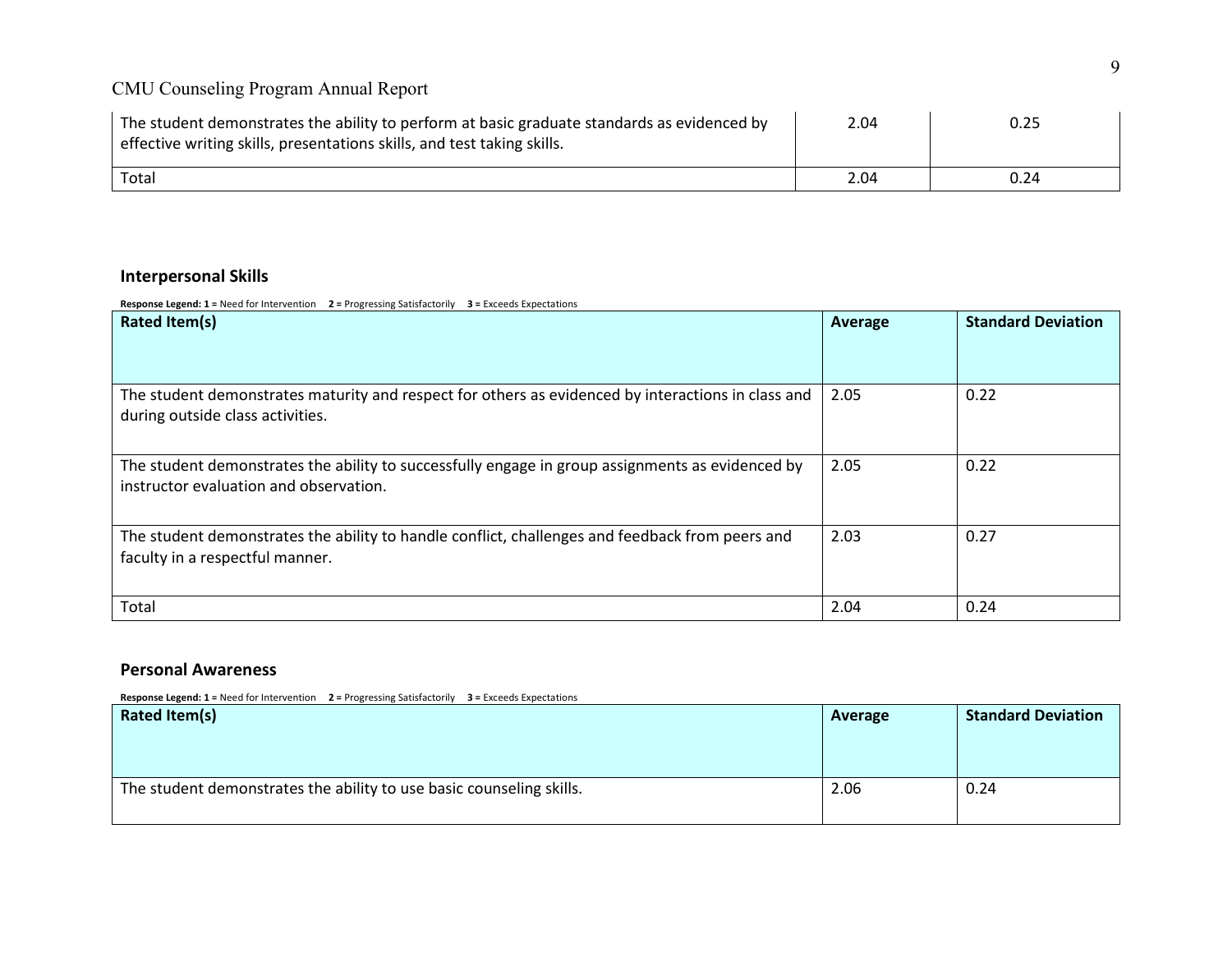| The student respects cultural, individual, and role differences; including those due to age, gender,<br>race ethnicity, religion, sexual orientation, physical ability, language, and socioeconomic status as<br>evidenced by faculty observation in and out of class. | 2.07 | 0.26 |
|------------------------------------------------------------------------------------------------------------------------------------------------------------------------------------------------------------------------------------------------------------------------|------|------|
| The student appears to be an effective fit for the counseling profession as demonstrated by a clear<br>understanding of the profession and the role of the counselor, cognitive and effective abilities, and<br>values consistent with those of the profession.        | 2.07 | 0.26 |
| Total                                                                                                                                                                                                                                                                  | 2.07 | 0.25 |

## **Stakeholder Outcomes**

<span id="page-9-0"></span>This section will provide data on the results of the Counselor Preparation Comprehensive Exam, the Michigan Test of Teaching Certification for School Counselors, National Counselor Examination Rates, and survey results from the Internship Exit Interview, Site Supervisor Feedback Survey, Employer Survey and Alumni Survey.

## <span id="page-9-1"></span>**Counselor Preparation Comprehensive Examination**

**Benchmark**: Seventy-Five percent (75%) of students will pass the CPCE exam.

All students in the CMU Counseling Program are required to take the CPCE as a comprehensive examination prior to graduation. Students are allowed two attempts before requiring a specific remediation plan. Twenty-Nine students completed the Counselor Preparation Comprehensive Examination between Fall 2018 and Spring (May) 2019; 14 from the Detroit 48 credit hour cohort and 15 from the Mt. Pleasant campus. Most of these students were completing the previous 48 credit hour school and professional counseling programs, so data by concentration is not available. The pass rate for Academic Year 2018-2019 is 72.41%. In order to protect student privacy due to the low N on both campuses, only aggregate data is presented. The Central Michigan University Counseling Program did not meet the benchmark this academic year.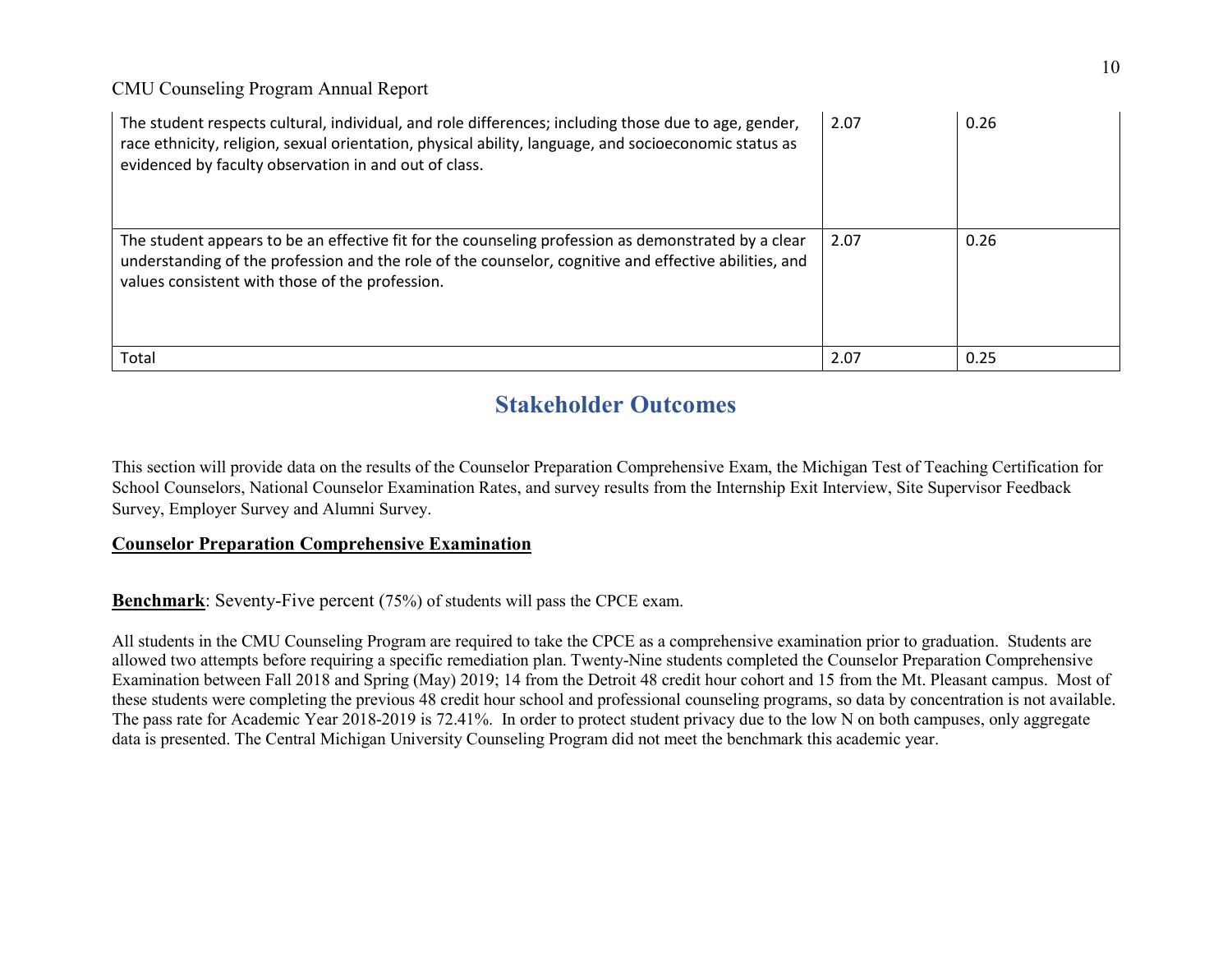| <b>Counselor Preparation Comprehensive Exam Scores - 2018-2019</b> |    |                |                |       |                          |  |  |  |  |  |
|--------------------------------------------------------------------|----|----------------|----------------|-------|--------------------------|--|--|--|--|--|
|                                                                    | N  | <b>Minimum</b> | <b>Maximum</b> | Mean  | Std.<br><b>Deviation</b> |  |  |  |  |  |
| Human Growth & Development                                         | 29 | 7              | 14             | 11.34 | 1.95                     |  |  |  |  |  |
| Social & Cultural Diversity                                        | 29 | $\tau$         | 14             | 9.76  | 1.96                     |  |  |  |  |  |
| <b>Helping Relationships</b>                                       | 29 | $\overline{4}$ | 15             | 10.00 | 2.55                     |  |  |  |  |  |
| Group Work                                                         | 29 | 5              | 15             | 10.52 | 2.54                     |  |  |  |  |  |
| <b>Career Development</b>                                          | 29 | $\overline{4}$ | 15             | 9.83  | 2.28                     |  |  |  |  |  |
| Assessment                                                         | 29 | $\overline{4}$ | 15             | 10.21 | 2.61                     |  |  |  |  |  |
| Research & Program Evaluation                                      | 29 | 5              | 17             | 10.62 | 2.87                     |  |  |  |  |  |
| Professional Orientation and<br><b>Ethical Practice</b>            | 29 | 6              | 17             | 11.41 | 2.92                     |  |  |  |  |  |
| Total                                                              | 29 | 52             | 117            | 83.69 | 15.34                    |  |  |  |  |  |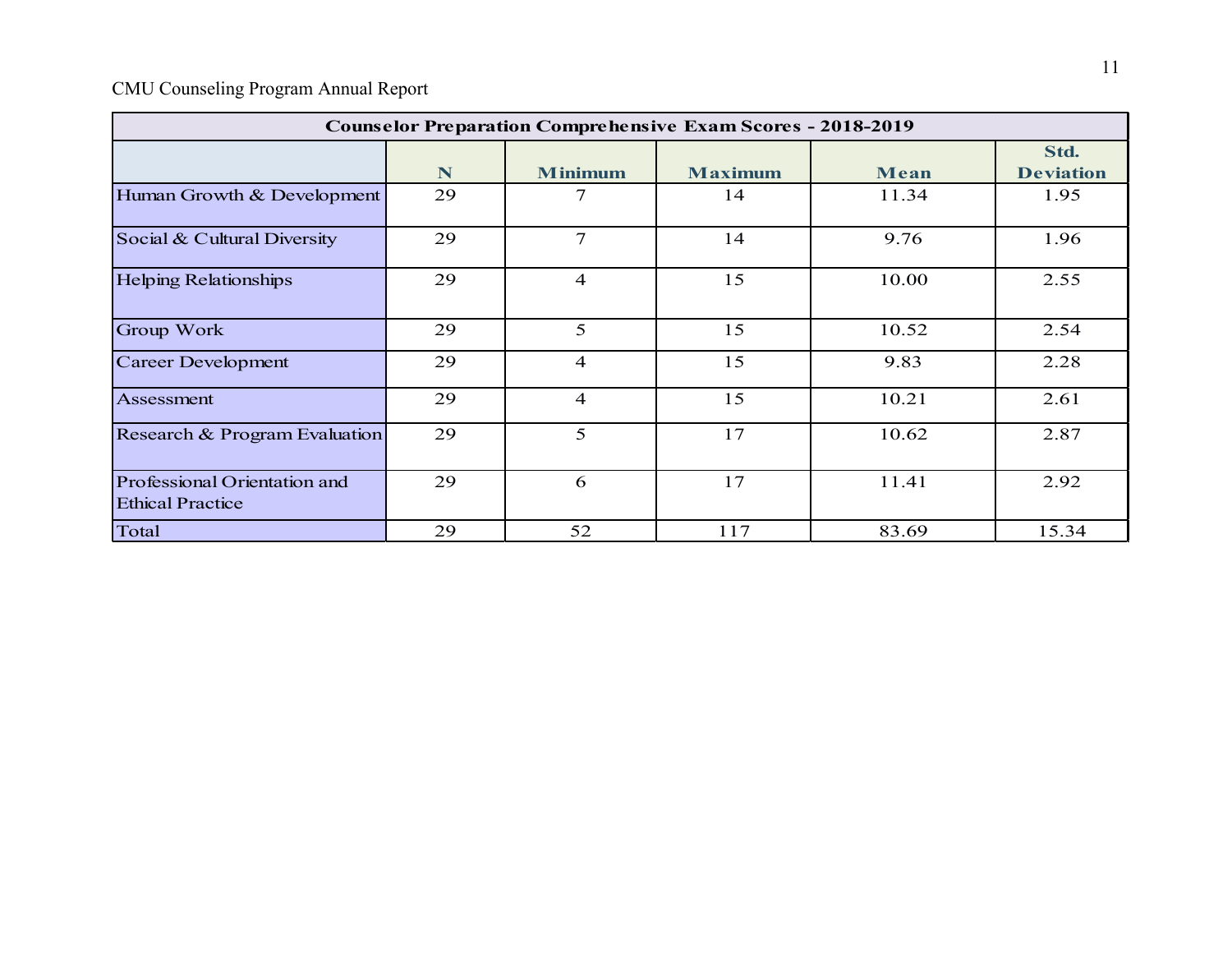

#### **Counselor Preparation Comprehensive Exam Pass Rates**

## <span id="page-11-0"></span>**Michigan Test of Teaching Certification for School Counselors (MTTC)**

Benchmark: Seventy-Five percent (75%) of graduates will pass the NCE, MTTC, IC/RC or other credentialing exam within 2 years of graduation.

Six (6) students took the MTTC during the 2018-2019 Academic Year; 5 students passed the exam, one student did not, which is a 83.3% pass rate; the CMU Counseling Program met this benchmark. Due to the low N, this data is not disaggregated by campus to protect student privacy.

## <span id="page-11-1"></span>**National Counselor Examination**

The NCE is required for full Michigan Licensure, however Central Michigan University is not a host site for the NCE and therefore can only track passing rates based on alumni report. Eight alumni who completed the Alumni Survey indicated that they had taken and passed the NCE. Those alumni graduated between 2008 and 2017.

## <span id="page-11-2"></span>**Internship Exit Interview Survey**

Sixteen (16) interns completed the exit interview; 7 identified as being in the 60 credit Clinical Mental Health, 6 identified as being in the School counseling concentration and 3 identified as being in the Professional Counseling Concentration.

A review of the survey indicates that students indicated feeling unprepared in crisis intervention, research, statistics, assessment and working with special need individuals. Students indicated feeling prepared in the areas of group, sociocultural diversity, development, diagnosis, and career counseling. Overall feedback demonstrated students responding to the changes in curriculum as the program moved toward implementing CACREP standards. Feedback charts are posted below on the next few pages.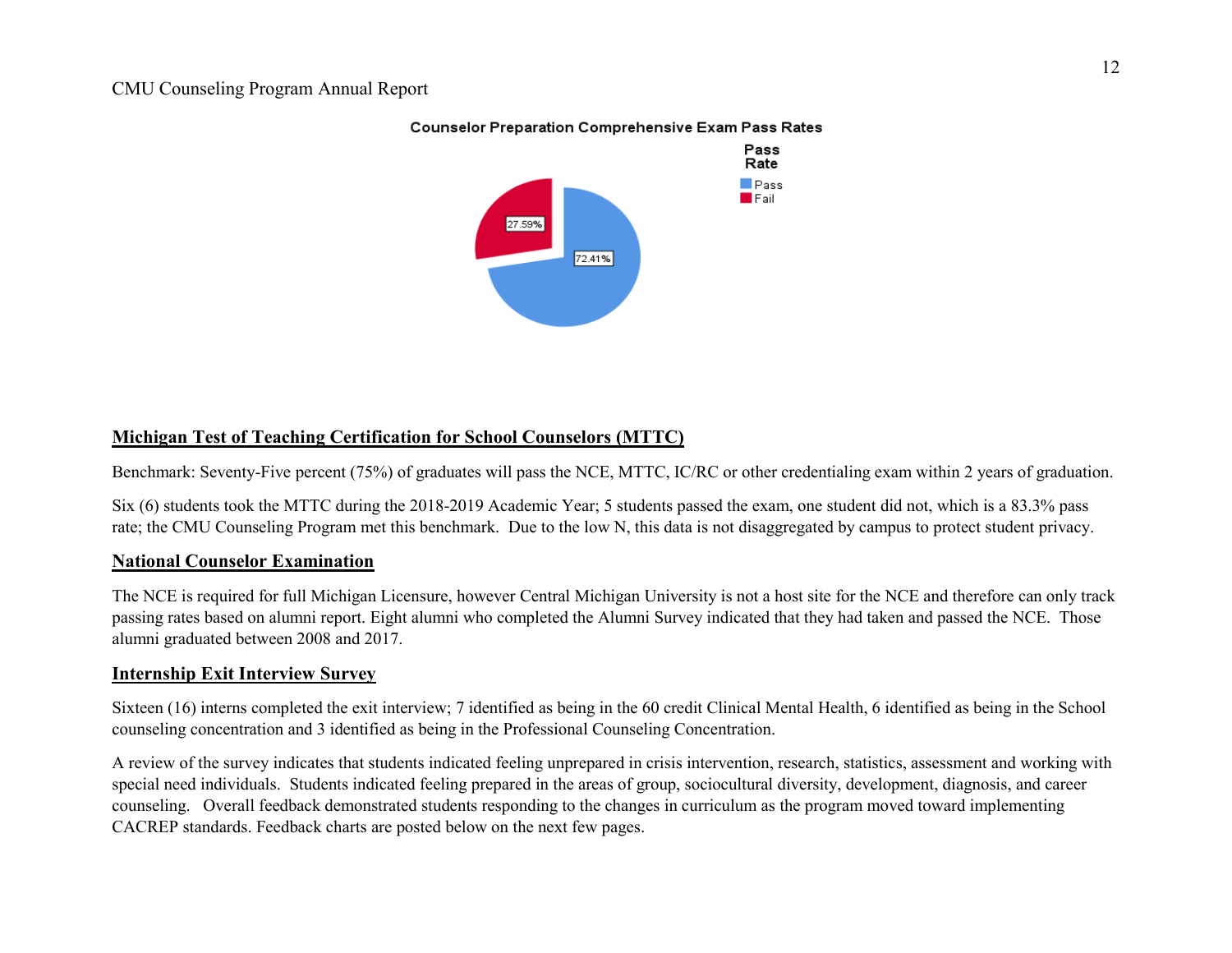|                                                                                                                                                                                                                                                                                      | <b>Ouestion</b><br>Check One for<br>Check One for<br>Check One for<br>Check One for<br>Check One for<br>Check One for<br>Each Course: -<br>Each Course: -<br>Each Course: -<br>Each Course: -<br>Each Course: -<br>Each Course: -<br>Standardized<br>Theories of<br>Lifespan<br>Multicultural<br>Counseling<br>Group<br>Tests<br>Techniques<br>Development<br>Counseling<br>Counseling<br><b>Issues</b> |                                             |                                                                           |                                                                                               |                                                                            |                                                                 |                                               |  |  |
|--------------------------------------------------------------------------------------------------------------------------------------------------------------------------------------------------------------------------------------------------------------------------------------|---------------------------------------------------------------------------------------------------------------------------------------------------------------------------------------------------------------------------------------------------------------------------------------------------------------------------------------------------------------------------------------------------------|---------------------------------------------|---------------------------------------------------------------------------|-----------------------------------------------------------------------------------------------|----------------------------------------------------------------------------|-----------------------------------------------------------------|-----------------------------------------------|--|--|
| Scale: Preparation sufficient and relevant to<br>my current employment (4), Preparation<br>sufficient by not relevant to my current<br>employment (3), relevant, but insufficient<br>for my current employment (2), insufficient<br>and not relevant to my current employment<br>(1) | Check One for Each<br>Course: - Career<br>Counseling                                                                                                                                                                                                                                                                                                                                                    |                                             |                                                                           |                                                                                               |                                                                            |                                                                 |                                               |  |  |
| Average                                                                                                                                                                                                                                                                              | 3.62                                                                                                                                                                                                                                                                                                                                                                                                    | 3.47                                        | 3.73                                                                      | 3.31                                                                                          | 3.87                                                                       | 3.93                                                            | 3.80                                          |  |  |
|                                                                                                                                                                                                                                                                                      | Check One for Each<br>Course: - Counseling<br>Practicum                                                                                                                                                                                                                                                                                                                                                 | Check One for<br>Each Course: -<br>Research | Check One for<br>Each Course: -<br>Diagnosis $&$<br>Treatment<br>Planning | Check One for<br>Each Course: -<br>Introduction to<br>Clinical Mental<br>Health<br>Counseling | Check One for<br>Each Course: -<br>Introduction to<br>School<br>Counseling | Check One for<br>Each Course: -<br>School Counseling<br>Seminar | Check One for<br>Each Course: -<br>Internship |  |  |
| Average                                                                                                                                                                                                                                                                              | 3.73                                                                                                                                                                                                                                                                                                                                                                                                    | 3.21                                        | 3.87                                                                      | 4.00                                                                                          | 3.89                                                                       | 3.43                                                            | 3.80                                          |  |  |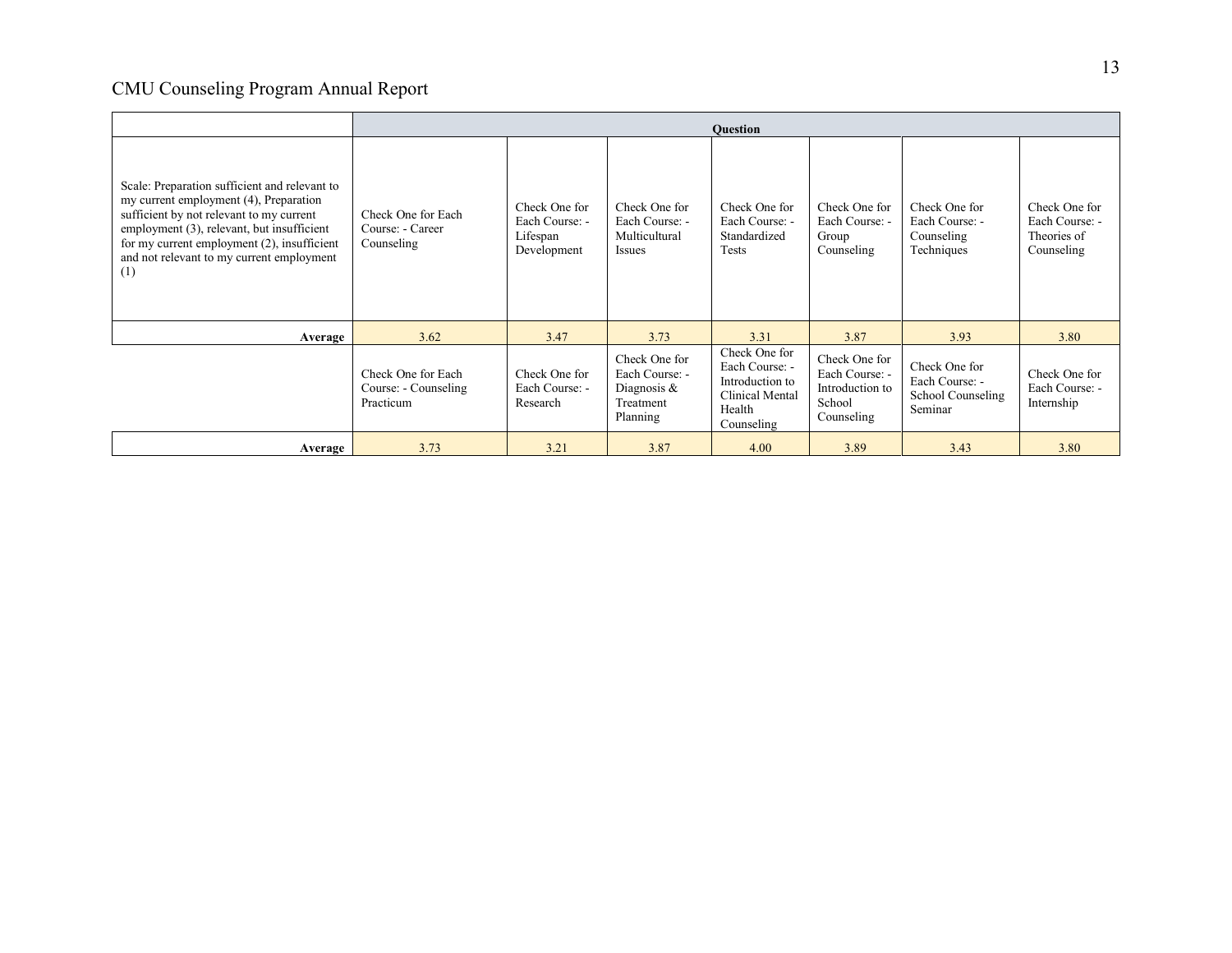| <b>Scale</b>                                                                                           |                                                                                                                                                                                                                 |                                                                                                                                                                                                                                                   |                                                                                                                                                                                                    | Ouestions                                                                                                                                                                                                                       |                                                                                                                                                                                               |                                                                                                                                                                                                                                         |                                                                                                                                                                                                       |
|--------------------------------------------------------------------------------------------------------|-----------------------------------------------------------------------------------------------------------------------------------------------------------------------------------------------------------------|---------------------------------------------------------------------------------------------------------------------------------------------------------------------------------------------------------------------------------------------------|----------------------------------------------------------------------------------------------------------------------------------------------------------------------------------------------------|---------------------------------------------------------------------------------------------------------------------------------------------------------------------------------------------------------------------------------|-----------------------------------------------------------------------------------------------------------------------------------------------------------------------------------------------|-----------------------------------------------------------------------------------------------------------------------------------------------------------------------------------------------------------------------------------------|-------------------------------------------------------------------------------------------------------------------------------------------------------------------------------------------------------|
| $Excellent =$<br>5, Good = $4$ ,<br>$A$ dequate =<br>$3$ , Lacking =<br>2, Strongly<br>Lacking $= 1$ ) | Based on your<br>perspective as a<br>graduate/alumni,<br>how would you<br>rate these aspects<br>of the program? -<br>Orientation to the<br>requirements of<br>your preparation<br>program                       | Based on your<br>perspective as a<br>graduate/alumni, how<br>would you rate these<br>aspects of the program?<br>- Flexibility of<br>curriculum/offerings to<br>get through program in<br>a timely manner                                          | Based on your<br>perspective as a<br>graduate/alumni, how<br>would you rate these<br>aspects of the<br>program? -<br>Availability of faculty<br>members for<br>advisement                          | Based on your<br>perspective as a<br>graduate/alumni,<br>how would you rate<br>these aspects of the<br>program? - Quality<br>of curriculum<br>advisement from<br>faculty                                                        | Based on your<br>perspective as a<br>graduate/alumni, how<br>would you rate these<br>aspects of the program? -<br>Quality of instructional<br>facilities (i.e., classroom,<br>clinical rooms) | Based on your<br>perspective as a<br>graduate/alumni, how<br>would you rate these<br>aspects of the<br>program? - Quality of<br>library and technology<br>resources                                                                     | Based on your<br>perspective as a<br>graduate/alumni, how<br>would you rate these<br>aspects of the program?<br>- Opportunities<br>available to evaluate<br>instruction and<br>supervision            |
| <b>Averages</b>                                                                                        | 3.47                                                                                                                                                                                                            | 3.47                                                                                                                                                                                                                                              | 4.20                                                                                                                                                                                               | 4.07                                                                                                                                                                                                                            | 4.07                                                                                                                                                                                          | 4.47                                                                                                                                                                                                                                    | 3.93                                                                                                                                                                                                  |
|                                                                                                        | Based on your<br>perspective as a<br>graduate/alumni,<br>how would you<br>rate these aspects<br>of the program? -<br>General quality<br>of classroom<br>instruction                                             | Based on your<br>perspective as a<br>graduate/alumni, how<br>would you rate these<br>aspects of the program?<br>- Opportunities to be<br>exposed to research and<br>learn how to apply it in<br>your practice                                     | Based on your<br>perspective as a<br>graduate/alumni, how<br>would you rate these<br>aspects of the<br>program? - General<br>quality of supervision<br>vou received in<br>Practicum                | Based on your<br>perspective as a<br>graduate/alumni,<br>how would you rate<br>these aspects of the<br>program? -<br>Consistency of<br>internship(s) activity<br>within your course<br>preparation<br>experiences               | Based on your<br>perspective as a<br>graduate/alumni, how<br>would you rate these<br>aspects of the program? -<br>Preparation for CPCE<br>and/or National Counselor<br>Exam                   | Based on your<br>perspective as a<br>graduate/alumni, how<br>would you rate these<br>aspects of the<br>program? - General<br>assistance in locating<br>a place of<br>employment                                                         | Based on your<br>perspective as a<br>graduate/alumni, how<br>would you rate these<br>aspects of the program?<br>- General quality of the<br>on-site supervision you<br>received in your<br>internship |
|                                                                                                        | 4.07                                                                                                                                                                                                            | 3.36                                                                                                                                                                                                                                              | 4.33                                                                                                                                                                                               | 4.20                                                                                                                                                                                                                            | 3.50                                                                                                                                                                                          | 3.40                                                                                                                                                                                                                                    | 4.27                                                                                                                                                                                                  |
|                                                                                                        | Based on your<br>perspective as a<br>graduate/alumni,<br>how would you<br>rate these aspects<br>of the program? -<br>Opportunities<br>available to<br>obtain feedback<br>from faculty<br>about your<br>progress | Based on your<br>perspective as a<br>graduate/alumni, how<br>would you rate these<br>aspects of the program?<br>- Opportunities to attend<br>workshops, conferences,<br>or similar activities that<br>went beyond minimum<br>program requirements | Based on your<br>perspective as a<br>graduate/alumni, how<br>would you rate these<br>aspects of the<br>program? - Scholarly<br>productivity of faculty<br>(publications,<br>presentations, grants) | Based on your<br>perspective as a<br>graduate/alumni,<br>how would you rate<br>these aspects of the<br>program? - Faculty<br>members as<br>professional<br>counselors (service<br>to profession,<br>professional<br>activities) | Based on your<br>perspective as a<br>graduate/alumni, how<br>would you rate these<br>aspects of the program? -<br>Cost effectiveness of<br>program                                            | Based on your<br>perspective as a<br>graduate/alumni, how<br>would you rate these<br>aspects of the<br>program? - During<br>your program of<br>study, encouragement<br>to become involved in<br>professional groups<br>and associations | Based on your<br>perspective as a<br>graduate/alumni, how<br>would you rate these<br>aspects of the program?<br>- Counseling<br>services/referrals<br>available to you                                |
| <b>Averages</b>                                                                                        | 4.27                                                                                                                                                                                                            | 4.07                                                                                                                                                                                                                                              | 3.73                                                                                                                                                                                               | 3.92                                                                                                                                                                                                                            | 3.27                                                                                                                                                                                          | 4.13                                                                                                                                                                                                                                    | 3.73                                                                                                                                                                                                  |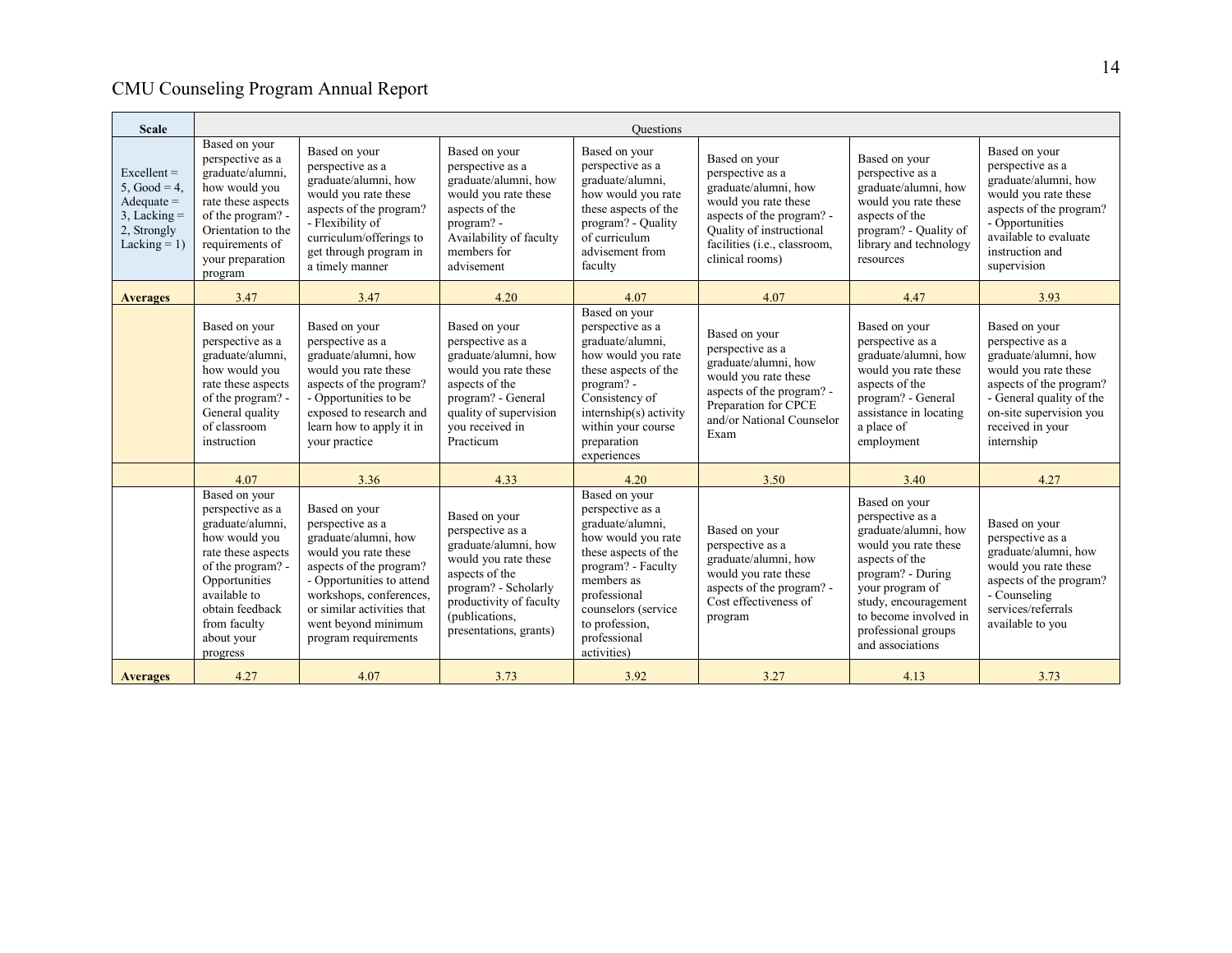|                 |                                                                                                                                                                                                                                                                                                                                                                             |                                                                                                                                                                         | <b>Ouestions</b>                                                                                                                                                                   |                                                                                                                                                                                      |                                                                                                                                                                                             |                                                                                                                                                                      |
|-----------------|-----------------------------------------------------------------------------------------------------------------------------------------------------------------------------------------------------------------------------------------------------------------------------------------------------------------------------------------------------------------------------|-------------------------------------------------------------------------------------------------------------------------------------------------------------------------|------------------------------------------------------------------------------------------------------------------------------------------------------------------------------------|--------------------------------------------------------------------------------------------------------------------------------------------------------------------------------------|---------------------------------------------------------------------------------------------------------------------------------------------------------------------------------------------|----------------------------------------------------------------------------------------------------------------------------------------------------------------------|
|                 | Please indicate how you<br>Please indicate how you<br>feel about your preparation<br>feel about your preparation<br>in the following areas using<br>in the following areas using<br>the scale: $1$ (low/poor), 5<br>the scale: $1$ (low/poor), 5<br>(very good): - Career and<br>(very good): - Small group<br>lifestyle issues in<br>dynamics and counseling<br>counseling |                                                                                                                                                                         | Please indicate how you feel<br>about your preparation in the<br>following areas using the<br>scale: 1 (low/poor), 5 (very<br>good): - Multicultural<br>Counseling                 | Please indicate how you<br>feel about your preparation<br>in the following areas using<br>the scale: $1$ (low/poor), 5<br>$(very good): -$<br>Developmental aspects of<br>counseling | Please indicate how you<br>feel about your<br>preparation in the<br>following areas using the<br>scale: $1$ (low/poor), 5<br>$(very good): -$<br>Standardized assessments<br>and counseling | Please indicate how you<br>feel about your<br>preparation in the<br>following areas using the<br>scale: 1 (low/poor), 5<br>(very good): - Crisis<br>Intervention     |
| <b>Averages</b> | 4.33                                                                                                                                                                                                                                                                                                                                                                        | 4.60                                                                                                                                                                    | 4.00                                                                                                                                                                               | 4.20                                                                                                                                                                                 | 3.80                                                                                                                                                                                        | 3.67                                                                                                                                                                 |
|                 | Please indicate how you<br>feel about your preparation<br>in the following areas using<br>the scale: $1$ (low/poor), 5<br>(very good): - Diagnosis                                                                                                                                                                                                                          | Please indicate how you<br>feel about your preparation<br>in the following areas using<br>the scale: $1$ (low/poor), 5<br>(very good): - Licensing $&$<br>Credentialing | Please indicate how you feel<br>about your preparation in the<br>following areas using the<br>scale: 1 (low/poor), 5 (very<br>$good)$ : - Diagnosis &<br><b>Treatment Planning</b> | Please indicate how you<br>feel about your preparation<br>in the following areas using<br>the scale: $1$ (low/poor), 5<br>(very good): - Special<br>Needs cases                      | Please indicate how you<br>feel about your<br>preparation in the<br>following areas using the<br>scale: $1$ (low/poor), 5<br>$(very good): -$<br>Professional<br>Organizations              | Please indicate how you<br>feel about your<br>preparation in the<br>following areas using the<br>scale: 1 (low/poor), 5<br>(very good): - Research<br>and Statistics |
| <b>Averages</b> | 4.13                                                                                                                                                                                                                                                                                                                                                                        | 3.60                                                                                                                                                                    | 4.07                                                                                                                                                                               | 3.33                                                                                                                                                                                 | 4.07                                                                                                                                                                                        | 3.27                                                                                                                                                                 |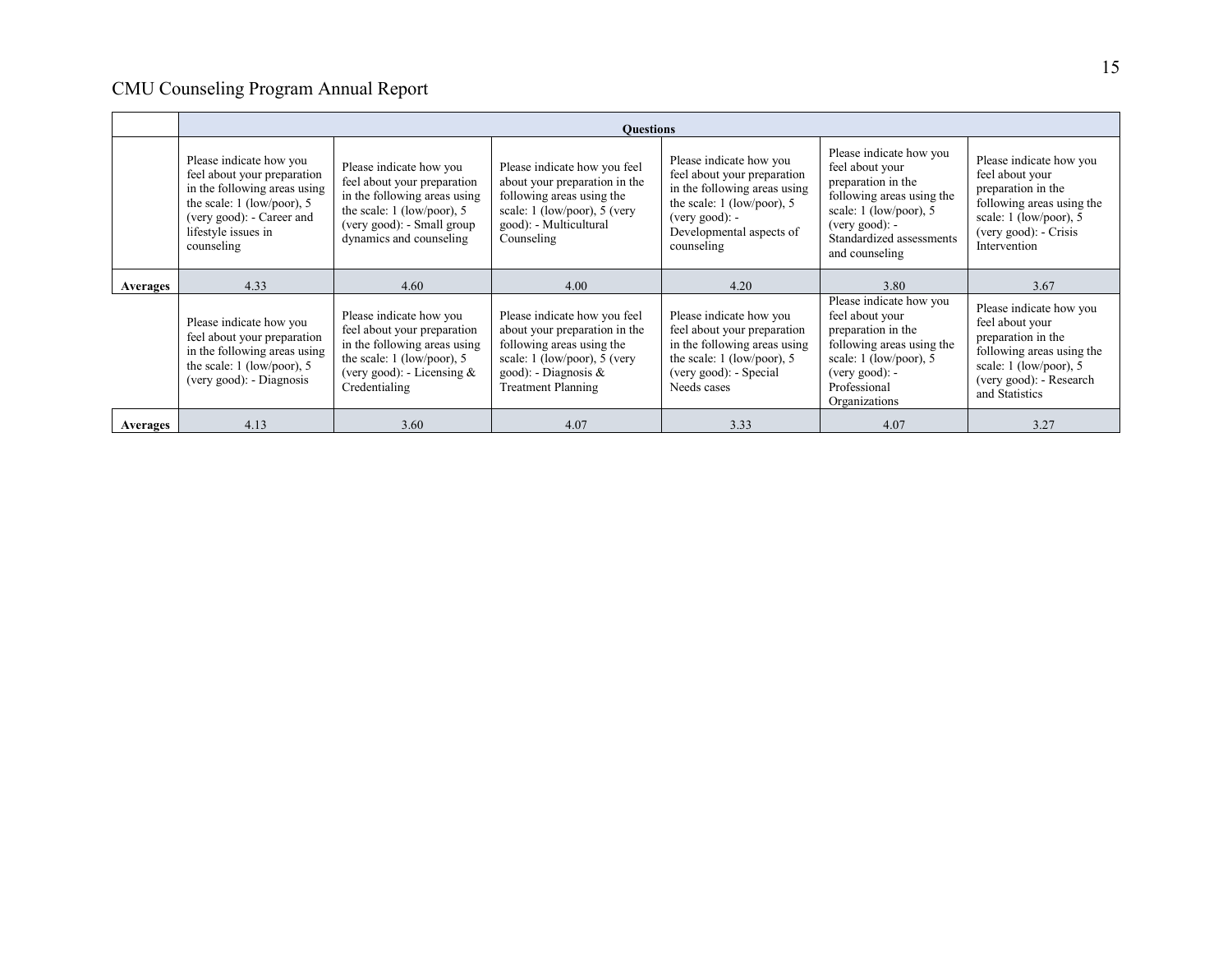| Please list aspects of strength in the Counselor Education                                                                                                                              | Please list aspects of the Counselor Education program needing                                                                                                                                           |
|-----------------------------------------------------------------------------------------------------------------------------------------------------------------------------------------|----------------------------------------------------------------------------------------------------------------------------------------------------------------------------------------------------------|
| program:                                                                                                                                                                                | improvement:                                                                                                                                                                                             |
| The professors are always willing to lend a helping hand even through<br>times of transition in the program.                                                                            | As CACREP requirements have been implemented in the program, changes have<br>been incorporated in the courses that I believe will improve competency in future<br>CIT <sub>s</sub> .                     |
| Excellent faculty members who supported and guided my education.<br>Great facilities with state-of-the-art equipment.                                                                   | Consistency, but hopeful that will come once program is fully CACREP<br>accredited.                                                                                                                      |
| Class size, availability of professors, organizations (CSI)                                                                                                                             | The program just needs to get its standards of procedure and accreditation<br>finished.                                                                                                                  |
| The amount of techniques and actual counseling opportunities                                                                                                                            | More opportunities and classes for school counselors would be helpful. Learning<br>more about standardized testing and scheduling procedures.                                                            |
| The professors have all been wonderful and extremely helpful during the<br>transition time of CACREP. They all did everything they good to<br>accommodate us and help us be successful. | Online classes limit the exposure to information and also the hands-on experience<br>of working with peers and professors. I prefer to be in a traditional class rather<br>than online for most courses. |
| I felt very supported by the faculty and the curriculum was applicable.<br>The in-class courses were much more relevant and meaningful.                                                 | Course offerings and consistency                                                                                                                                                                         |
| Instructors experiences and professional scholarship                                                                                                                                    | Opportunities for professional development and relevant practical training within<br>courses                                                                                                             |
| Advising, friendships, CSI, school work/life balance                                                                                                                                    | More experienced professors/ more up to current scenarios/ a set program                                                                                                                                 |
| Professors are passionate about topics and supportive of students                                                                                                                       | The program needs to include more electives that are already offered in different<br>states                                                                                                              |
| Dr Parmer, Dr Fox,. and Dr. Frarr                                                                                                                                                       | Family Counseling and Therapy should be offered as a required course and not as<br>an elective as it represents the client as a whole.                                                                   |
| The Practicum/ Internship experience                                                                                                                                                    | Teaching note taking before practicum                                                                                                                                                                    |
| Good, passionate educators. Great experience in practicum and internship                                                                                                                |                                                                                                                                                                                                          |
| . The practicum experience each student has prepares them for Internship<br>in various different settings                                                                               |                                                                                                                                                                                                          |
| Good practicum                                                                                                                                                                          |                                                                                                                                                                                                          |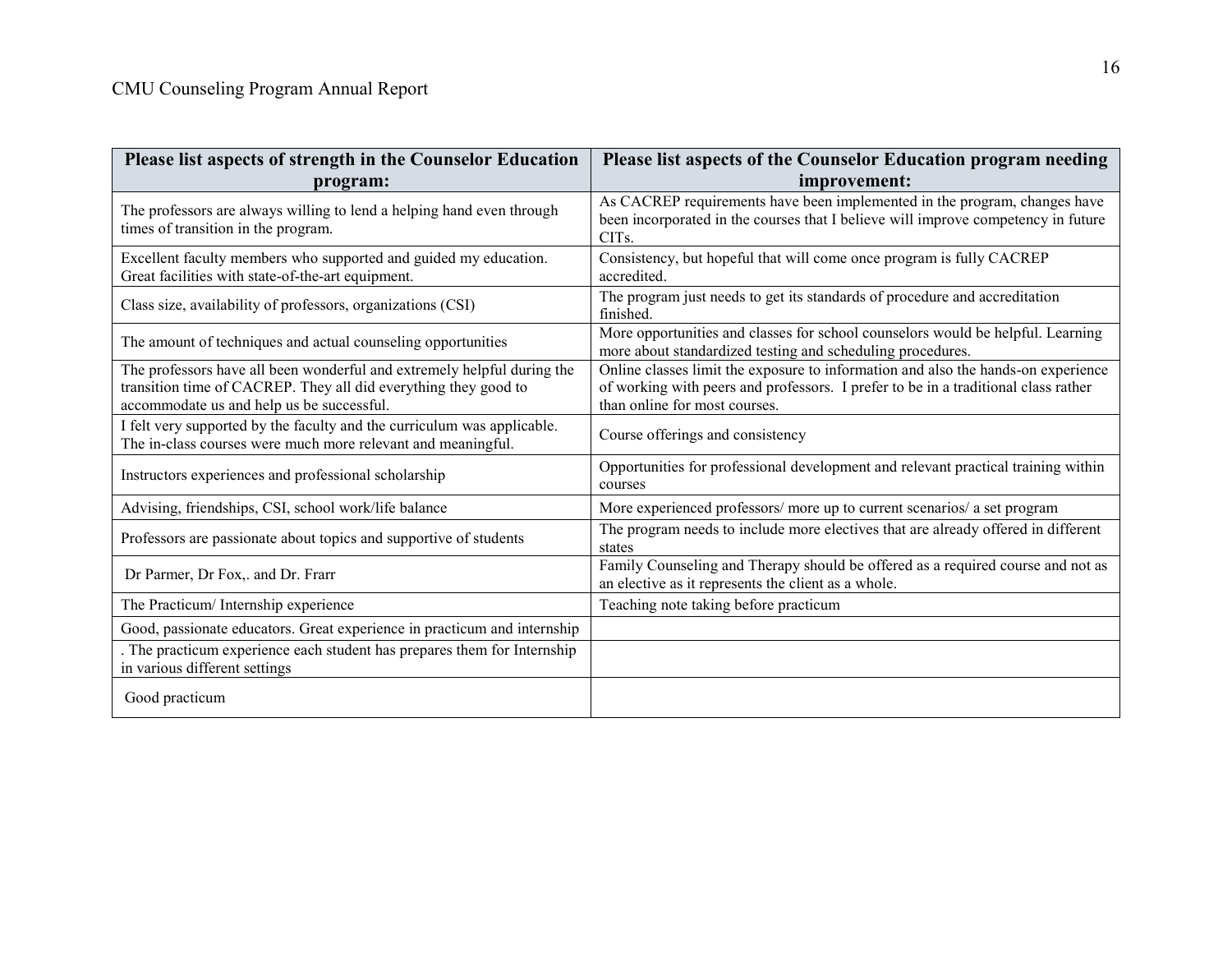## <span id="page-16-0"></span>**Job Placement Rates**

Several of the interns had not graduated yet, however three interns who did graduated reported full-time employment. Four alumni who graduated in Academic Year 2018-2019 completed the Alumni Survey; three (3) indicated they were working in the counseling field and all reported obtaining the LLPC. Sixty (60) Alumni who completed the alumni survey indicated that they work in the counseling field. Those alumni graduated between 2008 and 2019.

## <span id="page-16-1"></span>**Alumni Survey**

Sixty one (61) Alumni completed the Alumni Survey; Those alumni graduated between 2008 and 2019. Twenty-four (24) alumni reported having a LLPC (Limited Licensed Professional Counselor) and 18 alumni reported having obtained the LPC. Twelve (12) Alumni reported having a school counselor license. Alumni reported concerns regarding research, assessment, and diagnosis and treatment planning. Alumni feedback regarding orientation, access to research and access to employment assistant all indicated a need to improve those aspects of those program. Data is posted below.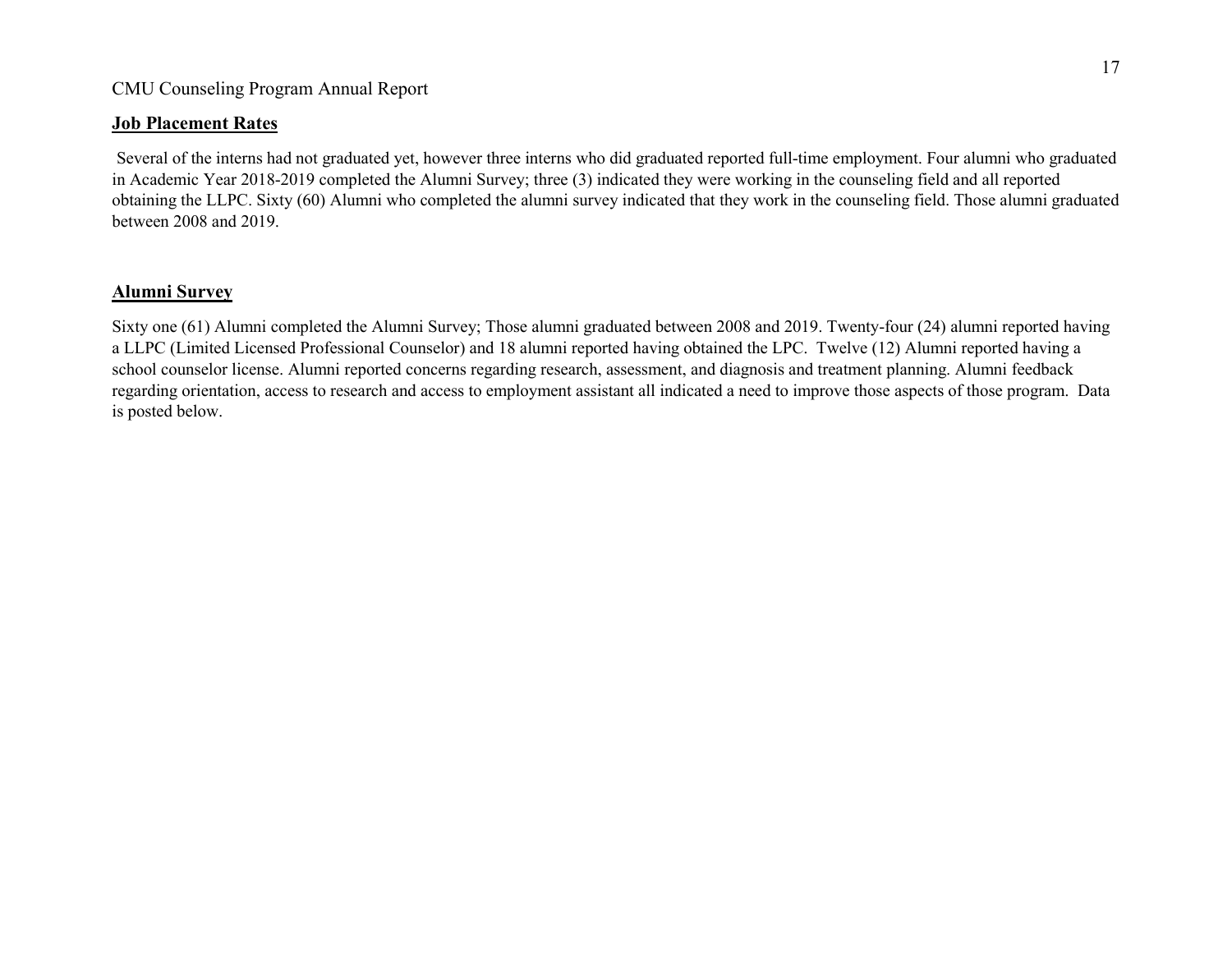| <b>Scale</b>                                                                          |                                                                                                                                                                                                    |                                                                                                                                                                                                                                                        |                                                                                                                                                                                                        | <b>Ouestions</b>                                                                                                                                                                                                         |                                                                                                                                                                                                 |                                                                                                                                                                                                                                        |                                                                                                                                                                                                        |
|---------------------------------------------------------------------------------------|----------------------------------------------------------------------------------------------------------------------------------------------------------------------------------------------------|--------------------------------------------------------------------------------------------------------------------------------------------------------------------------------------------------------------------------------------------------------|--------------------------------------------------------------------------------------------------------------------------------------------------------------------------------------------------------|--------------------------------------------------------------------------------------------------------------------------------------------------------------------------------------------------------------------------|-------------------------------------------------------------------------------------------------------------------------------------------------------------------------------------------------|----------------------------------------------------------------------------------------------------------------------------------------------------------------------------------------------------------------------------------------|--------------------------------------------------------------------------------------------------------------------------------------------------------------------------------------------------------|
| Excellent = $5$ , Good = 4,<br>Adequate = 3, Lacking = 2,<br>Strongly Lacking = $1$ ) | Based on your post-<br>graduation perspective,<br>how would you rate<br>these aspects of the<br>program? - Orientation<br>to the requirements of<br>your preparation<br>program                    | Based on your post-<br>graduation<br>perspective, how<br>would you rate<br>these aspects of the<br>program? -<br>Flexibility of<br>curriculum/offerings<br>to get through<br>program in a timely<br>manner                                             | Based on your<br>post-graduation<br>perspective, how<br>would you rate<br>these aspects of<br>the program? -<br>Availability of<br>faculty members<br>for advisement                                   | Based on your post-<br>graduation<br>perspective, how<br>would you rate these<br>aspects of the<br>program? - Quality of<br>curriculum<br>advisement from<br>faculty                                                     | Based on your post-<br>graduation<br>perspective, how<br>would you rate<br>these aspects of the<br>program? - Quality<br>of instructional<br>facilities (i.e.,<br>classroom, clinical<br>rooms) | Based on your post-<br>graduation<br>perspective, how<br>would you rate these<br>aspects of the<br>program? - Quality<br>of library and<br>technology<br>resources                                                                     | Based on your<br>post-graduation<br>perspective, how<br>would you rate<br>these aspects of<br>the program? -<br>Opportunities<br>available to<br>evaluate<br>instruction and<br>supervision            |
| Averages                                                                              | 3.45                                                                                                                                                                                               | 3.89                                                                                                                                                                                                                                                   | 3.85                                                                                                                                                                                                   | 3.48                                                                                                                                                                                                                     | 3.98                                                                                                                                                                                            | 4.00                                                                                                                                                                                                                                   | 3.61                                                                                                                                                                                                   |
|                                                                                       | Based on your post-<br>graduation perspective,<br>how would you rate<br>these aspects of the<br>program? - General<br>quality of classroom<br>instruction                                          | Based on your post-<br>graduation<br>perspective, how<br>would you rate<br>these aspects of the<br>program? -<br>Opportunities to be<br>exposed to research<br>and learn how to<br>apply it in your<br>practice                                        | Based on your<br>post-graduation<br>perspective, how<br>would you rate<br>these aspects of<br>the program? -<br>General quality of<br>supervision you<br>received in<br>Practicum                      | Based on your post-<br>graduation<br>perspective, how<br>would you rate these<br>aspects of the<br>program? -<br>Consistency of<br>$internship(s)$ activity<br>within your course<br>preparation<br>experiences          | Based on your post-<br>graduation<br>perspective, how<br>would you rate<br>these aspects of the<br>program? -<br>Preparation for<br>CPCE and/or<br>National Counselor<br>Exam                   | Based on your post-<br>graduation<br>perspective, how<br>would you rate these<br>aspects of the<br>program? - General<br>assistance in<br>locating a place of<br>employment                                                            | Based on your<br>post-graduation<br>perspective, how<br>would you rate<br>these aspects of<br>the program? -<br>General quality of<br>the on-site<br>supervision you<br>received in your<br>internship |
| Averages                                                                              | 3.87                                                                                                                                                                                               | 3.26                                                                                                                                                                                                                                                   | 3.65                                                                                                                                                                                                   | 3.74                                                                                                                                                                                                                     | 3.34                                                                                                                                                                                            | 2.07                                                                                                                                                                                                                                   | 3.72                                                                                                                                                                                                   |
|                                                                                       | Based on your post-<br>graduation perspective,<br>how would you rate<br>these aspects of the<br>program? -<br>Opportunities available<br>to obtain feedback from<br>faculty about your<br>progress | Based on your post-<br>graduation<br>perspective, how<br>would you rate<br>these aspects of the<br>program? -<br>Opportunities to<br>attend workshops,<br>conferences, or<br>similar activities<br>that went beyond<br>minimum program<br>requirements | Based on your<br>post-graduation<br>perspective, how<br>would you rate<br>these aspects of<br>the program? -<br>Scholarly<br>productivity of<br>faculty<br>(publications,<br>presentations,<br>grants) | Based on your post-<br>graduation<br>perspective, how<br>would you rate these<br>aspects of the<br>program? - Faculty<br>members as<br>professional<br>counselors (service to<br>profession.<br>professional activities) | Based on your post-<br>graduation<br>perspective, how<br>would you rate<br>these aspects of the<br>program? - Cost<br>effectiveness of<br>program                                               | Based on your post-<br>graduation<br>perspective, how<br>would you rate these<br>aspects of the<br>program? - During<br>your program of<br>study,<br>encouragement to<br>become involved in<br>professional groups<br>and associations | Based on your<br>post-graduation<br>perspective, how<br>would you rate<br>these aspects of<br>the program? -<br>Counseling<br>services/referrals<br>available to you                                   |
| Averages                                                                              | 3.54                                                                                                                                                                                               | 2.96                                                                                                                                                                                                                                                   | 3.23                                                                                                                                                                                                   | 3.62                                                                                                                                                                                                                     | 3.25                                                                                                                                                                                            | 3.41                                                                                                                                                                                                                                   | 2.98                                                                                                                                                                                                   |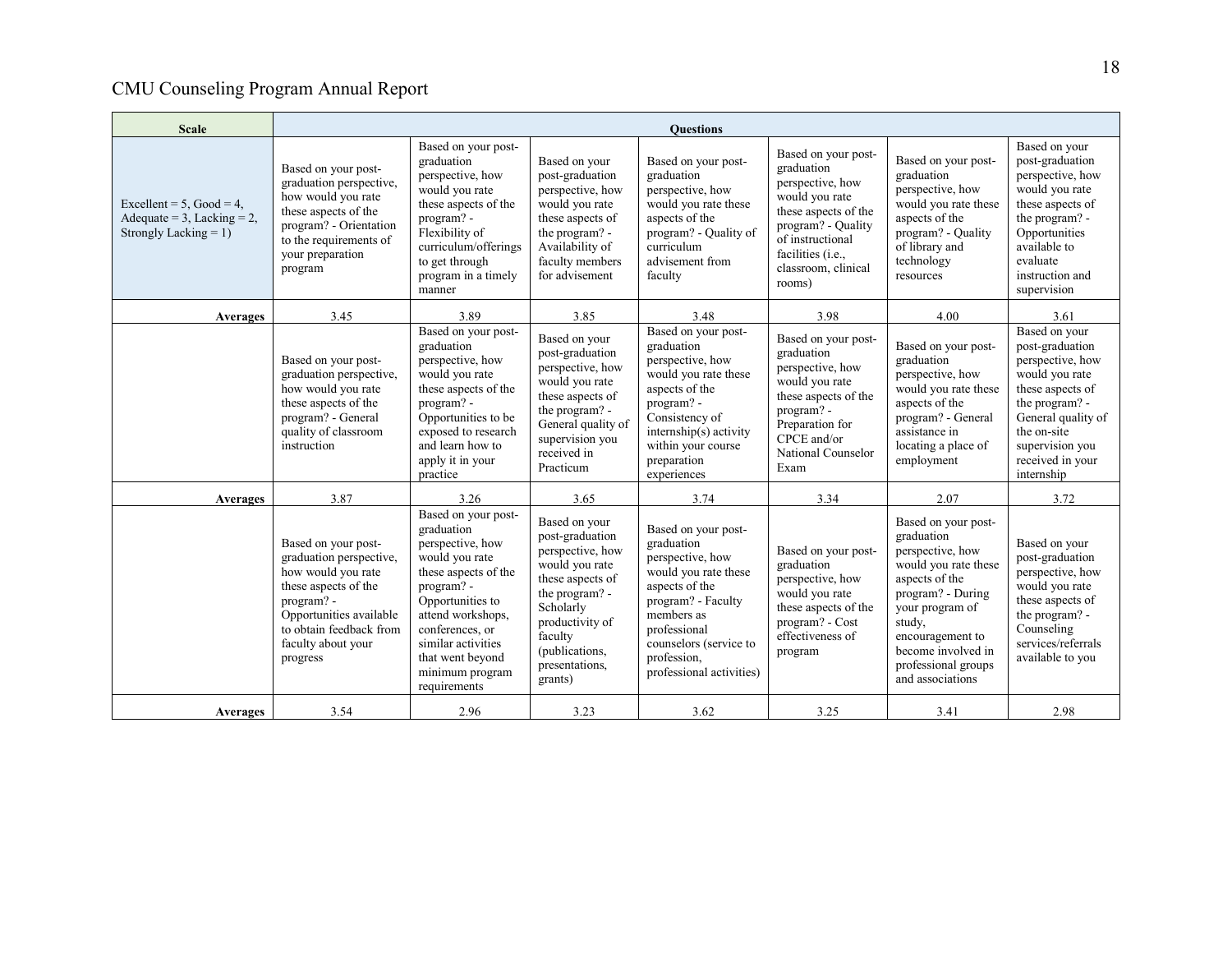|                 |                                                                                                                                                                                              |                                                                                                                                                                                           |                                                                                                                                                                                       | <b>Ouestions</b>                                                                                                                                                                                                                                                                                                                                                    |                                                                                                                                                                              |                                                                                                                                                                                               |                                                                                                                                                                                   |
|-----------------|----------------------------------------------------------------------------------------------------------------------------------------------------------------------------------------------|-------------------------------------------------------------------------------------------------------------------------------------------------------------------------------------------|---------------------------------------------------------------------------------------------------------------------------------------------------------------------------------------|---------------------------------------------------------------------------------------------------------------------------------------------------------------------------------------------------------------------------------------------------------------------------------------------------------------------------------------------------------------------|------------------------------------------------------------------------------------------------------------------------------------------------------------------------------|-----------------------------------------------------------------------------------------------------------------------------------------------------------------------------------------------|-----------------------------------------------------------------------------------------------------------------------------------------------------------------------------------|
|                 | Please indicate how<br>you feel about your<br>preparation in the<br>following areas using<br>the scale: 1<br>$(low/poor)$ , 5 (very<br>good): - Ethical and<br>legal issues in<br>counseling | Please indicate how<br>you feel about your<br>preparation in the<br>following areas using<br>the scale: 1 (low/poor),<br>5 (very good): - Career<br>and lifestyle issues in<br>counseling | Please indicate how<br>you feel about your<br>preparation in the<br>following areas using<br>the scale: $1$ (low/poor),<br>5 (very good): - Small<br>group dynamics and<br>counseling | Please indicate how<br>Please indicate how<br>you feel about your<br>you feel about your<br>preparation in the<br>preparation in the<br>following areas using<br>following areas using<br>the scale: 1 (low/poor),<br>the scale: 1 (low/poor),<br>$5$ (very good): -<br>$5$ (very good): -<br>Multicultural<br>Developmental aspects<br>Counseling<br>of counseling |                                                                                                                                                                              | Please indicate how<br>you feel about your<br>preparation in the<br>following areas using<br>the scale: 1<br>$(low/poor)$ , 5 (very<br>good): - Standardized<br>assessments and<br>counseling | Please indicate<br>how you feel<br>about your<br>preparation in<br>the following<br>areas using the<br>scale: 1<br>$(low/poor)$ , 5<br>$(very good): -$<br>Crisis<br>Intervention |
| <b>Averages</b> | 4.33                                                                                                                                                                                         | 3.90                                                                                                                                                                                      | 3.92                                                                                                                                                                                  | 4.00                                                                                                                                                                                                                                                                                                                                                                | 3.94                                                                                                                                                                         | 3.40                                                                                                                                                                                          | 3.19                                                                                                                                                                              |
|                 | Please indicate how<br>you feel about your<br>preparation in the<br>following areas using<br>the scale: 1<br>$(low/poor)$ , 5 (very<br>good): - Diagnosis                                    | Please indicate how<br>you feel about your<br>preparation in the<br>following areas using<br>the scale: 1 (low/poor),<br>$5$ (very good): -<br>Licensing $&$<br>Credentialing             | Please indicate how<br>you feel about your<br>preparation in the<br>following areas using<br>the scale: $1$ (low/poor),<br>$5$ (very good): -<br>Diagnosis $\&$<br>Treatment Planning | Please indicate how<br>you feel about your<br>preparation in the<br>following areas using<br>the scale: 1 (low/poor),<br>$5$ (very good): -<br>Special Needs cases                                                                                                                                                                                                  | Please indicate how<br>you feel about your<br>preparation in the<br>following areas using<br>the scale: 1 (low/poor),<br>$5$ (very good): -<br>Professional<br>Organizations | Please indicate how<br>you feel about your<br>preparation in the<br>following areas using<br>the scale: 1<br>$(low/poor)$ , 5 (very<br>good): - Research and<br><b>Statistics</b>             |                                                                                                                                                                                   |
| <b>Averages</b> | 3.46                                                                                                                                                                                         | 3.06                                                                                                                                                                                      | 3.25                                                                                                                                                                                  | 2.73                                                                                                                                                                                                                                                                                                                                                                | 3.31                                                                                                                                                                         | 3.44                                                                                                                                                                                          |                                                                                                                                                                                   |

| <b>Scale</b>                                                                                                                                                                                                                                                              |                                                            |                                                               |                                                                         | <b>Questions</b>                                                                                     |                                                                               |                                                                    |                                                              |
|---------------------------------------------------------------------------------------------------------------------------------------------------------------------------------------------------------------------------------------------------------------------------|------------------------------------------------------------|---------------------------------------------------------------|-------------------------------------------------------------------------|------------------------------------------------------------------------------------------------------|-------------------------------------------------------------------------------|--------------------------------------------------------------------|--------------------------------------------------------------|
| Preparation sufficient and relevant to my current<br>employment (4), Preparation sufficient by not relevant to<br>my current employment (3), relevant, but insufficient for<br>my current employment (2), insufficient and not relevant<br>to my current employment $(1)$ | Check One for Each<br>Course: - Career<br>Counseling       | Check One<br>for Each<br>Course: -<br>Lifespan<br>Development | Check One for<br>Each Course: -<br>Multicultural<br><b>Issues</b>       | Check One for<br>Each Course: -<br>Standardized<br><b>Tests</b>                                      | Check One<br>for Each<br>Course: -<br>Group<br>Counseling                     | Check One for<br>Each Course: -<br>Counseling<br>Techniques        | Check One for<br>Each Course: -<br>Theories of<br>Counseling |
| Averages                                                                                                                                                                                                                                                                  | 3.00                                                       | 3.63                                                          | 3.52                                                                    | 2.66                                                                                                 | 3.23                                                                          | 3.77                                                               | 3.64                                                         |
|                                                                                                                                                                                                                                                                           | Check One for Each<br>Course: -<br>Counseling<br>Practicum | Check One<br>for Each<br>Course: -<br>Research                | Check One for<br>Each Course: -<br>Diagnosis &<br>Treatment<br>Planning | Check One for<br>Each Course: -<br>Introduction to<br><b>Clinical Mental</b><br>Health<br>Counseling | Check One<br>for Each<br>Course: -<br>Introduction<br>to School<br>Counseling | Check One for<br>Each Course: -<br>School<br>Counseling<br>Seminar | Check One for<br>Each Course: -<br>Internship                |
| Averages                                                                                                                                                                                                                                                                  | 3.68                                                       | 2.81                                                          | 2.83                                                                    | 3.36                                                                                                 | 3.06                                                                          | 3.15                                                               | 3.64                                                         |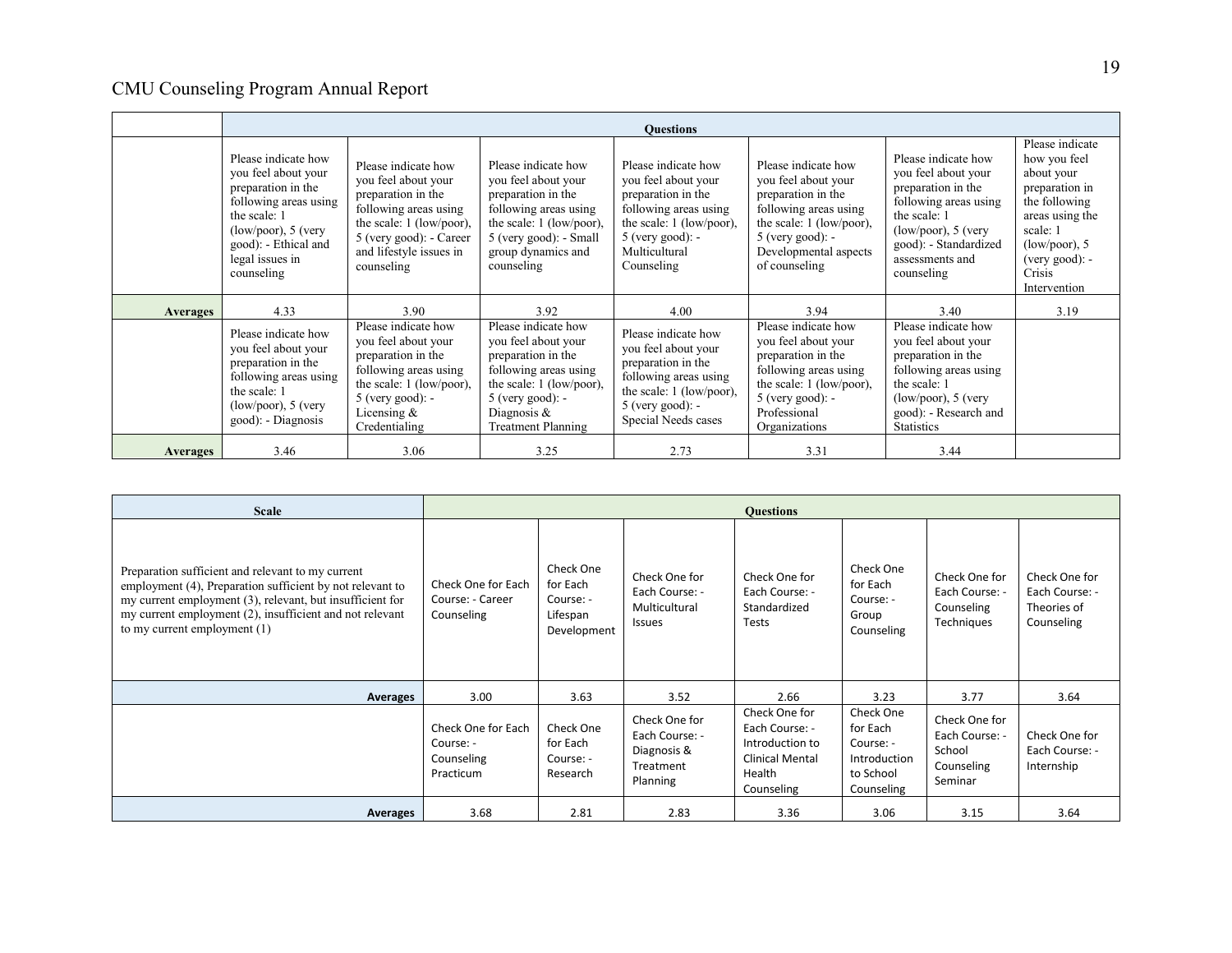## <span id="page-19-0"></span>**Site Supervisor Survey**

Two site supervisors completed an updated survey to evaluation both the intern and the CMU Counseling Program. Results are posted below.

| <b>Scale</b>                                                                                  |                                                                                                                                                                                                                                                                                                                                                                                                      |                                                                                                                                                                                                   | <b>Ouestion</b>                                                                                                                                                                               |                                                                                                                                                                                                            |                                                                                                                                                                                           |
|-----------------------------------------------------------------------------------------------|------------------------------------------------------------------------------------------------------------------------------------------------------------------------------------------------------------------------------------------------------------------------------------------------------------------------------------------------------------------------------------------------------|---------------------------------------------------------------------------------------------------------------------------------------------------------------------------------------------------|-----------------------------------------------------------------------------------------------------------------------------------------------------------------------------------------------|------------------------------------------------------------------------------------------------------------------------------------------------------------------------------------------------------------|-------------------------------------------------------------------------------------------------------------------------------------------------------------------------------------------|
| Exemplary (5), Professional (4),<br>Adequate (3), Lacking (2), Significantly<br>Lacking $(1)$ | To help us improve our<br>To help us improve our<br>educational preparation,<br>educational preparation, please<br>please select the number<br>select the number that best<br>that best represents the<br>represents the skills of our<br>skills of our student at<br>student at your work-site. -<br>your work-site. - Group<br><b>Individual Counseling</b><br>Counseling<br>4.5<br>$\overline{4}$ |                                                                                                                                                                                                   | To help us improve our<br>educational preparation,<br>please select the number<br>that best represents the<br>skills of our student at<br>your work-site. -<br>Family/Couple Counseling       | To help us improve our<br>educational preparation,<br>please select the number<br>that best represents the<br>skills of our student at<br>vour work-site. -<br>Application of Theory &<br>Technique        | To help us improve our<br>educational preparation,<br>please select the number that<br>best represents the skills of<br>our student at your work-site.<br>- Consultation Skills           |
| <b>Averages</b>                                                                               |                                                                                                                                                                                                                                                                                                                                                                                                      |                                                                                                                                                                                                   | $\overline{4}$                                                                                                                                                                                | $\overline{4}$                                                                                                                                                                                             | $\overline{4}$                                                                                                                                                                            |
|                                                                                               | To help us improve our<br>educational preparation, please<br>select the number that best<br>represents the skills of our<br>student at your work-site. -<br><b>Treatment Planning</b>                                                                                                                                                                                                                | To help us improve our<br>educational preparation,<br>please select the number<br>that best represents the<br>skills of our student at<br>vour work-site. - Case<br>Management                    | To help us improve our<br>educational preparation,<br>please select the number<br>that best represents the<br>skills of our student at<br>vour work-site. - Client<br>Advocacy                | To help us improve our<br>educational preparation,<br>please select the number<br>that best represents the<br>skills of our student at<br>vour work-site. - Career<br>Development                          | To help us improve our<br>educational preparation,<br>please select the number that<br>best represents the skills of<br>our student at your work-site.<br>- Human Growth &<br>Development |
| <b>Averages</b>                                                                               | 5                                                                                                                                                                                                                                                                                                                                                                                                    | $\overline{4}$                                                                                                                                                                                    | 4.5                                                                                                                                                                                           | 3.5                                                                                                                                                                                                        | 4.5                                                                                                                                                                                       |
|                                                                                               | To help us improve our<br>educational preparation, please<br>select the number that best<br>represents the skills of our<br>student at your work-site. -<br>Assessment & Appraisal                                                                                                                                                                                                                   | To help us improve our<br>educational preparation,<br>please select the number<br>that best represents the<br>skills of our student at<br>your work-site. - Ethical<br>& Legal Issues             | To help us improve our<br>educational preparation,<br>please select the number<br>that best represents the<br>skills of our student at<br>your work-site. -<br>Research/Program<br>Evaluation | To help us improve our<br>educational preparation,<br>please select the number<br>that best represents the<br>skills of our student at<br>your work-site. - Crisis<br>Intervention                         | To help us improve our<br>educational preparation,<br>please select the number that<br>best represents the skills of<br>our student at your work-site.<br>- Use of Technology             |
| <b>Averages</b>                                                                               | 3.5                                                                                                                                                                                                                                                                                                                                                                                                  | 5                                                                                                                                                                                                 | $\overline{4}$                                                                                                                                                                                | 5                                                                                                                                                                                                          | 4.5                                                                                                                                                                                       |
|                                                                                               | To help us improve our<br>educational preparation, please<br>select the number that best<br>represents the skills of our<br>student at your work-site. -<br>Multicultural Sensitivity                                                                                                                                                                                                                | To help us improve our<br>educational preparation,<br>please select the number<br>that best represents the<br>skills of our student at<br>vour work-site. -<br>Professional<br>Dress/Presentation | To help us improve our<br>educational preparation,<br>please select the number<br>that best represents the<br>skills of our student at<br>your work-site. - Response<br>to Supervision        | To help us improve our<br>educational preparation,<br>please select the number<br>that best represents the<br>skills of our student at<br>your work-site. - Overall<br>Rating of Employee<br><b>Skills</b> |                                                                                                                                                                                           |
|                                                                                               | 5                                                                                                                                                                                                                                                                                                                                                                                                    | 4.5                                                                                                                                                                                               | 5                                                                                                                                                                                             | 4.5                                                                                                                                                                                                        |                                                                                                                                                                                           |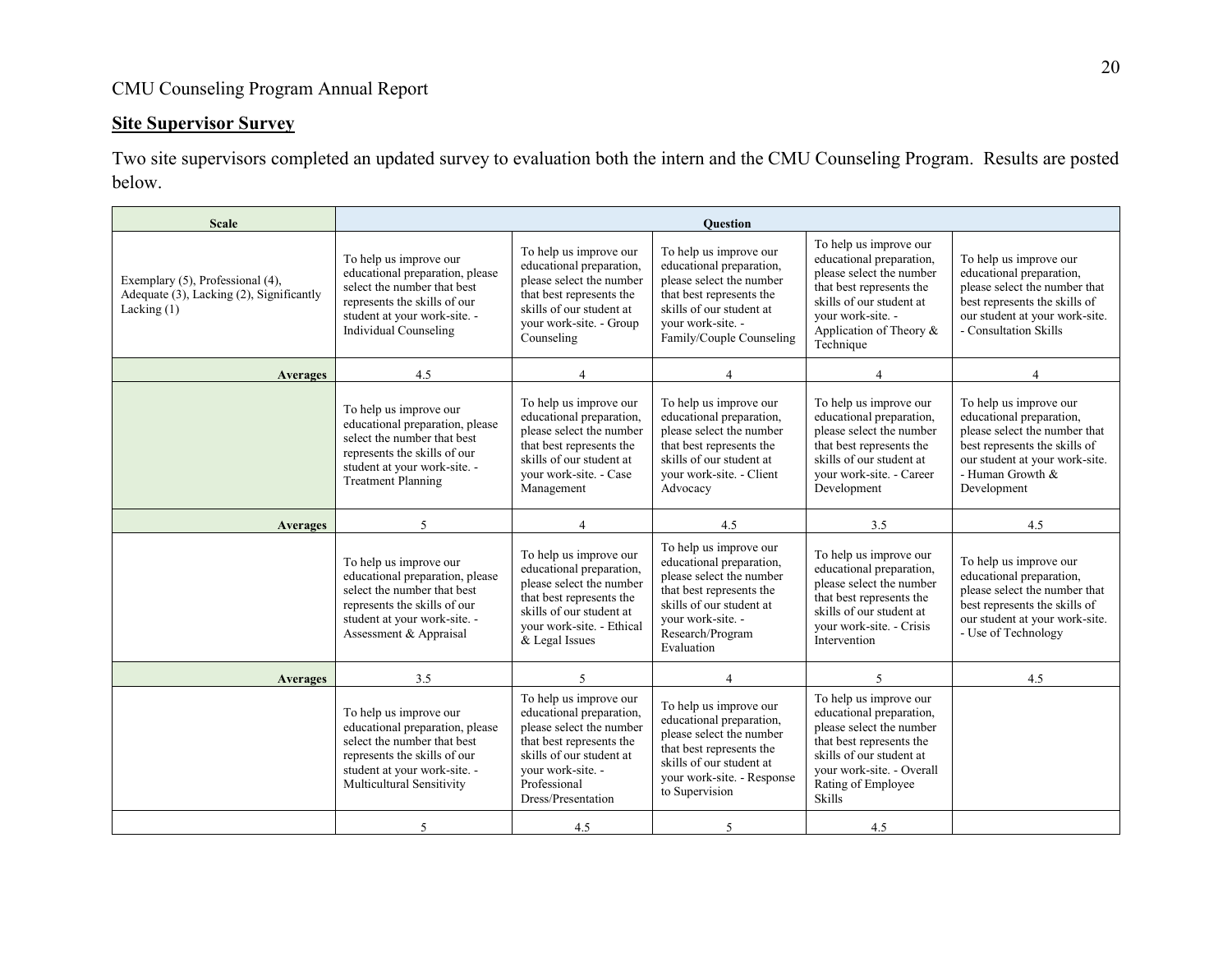|                 |                                                                                                                                                                                                            |                                                                                                                                                                                                               |                                                                                                                                                                                                            | <b>Ouestions</b>                                                                                                                                                                                           |                                                                                                                                                                                                                       |                                                                                                                                                                                                                              |                                                                                                                                                                                                  |
|-----------------|------------------------------------------------------------------------------------------------------------------------------------------------------------------------------------------------------------|---------------------------------------------------------------------------------------------------------------------------------------------------------------------------------------------------------------|------------------------------------------------------------------------------------------------------------------------------------------------------------------------------------------------------------|------------------------------------------------------------------------------------------------------------------------------------------------------------------------------------------------------------|-----------------------------------------------------------------------------------------------------------------------------------------------------------------------------------------------------------------------|------------------------------------------------------------------------------------------------------------------------------------------------------------------------------------------------------------------------------|--------------------------------------------------------------------------------------------------------------------------------------------------------------------------------------------------|
|                 | Please indicate your rating of<br>the supervisee's educational<br>preparation in the following<br>areas using the scale: 1<br>$(low/poor)$ , 5 (very good): -<br>Ethical and legal issues in<br>counseling | Please indicate your rating<br>of the supervisee's<br>educational preparation in<br>the following areas using<br>the scale: 1 (low/poor), 5<br>(very good): - Career and<br>lifestyle issues in<br>counseling | Please indicate your<br>rating of the<br>supervisee's educational<br>preparation in the<br>following areas using<br>the scale: 1 (low/poor),<br>5 (very good): - Small<br>group dynamics and<br>counseling | Please indicate your<br>rating of the<br>supervisee's<br>educational<br>preparation in the<br>following areas using<br>the scale: 1<br>$(low/poor)$ , 5 (very<br>$good): -$<br>Multicultural<br>Counseling | Please indicate your<br>rating of the<br>supervisee's<br>educational<br>preparation in the<br>following areas using<br>the scale: 1<br>$(low/poor)$ , 5 (very<br>$good): -$<br>Developmental<br>aspects of counseling | Please indicate<br>your rating of the<br>supervisee's<br>educational<br>preparation in the<br>following areas<br>using the scale: 1<br>$(low/poor)$ , 5 (very<br>$good): -$<br>Standardized<br>assessments and<br>counseling | Please indicate<br>your rating of the<br>supervisee's<br>educational<br>preparation in the<br>following areas<br>using the scale: 1<br>$(low/poor)$ , 5 (very<br>good): - Crisis<br>Intervention |
| <b>Averages</b> | 4.5                                                                                                                                                                                                        |                                                                                                                                                                                                               |                                                                                                                                                                                                            | 3.5                                                                                                                                                                                                        | 3.5                                                                                                                                                                                                                   |                                                                                                                                                                                                                              | 4.5                                                                                                                                                                                              |
|                 | Please indicate your rating of<br>the supervisee's educational<br>preparation in the following<br>areas using the scale: 1<br>$(low/poor)$ , 5 (very good): -<br>Diagnosis                                 | Please indicate your rating<br>of the supervisee's<br>educational preparation in<br>the following areas using<br>the scale: $1$ (low/poor), $5$<br>(very good): - Licensing $&$<br>Credentialing              | Please indicate your<br>rating of the<br>supervisee's educational<br>preparation in the<br>following areas using<br>the scale: 1 (low/poor),<br>$5$ (very good): -<br>Diagnosis & Treatment<br>Planning    | Please indicate your<br>rating of the<br>supervisee's<br>educational<br>preparation in the<br>following areas using<br>the scale: 1<br>$(low/poor)$ , 5 (very<br>good): - Special<br>Needs cases           | Please indicate your<br>rating of the<br>supervisee's<br>educational<br>preparation in the<br>following areas using<br>the scale: 1<br>$(low/poor)$ , 5 (very<br>good): - Professional<br>Organizations               | Please indicate<br>your rating of the<br>supervisee's<br>educational<br>preparation in the<br>following areas<br>using the scale: 1<br>$(low/poor)$ , 5 (very<br>good): - Research<br>and Statistics                         |                                                                                                                                                                                                  |
| Averages        |                                                                                                                                                                                                            |                                                                                                                                                                                                               |                                                                                                                                                                                                            |                                                                                                                                                                                                            |                                                                                                                                                                                                                       | 3.5                                                                                                                                                                                                                          |                                                                                                                                                                                                  |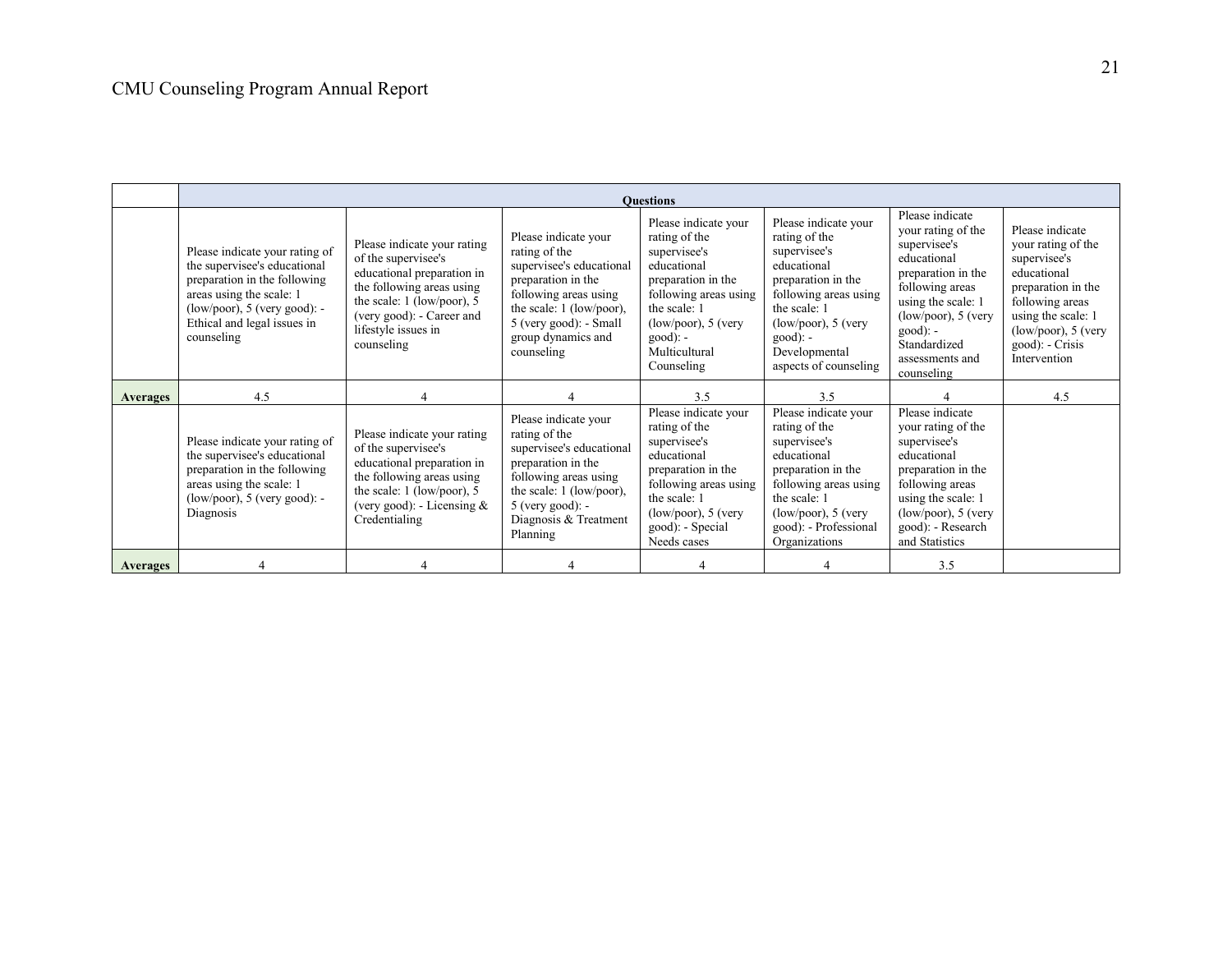| <b>Scale</b>                                                                                                              |                                                                                                                                                                                                     |                                                                                                                                                                                             |                                                                                                                                                                                       | <b>Ouestions</b>                                                                                                                                                                                             |                                                                                                                                                                                                                |                                                                                                                                                              |
|---------------------------------------------------------------------------------------------------------------------------|-----------------------------------------------------------------------------------------------------------------------------------------------------------------------------------------------------|---------------------------------------------------------------------------------------------------------------------------------------------------------------------------------------------|---------------------------------------------------------------------------------------------------------------------------------------------------------------------------------------|--------------------------------------------------------------------------------------------------------------------------------------------------------------------------------------------------------------|----------------------------------------------------------------------------------------------------------------------------------------------------------------------------------------------------------------|--------------------------------------------------------------------------------------------------------------------------------------------------------------|
| <b>Strongly Agree</b><br>$(5)$ , Agree $(4)$ ,<br>Not Sure $(3)$ ,<br>Disagree $(2)$ ,<br><b>Strongly Disagree</b><br>(1) | Select the number that<br>best expressed your<br>agreement with the<br>following statements: -<br>The intern seems well<br>prepared for real world<br>counseling work<br>settings.                  | Select the number that<br>best expressed your<br>agreement with the<br>following statements: -<br>The intern is comfortable<br>working with a range of<br>clients and disorders.            |                                                                                                                                                                                       | Select the number that best<br>expressed your agreement<br>with the following<br>statements: - The intern<br>demonstrates a solid<br>understanding of ethical<br>considerations in professional<br>practice. | Select the number that best<br>expressed your agreement<br>with the following<br>statements: - The intern is<br>confident and comfortable<br>working with clients from<br>diverse cultures and<br>backgrounds. | Select the number that best<br>expressed your agreement<br>with the following<br>statements: - The intern can<br>clearly articulate their<br>guiding theory. |
| Averages                                                                                                                  | 4.5                                                                                                                                                                                                 |                                                                                                                                                                                             |                                                                                                                                                                                       |                                                                                                                                                                                                              | 4.5                                                                                                                                                                                                            |                                                                                                                                                              |
|                                                                                                                           | Select the number that<br>best expressed your<br>agreement with the<br>following statements: -<br>The intern was quick to<br>learn policies and<br>practices in the<br>workplace/school<br>setting. | Select the number that<br>best expressed your<br>agreement with the<br>following statements: -<br>The intern collaborates<br>well with other<br>community agencies and<br>referral sources. | Select the number that<br>best expressed your<br>agreement with the<br>following statements: -<br>The intern completes<br>required paperwork in<br>an accurate and timely<br>fashion. | Select the number that best<br>expressed your agreement<br>with the following<br>statements: - The intern takes<br>initiative to learn and grow as<br>a new professional.                                    | Select the number that best<br>expressed your agreement<br>with the following<br>statements: - The intern<br>seeks supervision and<br>additional support when<br>necessary.                                    | Select the number that best<br>expressed your agreement<br>with the following<br>statements: - The intern<br>acts and presents in a<br>professional manner.  |
| <b>Averages</b>                                                                                                           | 4.5                                                                                                                                                                                                 | N/A                                                                                                                                                                                         |                                                                                                                                                                                       | 4.5                                                                                                                                                                                                          | 4.5                                                                                                                                                                                                            |                                                                                                                                                              |

## <span id="page-21-0"></span>**Employee Survey**

Only two employers responded to the updated survey and neither completed the survey. The CMU Counseling Program will institute a plan to obtain employer data more frequently and seek out feedback on a bi-annual basis. The plan will include capturing employer information from alumni at multiple times throughout the year and contacting employers when data is collected.

## <span id="page-21-1"></span>**Faculty Data Review & Program Changes**

The faculty met for an annual retreat to review this data on September 11, 2019. The faculty review of the data found a need to improve diversity recruitment, improve recruitment for school counseling and addiction counseling concentrations, and improve recruitment to potential male students. The faculty discussed the need to revise courses that indicate lower CPCE means, specifically CED 695: Research in Counseling, CED 610: Career Counseling and CED 620: Introduction to Multicultural Issues in Counseling. The faculty also discussed the need to improve data collection regarding site supervisor and employer feedback.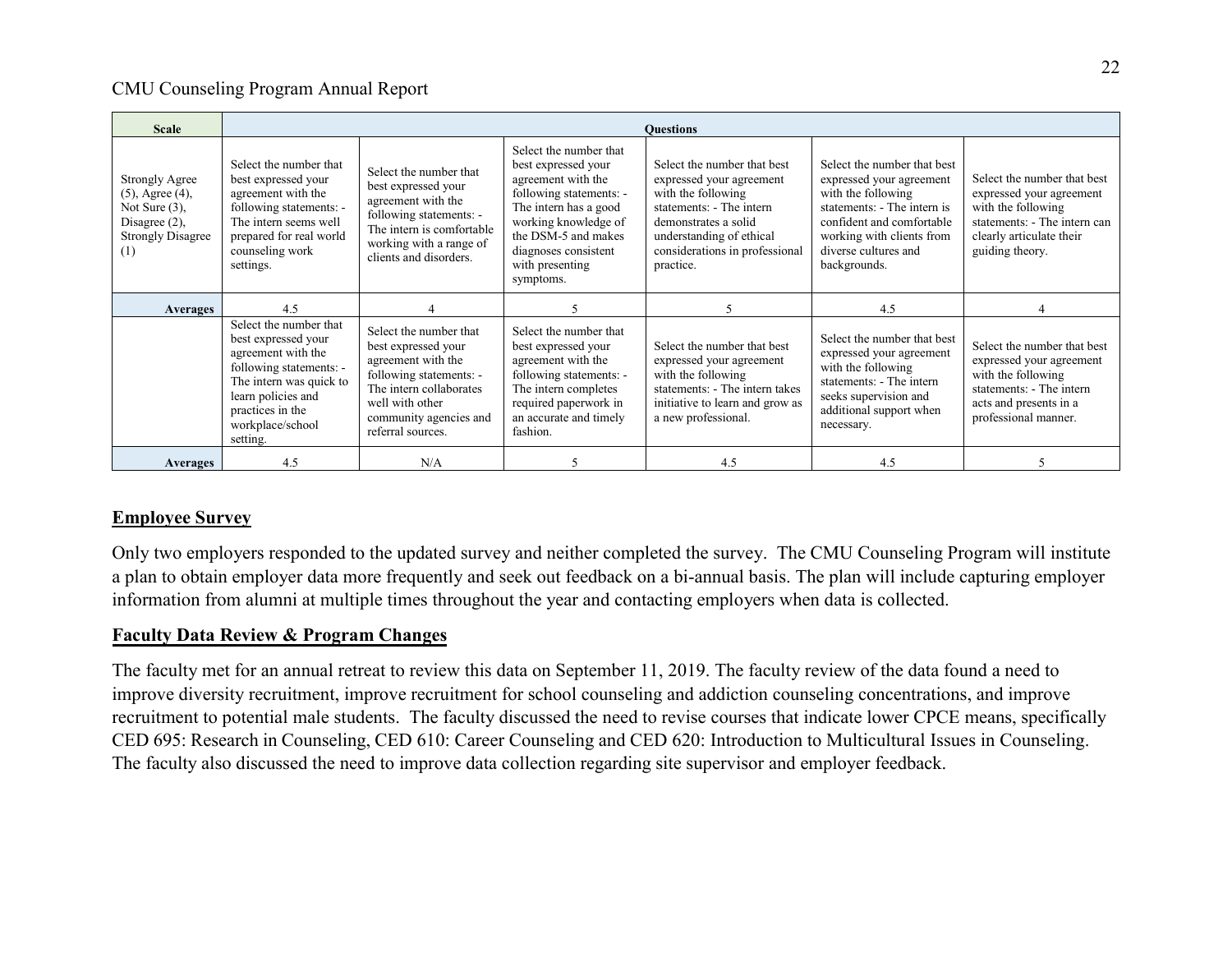The CMU Counseling Program Advisory Board met on September 19, 2019 to review the annual report as well. Primary feedback from the Advisory Council focused on improving diversity in the student population, improving recruitment efforts on the Mt. Pleasant campus to psychology undergraduate majors and focusing on building student engagement for online courses.

The Counseling Program has undergone several substantial changes in the last year and will make further changes based on Faculty review and Advisory Council feedback. These changes include:

1) A revision of the program objectives to better align with the program's mission.

2) A revision of the key performance indicators to better align with the program's mission.

3) Curriculum review to ensure all CACREP standards are being met in all syllabi.

4) Revisions to CED 610, CED 695 and CED 620 to improve CPCE test score means and passing rates.

5) Implemented a plan to begin providing ongoing professional development for CMU Program alumni and site supervisors on a biannual basis.

Other changes to the program that will be implanted this year include:

1) Revising a recruitment plan to improve the program's outreach to individuals with diverse backgrounds. Specifically, the program will seek to meet census population demographics in each region we serve, improve outreach to potential male students, underserved communities in the Mt. Pleasant, Dearborn, Southfield, Grand Rapids and Saginaw area; and reach out to potential Native American students as well.

2) Revising our outreach plan to alumni in order to obtain more data from employers and recent graduates. This plan will include securing contact information upon graduation and instituting regular follow up surveys to collect data throughout the academic year.

3) Revising current surveys to ensure we are capturing needed data.

4) Adding an ongoing marriage and family course to the schedule based on graduating student feedback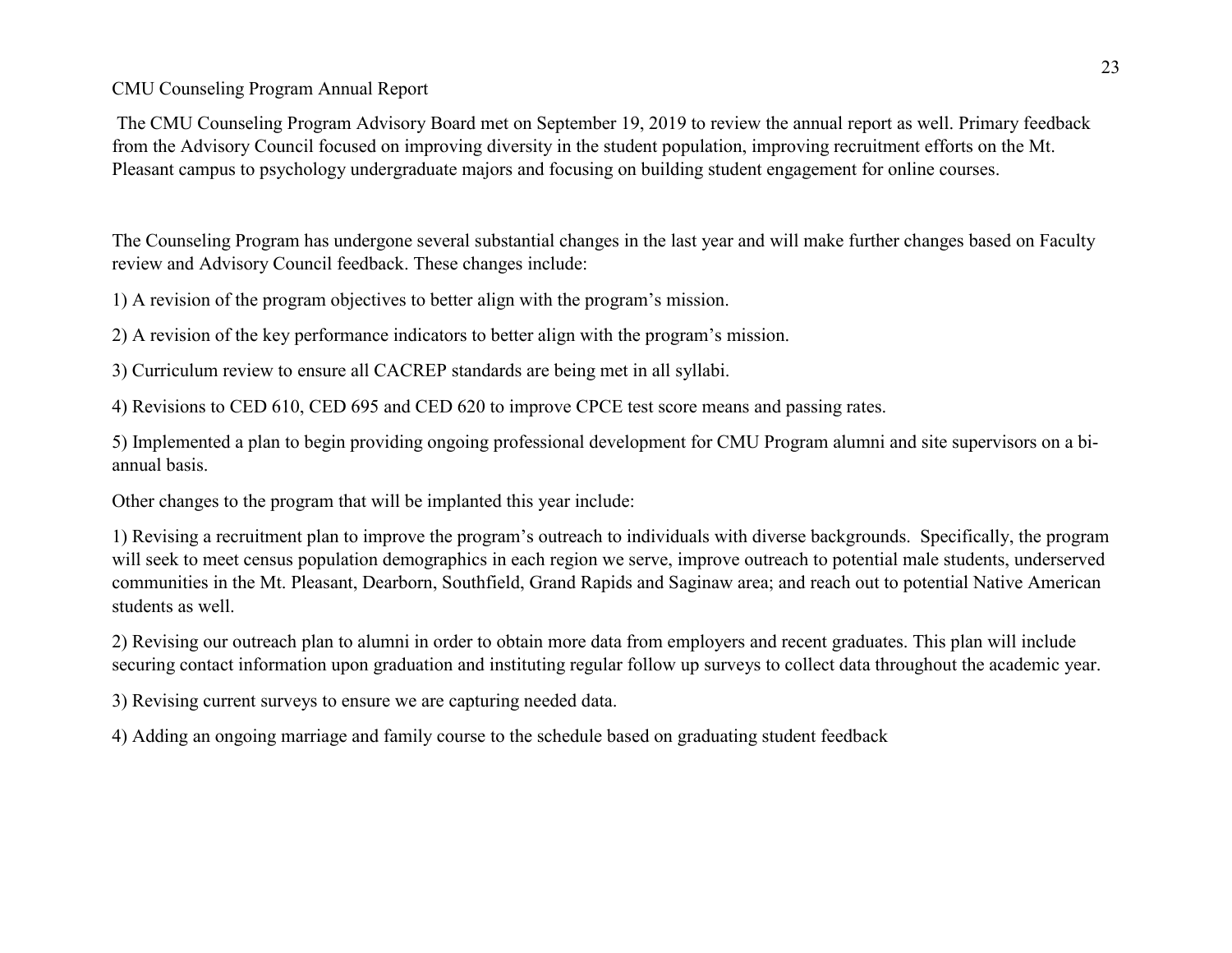# **Appendix A – Student Learning Outcomes**

<span id="page-23-0"></span>Please see the subsequent pages and links for results of the Student Learning Outcomes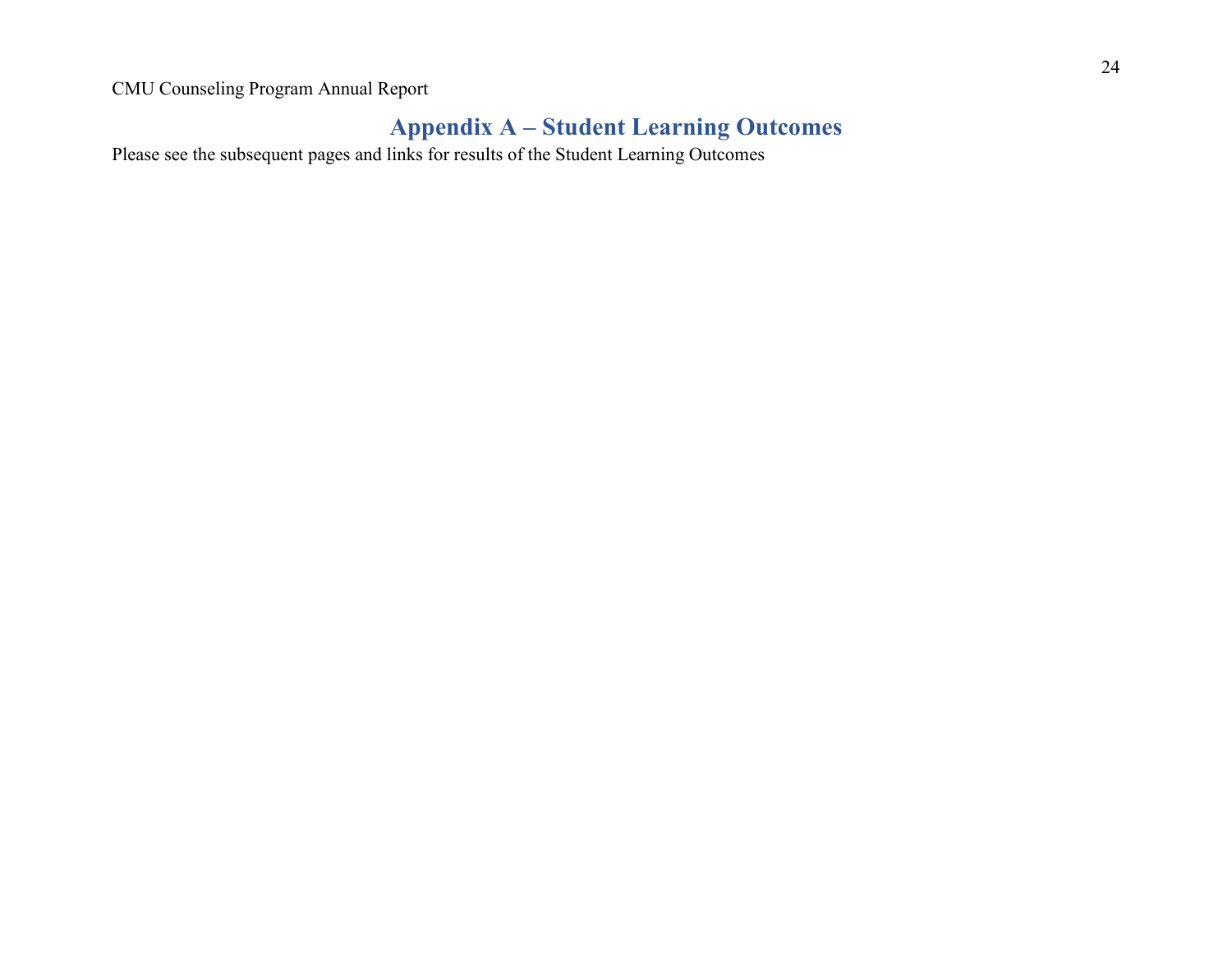#### **Program Evaluation: Addiction Counseling - Mt. Pleasant Campus (N=6)**

<span id="page-24-0"></span>

| <b>Domain/Specialty Area</b>                                | <b>Program Objective</b>                                                                                                                                                                                                                                                                                                                 | Key Performance Indicators: Student Learning<br>Objectives (SLO)                                                                                                                                                                              | <b>CACREP Standards</b>                                          |                                                                                                                                              |                                               |                                | <b>Student Learning Objective Assignments</b>                                           |                                   |                                                                                              |                                   |
|-------------------------------------------------------------|------------------------------------------------------------------------------------------------------------------------------------------------------------------------------------------------------------------------------------------------------------------------------------------------------------------------------------------|-----------------------------------------------------------------------------------------------------------------------------------------------------------------------------------------------------------------------------------------------|------------------------------------------------------------------|----------------------------------------------------------------------------------------------------------------------------------------------|-----------------------------------------------|--------------------------------|-----------------------------------------------------------------------------------------|-----------------------------------|----------------------------------------------------------------------------------------------|-----------------------------------|
|                                                             |                                                                                                                                                                                                                                                                                                                                          |                                                                                                                                                                                                                                               |                                                                  | <b>Expected Outcomes</b>                                                                                                                     | Introduced                                    |                                | Reinforced                                                                              |                                   | Mastered                                                                                     |                                   |
|                                                             |                                                                                                                                                                                                                                                                                                                                          |                                                                                                                                                                                                                                               |                                                                  |                                                                                                                                              | Assignment                                    | <b>Outcome (Average Score)</b> | Assignment                                                                              | <b>Outcome</b> (Average<br>Score) | Assignment                                                                                   | <b>Outcome</b> (Average<br>Score) |
| Professional Counseling<br>Orientation and Ethical Practice | Students will acquire knowledge and skills that<br>demonstrate a comprehensive understanding and<br>ability to apply the ethical and legal considerations<br>in professional counseling                                                                                                                                                  | Students will demonstrate knowledge of and the ability to apply<br>ethical and legal standards of informed consent, duty to warn<br>and working with altered clients.                                                                         | 2.F.1.i; 5.A.2.1                                                 | Assignment Scores will average<br>85% or higher; Evaluation on<br>Practicum/Internship<br>valuations based on standards<br>will average 85%  | ED 630: Ethics Paper (K)                      |                                | CED 641: Comprehensive Paper<br>(K)                                                     | 90%                               | CED 690: Conducting intake (S)                                                               |                                   |
| Professional Counseling<br>Orientation and Ethical Practice | Students will acquire knowledge and skills that<br>demonstrate a comprehensive understanding and<br>ability to implement the roles and function of<br>counselors across all specialties and specifically<br>the Addiction Counseling Profession; and identify<br>strategies for self care, personal and professional<br>self evaluation. | Students will demonstrate knowledge of and the ability to apply<br>the different roles of an addiction counselor, including the<br>various treatment setting options.                                                                         | 5.A.2.a: 2.F.1.b                                                 | Assignment Scores will average<br>85% or higher; Evaluation on<br>Practicum/Internship<br>evaluations based on standards<br>will average 85% | CED 630: Interview Paper (K)                  |                                | CED 630: Final Exam (K)                                                                 |                                   | CED 641: Comprehensive Paper (K)                                                             | 90%                               |
| Social and Cultural Diversity                               | Students will acquire the knowledge and skills to<br>explore the impact of multiculturalism and cultural<br>justice practices in models, competencies, and<br>identity development in order to identify and<br>understand power and oppression as obstacles in a<br>diverse society.                                                     | luralism on client and counselor and utilize social Students will demonstrate knowledge of and the ability to apply<br>multicultural competnencies and theory to client mental health<br>ieeds.                                               | 2.F.2.b;2.F.2.c; 2.F.2.e; 2.F.2.h                                | Assignment Scores will average<br>85% or higher; Evaluation on<br>Practicum/Internship<br>valuations based on standards<br>will average 85%  | CED 620: Community Impact Group<br>Assignment |                                | CED 650: Diversity Group Role<br>Play(S)                                                | 100%                              | CED 691: Internship Supervisor Final<br>Evaluation (S)                                       |                                   |
| Human Growth and Development                                | Students will acquire the knowledge and skills that<br>demonstrate a comprehensive understanding of<br>human development theories across the lifespan<br>and demonstrate the ability to use these skills to<br>promote resilience and wellness.                                                                                          | Students will demonstrate knowledge of psychosocial<br>development stages and how these stages impact other mental<br>health issues; and the ability to apply this knowledge in a<br>counseling setting.                                      | 2.F.3.a: 2.F.3.e: 2.F.3.g                                        | Assignment Scores will average<br>85% or higher; Evaluation on<br>Practicum/Internship<br>evaluations based on standard<br>will average 85%  | CED 665: case study quiz 1 (K)                |                                | CED 665: Comparing Stages<br>Project (K)                                                |                                   | CED 691: Case conceptualization (S)                                                          |                                   |
| Career Development                                          | Students will acquire the knowledge and skills that<br>culturally competent career development and<br>assessment; and the ability to apply these skills to develop career programs.<br>assessment and counseling                                                                                                                         | demonstrate a comprehensive understanding of Students will demonstrate knowledge of career development<br>theories and the abiility to analyze career assessments and                                                                         | 2.F.4.a; 2.F.4.c; 2.F.4.e; 2.F.4.f                               | Assignment Scores will average<br>85% or higher: Evaluation on<br>Practicum/Internship<br>evaluations based on standards<br>will average 85% | ED 610: Discussion Board #1 (K)               | 99%                            | CED 610: Career Program<br>development assignment (K)                                   | 99%                               | CED 610: Personal Career Counseling<br>Portfolio (K & S)                                     | 91%                               |
| Counseling and Helping<br>Relationships                     | counseling and consulting process.                                                                                                                                                                                                                                                                                                       | Students will acquire the knowledge and skills that Students will demonsrate knowledge of counseling theory and<br>demonstrate a comprehensive understanding of the demonstrate the ability to conceptualize and apply theory to<br>practice. | 2.F.5.a; 2.F.5.g; 5.A.1.b                                        | Assignment Scores will average<br>85% or higher; Evaluation on<br>Practicum/Internship<br>evaluations based on standards<br>will average 85% | CED 677: Theory Paper (K)                     | 93%                            | CED 644: Theory Group<br>presentation and Discussion (K)                                |                                   | CED 691: Case Conceptualization (S)<br>CED 691: Internship Final Evaluation                  |                                   |
| Counseling and Helping<br>Relationships                     | Students will acquire skills that demonstrate the<br>ability to conduct culturally competent counseling.                                                                                                                                                                                                                                 | Students will demonstrate the ability to accurately perform basic<br>counseling skills; including empathy, reflection and open<br>uestions.                                                                                                   | 2.F.5.g.                                                         | Assignment Scores will average<br>85% or higher; Evaluation on<br>Practicum/Internship<br>valuations based on standard<br>will average 85%   | CED 660: Dyadic Role Play (S)                 | 83%                            | CED 644: Motivational Interview<br>Role Play (S)                                        |                                   | CED 691: Internship supervisor Final<br>evaluation (S)                                       |                                   |
| Group Counseling and Group<br>Work                          | Students will acquire the knowledge and skills that<br>demonstrate a comprehensive understanding of the<br>theories and experiential skills of conducting<br>culturally competent group counseling.                                                                                                                                      | Students will demonstrate knowledge of group theory; the<br>required steps to developing a group, and the ability to conduct<br>roup counseling.                                                                                              | 2.F.6.a; 2.F.6.c; 2.F.6.d;<br>2.F.6.e; 2.F.6.f; 2.F.6.g; 2.F.6.h | Assignment Scores will average<br>85% or higher; Evaluation on<br>Practicum/Internship<br>valuations based on standards<br>will average 85%  | ED 650: Group Counseling Proposal<br>K)       | 93%                            | CED 650: Group Role Play (S)<br>Students complete 10 hours of<br>small group experience | 100%                              | CED 690/1: Facilitating Group at<br>Practicum/ Internship Site -supervisor<br>evaluation (S) |                                   |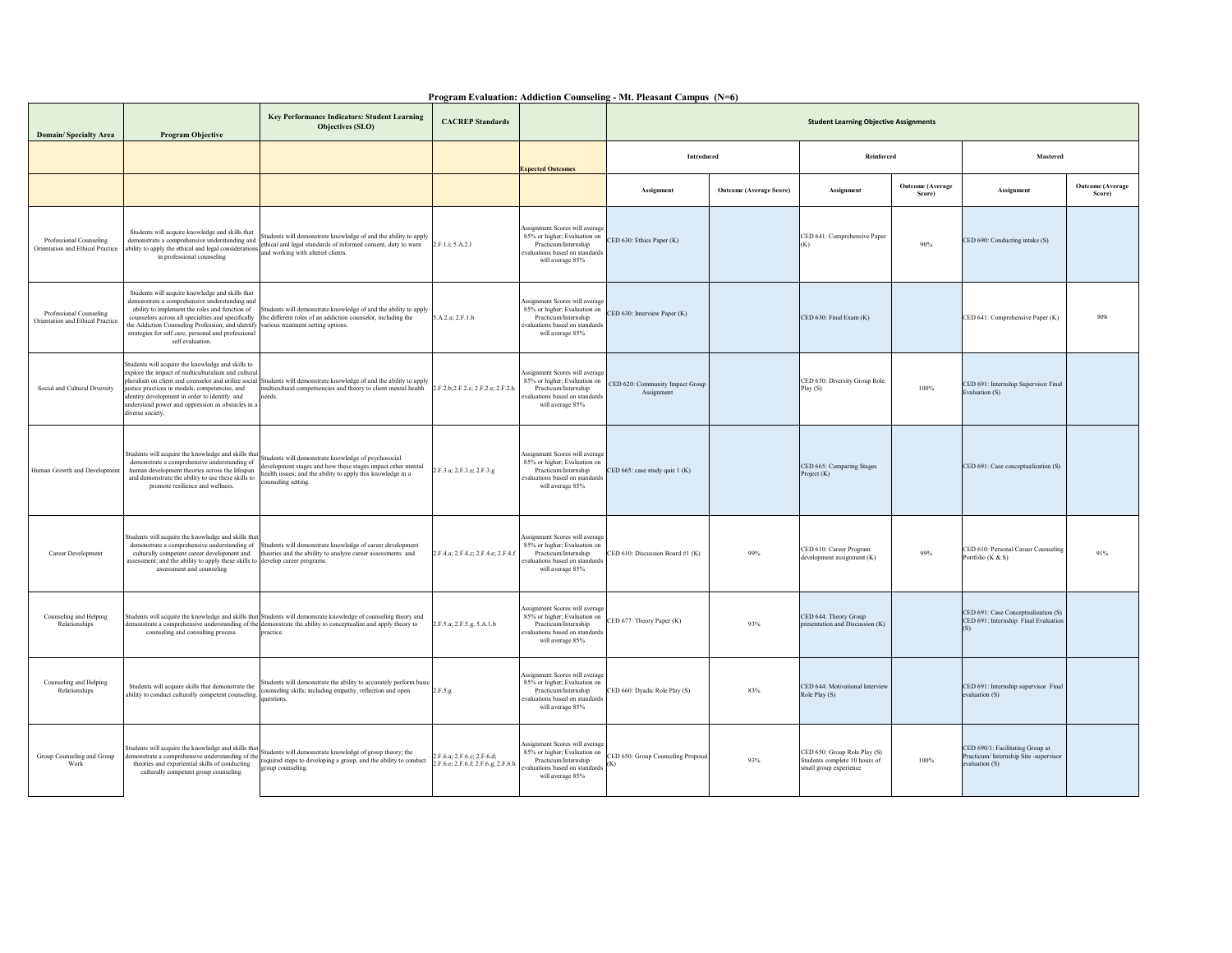| Program Evaluation: Addiction Counseling - Mt. Pleasant Campus (N=6) |  |  |  |
|----------------------------------------------------------------------|--|--|--|
|                                                                      |  |  |  |

| <b>Domain/Specialty Area</b>                   | <b>Program Objective</b>                                                                                                                                                                                                                                                                                                              | Key Performance Indicators: Student Learning<br>Objectives (SLO)                                                                                                                                                           | <b>CACREP</b> Standards                         |                                                                                                                                                | <b>Student Learning Objective Assignments</b>                                    |                                |                                             |                                   |                                                        |                                   |  |
|------------------------------------------------|---------------------------------------------------------------------------------------------------------------------------------------------------------------------------------------------------------------------------------------------------------------------------------------------------------------------------------------|----------------------------------------------------------------------------------------------------------------------------------------------------------------------------------------------------------------------------|-------------------------------------------------|------------------------------------------------------------------------------------------------------------------------------------------------|----------------------------------------------------------------------------------|--------------------------------|---------------------------------------------|-----------------------------------|--------------------------------------------------------|-----------------------------------|--|
|                                                |                                                                                                                                                                                                                                                                                                                                       |                                                                                                                                                                                                                            |                                                 | <b>Expected Outcomes</b>                                                                                                                       | <b>Introduced</b>                                                                |                                | <b>Reinforced</b>                           |                                   | Mastered                                               |                                   |  |
|                                                |                                                                                                                                                                                                                                                                                                                                       |                                                                                                                                                                                                                            |                                                 |                                                                                                                                                | Assignment                                                                       | <b>Outcome (Average Score)</b> | Assignment                                  | <b>Outcome</b> (Average<br>Score) | Assignment                                             | <b>Outcome</b> (Average<br>Score) |  |
| Assessment and Testing                         | Students will acquire the knowledge and skills that<br>demonstrate a comprehensive understanding of<br>culturally competent individual and group<br>approaches to assessment and evaluation.                                                                                                                                          | Students will demonstrate knowledge of and the ability to utilize 2.f.7.b; 2.F.7.c; 2.F.7.d; 2.F.7.e<br>formal and informal assessment methods to inform treatment.                                                        | 5.A.1.f                                         | Assignment Scores will average<br>85% or higher; Evaluation on<br>Practicum/Internship<br>evaluations based on standards S<br>will average 85% | CED 640: Psychological Report (K,                                                |                                | CED 644: Case<br>Conceptualization (S)      |                                   | CED 691: Supervisor Final Evaluation                   |                                   |  |
| Research and Program Evaluation                | Students will acquire the knowledge that<br>demonstrates a comprehensive understanding of<br>research methods, statistical analysis, needs<br>assessment and program evaluation.                                                                                                                                                      | Students will demonstrate knowledge of ethical research practice<br>and research design; and the ability to apply evidence based<br>research to counseling practice.                                                       | 2.F.8.a;2.F.8.b; 2.F.8.e; 2.F.8.g               | Assignment Scores will average<br>85% or higher: Evaluation on<br>Practicum/Internship<br>evaluations based on standards<br>will average 85%   | CED 695: Citi Training (K)                                                       | 100%                           | CED 695: Counseling Article<br>Critique (K) |                                   | CED 695: Mini Research Proposal (K)                    | 100%                              |  |
| Addiction Counseling - Contextua<br>Dimensions | Students will acquire knowledge and skills that<br>demonstrate a comprehensive understanding of a<br>culturally competent continuum of Addiction<br>treatment: including prevention, diagnosis,<br>treatment, relapse prevention and referral; and the<br>role of wellness, spirituality, support networks in<br>Addiction treatment. | Students will demonstrate the ability to identify prevention and<br>risk factors in the individual, family and community; and<br>identify support networks and educational programs to facilitate<br>successful treatment. | 5.A.2.e; 5.A.2.G, 5.A.2.c                       | Assignment Scores will average<br>85% or higher: Evaluation on<br>Practicum/Internship<br>evaluations based on standards<br>will average 85%   | CED 643: Client Analysis Paper (K)                                               |                                | CED 644: Case<br>Conceptualization (S)      |                                   | Internship supervisor final evaluation                 |                                   |  |
| Addiction Counseling - Practice                | Students will acquire skills that demonstrate a<br>comprehensive ability to engage in the Addiction<br>counseling process                                                                                                                                                                                                             | Students will demonstrate the ability to conduct accurate<br>assessment and diagnosis; and effectively use counseling<br>strategies to treat substance abuse; including adapting to the<br>client's stage of change.       | 5.A.2.i; 5.A.3.a; 5.A.3.b;<br>5.A.3.d; 5.A.3.g; | Assignment Scores will average<br>85% or higher; Evaluation on<br>Practicum/Internship<br>evaluations based on standards<br>will average 85%   | CED 699: Integrative Case Summary<br>CED 644: Relapse Prevention Role<br>Play(S) | CED 699: 73%                   | CED 644: Case<br>Conceptualization (S)      |                                   | CED 691: Internship supervisor Final<br>evaluation (S) |                                   |  |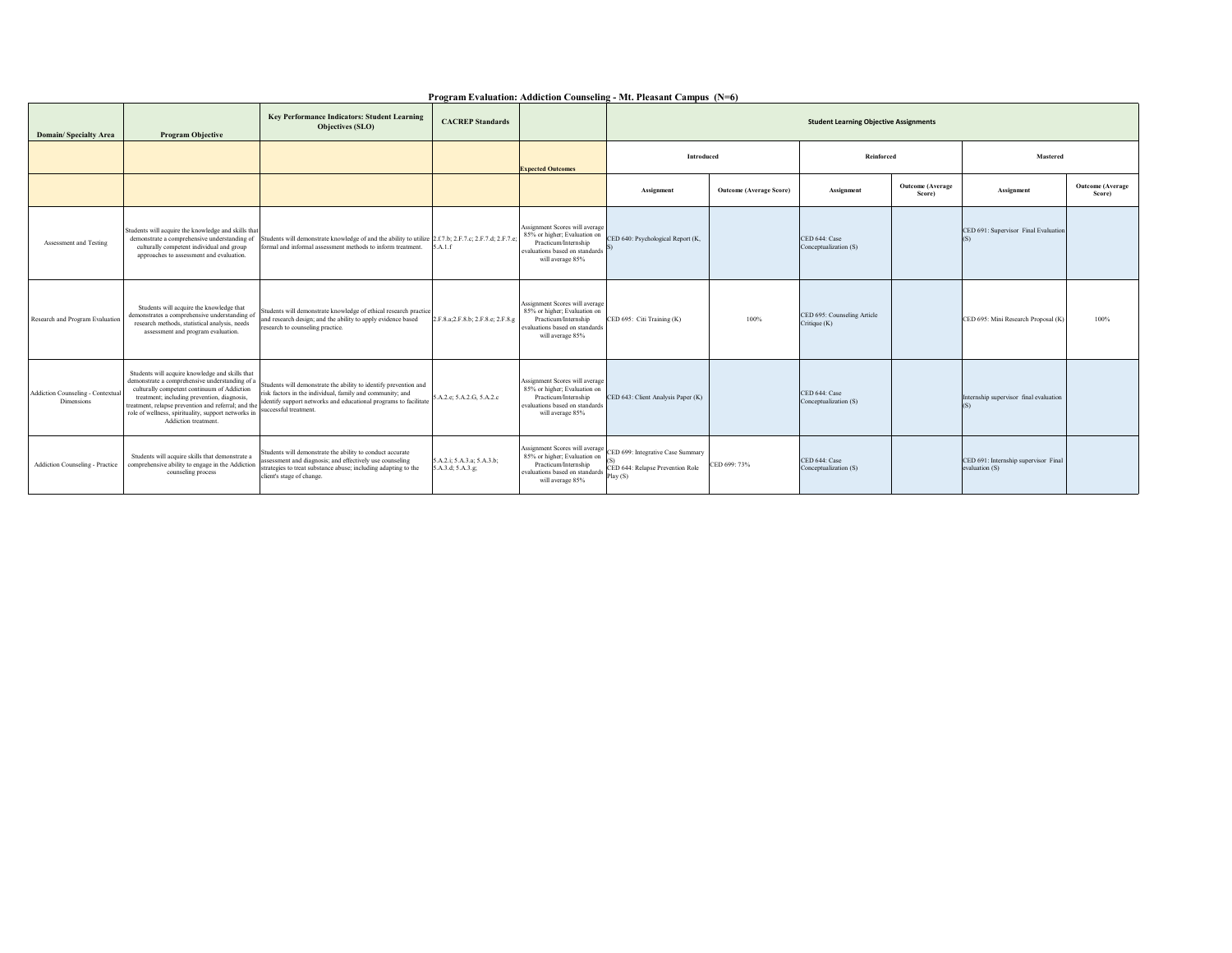#### **Program Evaluation: Addiction Counseling - Grand Rapids/Southfield (N=2)**

<span id="page-26-0"></span>

| <b>Domain/Specialty Area</b>                                | <b>Program Objective</b>                                                                                                                                                                                                                                                                                                                 | Key Performance Indicators: Student Learning<br>Objectives (SLO)                                                                                                                                                                          | <b>CACREP Standards</b>                                          |                                                                                                                                              |                                               |                                | <b>Student Learning Objective Assignments</b>                                           |                                   |                                                                                               |                                   |
|-------------------------------------------------------------|------------------------------------------------------------------------------------------------------------------------------------------------------------------------------------------------------------------------------------------------------------------------------------------------------------------------------------------|-------------------------------------------------------------------------------------------------------------------------------------------------------------------------------------------------------------------------------------------|------------------------------------------------------------------|----------------------------------------------------------------------------------------------------------------------------------------------|-----------------------------------------------|--------------------------------|-----------------------------------------------------------------------------------------|-----------------------------------|-----------------------------------------------------------------------------------------------|-----------------------------------|
|                                                             |                                                                                                                                                                                                                                                                                                                                          |                                                                                                                                                                                                                                           |                                                                  | <b>Expected Outcomes</b>                                                                                                                     | <b>Introduced</b>                             |                                | Reinforced                                                                              |                                   | Mastered                                                                                      |                                   |
|                                                             |                                                                                                                                                                                                                                                                                                                                          |                                                                                                                                                                                                                                           |                                                                  |                                                                                                                                              | Assignment                                    | <b>Outcome</b> (Average Score) | Assignment                                                                              | <b>Outcome</b> (Average<br>Score) | Assignment                                                                                    | <b>Outcome</b> (Average<br>Score) |
| Professional Counseling<br>Orientation and Ethical Practice | Students will acquire knowledge and skills that<br>demonstrate a comprehensive understanding and<br>ability to apply the ethical and legal considerations<br>in professional counseling                                                                                                                                                  | students will demonstrate knowledge of and the ability to apply<br>ethical and legal standards of informed consent, duty to warn<br>and working with altered clients.                                                                     | 2.F.1.i; 5.A.2.1                                                 | Assignment Scores will average<br>85% or higher; Evaluation on<br>Practicum/Internship<br>valuations based on standard<br>will average 85%   | CED 630: Ethics Paper (K)                     |                                | CED 641: Comprehensive Paper<br>(K)                                                     | 90%                               | CED 690: Conducting intake (S)                                                                |                                   |
| Professional Counseling<br>Orientation and Ethical Practice | Students will acquire knowledge and skills that<br>demonstrate a comprehensive understanding and<br>ability to implement the roles and function of<br>counselors across all specialties and specifically<br>the Addiction Counseling Profession; and identify<br>strategies for self care, personal and professional<br>self evaluation  | Students will demonstrate knowledge of and the ability to apply<br>the different roles of an addiction counselor, including the<br>various treatment setting options.                                                                     | 5.A.2.a; 2.F.1.b                                                 | Assignment Scores will average<br>85% or higher; Evaluation on<br>Practicum/Internship<br>valuations based on standards<br>will average 85%  | ED 630: Interview Paper (K)                   |                                | CED 630: Final Exam (K)                                                                 |                                   | CED 641: Comprehensive Paper (K)                                                              | 90%                               |
| Social and Cultural Diversity                               | Students will acquire the knowledge and skills to<br>explore the impact of multiculturalism and cultural<br>luralism on client and counselor and utilize social<br>ustice practices in models, competencies, and<br>dentity development in order to identify and<br>inderstand power and oppression as obstacles in a<br>diverse society | Students will demonstrate knowledge of and the ability to apply<br>multicultural competnencies and theory to client mental health<br>needs.                                                                                               | 2.F.2.b;2.F.2.c; 2.F.2.e; 2.F.2.h                                | Assignment Scores will average<br>85% or higher; Evaluation on<br>Practicum/Internship<br>valuations based on standards<br>will average 85%  | CED 620: Community Impact Group<br>Assignment |                                | CED 650: Diversity Group Role<br>Play(S)                                                | 100%                              | CED 691: Internship Supervisor Final<br>Evaluation (S)                                        |                                   |
| Human Growth and Development                                | Students will acquire the knowledge and skills tha<br>demonstrate a comprehensive understanding of<br>human development theories across the lifespan<br>and demonstrate the ability to use these skills to<br>promote resilience and wellness.                                                                                           | Students will demonstrate knowledge of psychosocial<br>levelopment stages and how these stages impact other mental<br>health issues; and the ability to apply this knowledge in a<br>ounseling setting.                                   | 2.F.3.a; 2.F.3.e; 2.F.3.g                                        | Assignment Scores will average<br>85% or higher; Evaluation on<br>Practicum/Internship<br>evaluations based on standards<br>will average 85% | CED 665: case study quiz 1 (K)                |                                | CED 665: Comparing Stages<br>Project (K)                                                |                                   | CED 691: Case conceptualization (S)                                                           |                                   |
| Career Development                                          | Students will acquire the knowledge and skills that<br>demonstrate a comprehensive understanding of<br>culturally competent career development and<br>assessment; and the ability to apply these skills to develop career programs.<br>assessment and counseling                                                                         | Students will demonstrate knowledge of career development<br>theories and the abiility to analyze career assessments and                                                                                                                  | 2.F.4.a; 2.F.4.c; 2.F.4.e; 2.F.4.f                               | Assignment Scores will average<br>85% or higher; Evaluation on<br>Practicum/Internship<br>evaluations based on standards<br>will average 85% | ED 610: Discussion Board #1 (K)               | 99%                            | CED 610: Career Program<br>development assignment (K)                                   | 99%                               | CED 610: Personal Career Counseling<br>Portfolio (K & S)                                      | 91%                               |
| Counseling and Helping<br>Relationships                     | counseling and consulting process.                                                                                                                                                                                                                                                                                                       | Students will acquire the knowledge and skills that Students will demonsrate knowledge of counseling theory and<br>nstrate a comprehensive understanding of the demonstrate the ability to conceptualize and apply theory to<br>practice. | 2.F.5.a; 2.F.5.g; 5.A.1.b                                        | Assignment Scores will average<br>85% or higher; Evaluation on<br>Practicum/Internship<br>evaluations based on standards<br>will average 85% | CED 677: Theory Paper (K)                     |                                | CED 644: Theory Group<br>presentation and Discussion (K)                                |                                   | CED 691: Case Conceptualization (S)<br>CED 691: Internship Supervisor Final<br>Evaluation (S) |                                   |
| Counseling and Helping<br>Relationships                     | Students will acquire skills that demonstrate the<br>ability to conduct culturally competent counseling.                                                                                                                                                                                                                                 | tudents will demonstrate the ability to accurately perform basis<br>counseling skills; including empathy, reflection and open<br>mestions.                                                                                                | 2.F.5.g.                                                         | Assignment Scores will average<br>85% or higher; Evaluation on<br>Practicum/Internship<br>evaluations based on standard<br>will average 85%  | ED 660: Dyadic Role Play (S)                  | 100%                           | CED 644: Motivational Interview<br>Role Play (S)                                        |                                   | CED 691: Internship supervisor Final<br>evaluation (S)                                        |                                   |
| Group Counseling and Group<br>Work                          | Students will acquire the knowledge and skills that<br>monstrate a comprehensive understanding of the<br>theories and experiential skills of conducting<br>culturally competent group counseling.                                                                                                                                        | Students will demonstrate knowledge of group theory; the<br>required steps to developing a group, and the ability to conduct<br>roup counseling.                                                                                          | 2.F.6.a: 2.F.6.c: 2.F.6.d:<br>2.F.6.e; 2.F.6.f; 2.F.6.g; 2.F.6.h | Assignment Scores will average<br>85% or higher; Evaluation on<br>Practicum/Internship<br>evaluations based on standard<br>will average 85%  | ED 650: Group Counseling Proposa              | 95%                            | CED 650: Group Role Play (S)<br>Students complete 10 hours of<br>small group experience | 100%                              | CED 690/1: Facilitating Group at<br>Practicum/ Internship Site -supervisor<br>valuation (S)   |                                   |
| Assessment and Testing                                      | Students will acquire the knowledge and skills tha<br>demonstrate a comprehensive understanding of<br>culturally competent individual and group<br>approaches to assessment and evaluation.                                                                                                                                              | Students will demonstrate knowledge of and the ability to utilize 2.f.7.b; 2.F.7.c; 2.F.7.d; 2.F.7.e;<br>formal and informal assessment methods to inform treatment.                                                                      | 5.A.1.f                                                          | Assignment Scores will average<br>85% or higher; Evaluation on<br>Practicum/Internship<br>evaluations based on standards<br>will average 85% | ED 640: Psychological Report (K,              |                                | CED 644: Case<br>Conceptualization (S)                                                  |                                   | CED 691: Supervisor Final Evaluation<br>(S)                                                   |                                   |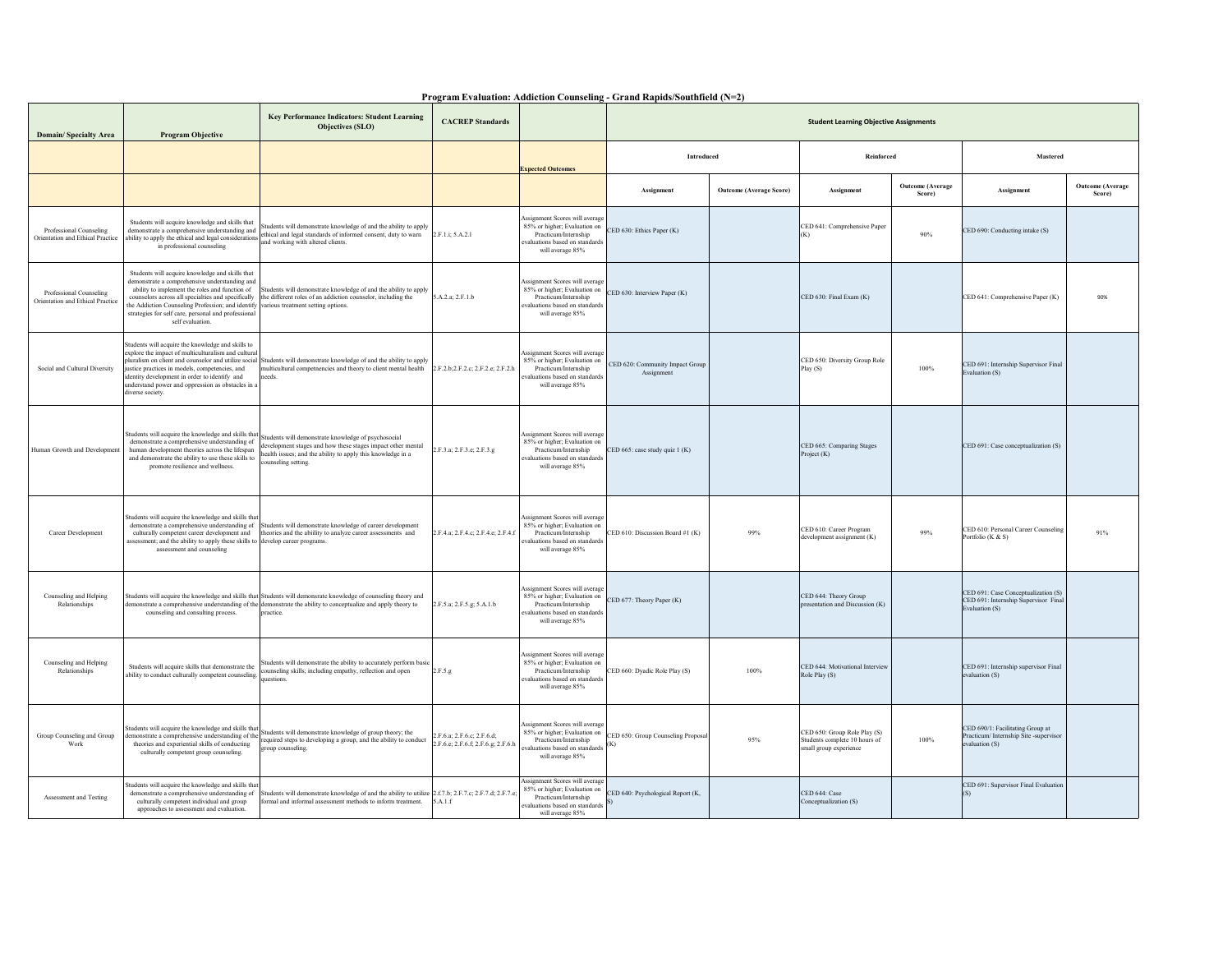|                                               |                                                                                                                                                                                                                                 | Key Performance Indicators: Student Learning                                                                                                                                                                                                                                                                                      |                                                 |                                                                                                                                              |                                                                                  |                         |                                             |                                   |                                                        |                            |  |
|-----------------------------------------------|---------------------------------------------------------------------------------------------------------------------------------------------------------------------------------------------------------------------------------|-----------------------------------------------------------------------------------------------------------------------------------------------------------------------------------------------------------------------------------------------------------------------------------------------------------------------------------|-------------------------------------------------|----------------------------------------------------------------------------------------------------------------------------------------------|----------------------------------------------------------------------------------|-------------------------|---------------------------------------------|-----------------------------------|--------------------------------------------------------|----------------------------|--|
| <b>Domain/Specialty Area</b>                  | <b>Program Objective</b>                                                                                                                                                                                                        | <b>Objectives (SLO)</b>                                                                                                                                                                                                                                                                                                           | <b>CACREP</b> Standards                         |                                                                                                                                              | <b>Student Learning Objective Assignments</b>                                    |                         |                                             |                                   |                                                        |                            |  |
|                                               |                                                                                                                                                                                                                                 |                                                                                                                                                                                                                                                                                                                                   |                                                 | Reinforced<br>Introduced<br><b>Expected Outcomes</b>                                                                                         |                                                                                  |                         |                                             |                                   |                                                        | Mastered                   |  |
|                                               |                                                                                                                                                                                                                                 |                                                                                                                                                                                                                                                                                                                                   |                                                 |                                                                                                                                              | Assignment                                                                       | Outcome (Average Score) | Assignment                                  | <b>Outcome</b> (Average<br>Score) | Assignment                                             | Outcome (Average<br>Score) |  |
| Research and Program Evaluation               | Students will acquire the knowledge that<br>demonstrates a comprehensive understanding of<br>research methods, statistical analysis, needs<br>assessment and program evaluation.                                                | Students will demonstrate knowledge of ethical research practice<br>and research design; and the ability to apply evidence based<br>research to counseling practice.                                                                                                                                                              | 2.F.8.a;2.F.8.b; 2.F.8.e; 2.F.8.g               | Assignment Scores will average<br>85% or higher; Evaluation on<br>Practicum/Internship<br>evaluations based on standards<br>will average 85% | CED 695: Citi Training (K)                                                       |                         | CED 695: Counseling Article<br>Critique (K) |                                   | CED 695: Mini Research Proposal (K)                    |                            |  |
| Addiction Counseling - Contextu<br>Dimensions | Students will acquire knowledge and skills that<br>demonstrate a comprehensive understanding of a<br>culturally competent continuum of Addiction<br>role of wellness, spirituality, support networks in<br>Addiction treatment. | Students will demonstrate the ability to identify prevention and<br>risk factors in the individual, family and community; and<br>The community and community and community and community and community and community and community and community support networks and educational programs to facilitate<br>successful treatment. | 5.A.2.e; 5.A.2.G, 5.A.2.c                       |                                                                                                                                              | CED 643: Client Analysis Paper (K)                                               |                         | CED 644: Case<br>Conceptualization (S)      |                                   | Internship supervisor Final evaluation                 |                            |  |
| Addiction Counseling - Practice               | Students will acquire skills that demonstrate a<br>comprehensive ability to engage in the Addiction<br>counseling process                                                                                                       | Students will demonstrate the ability to conduct accurate<br>assessment and diagnosis; and effectively use counseling<br>strategies to treat substance abuse; including adapting to the<br>client's stage of change.                                                                                                              | 5.A.2.i: 5.A.3.a: 5.A.3.b:<br>5.A.3.d; 5.A.3.g; |                                                                                                                                              | CED 699: Integrative Case Summary<br>CED 644: Relapse Prevention Role<br>Play(S) | CED 699: 73%            | CED 644: Case<br>Conceptualization (S)      |                                   | CED 691: Internship Supervisor Final<br>evaluation (S) |                            |  |

#### **Program Evaluation: Addiction Counseling - Grand Rapids/Southfield (N=2)**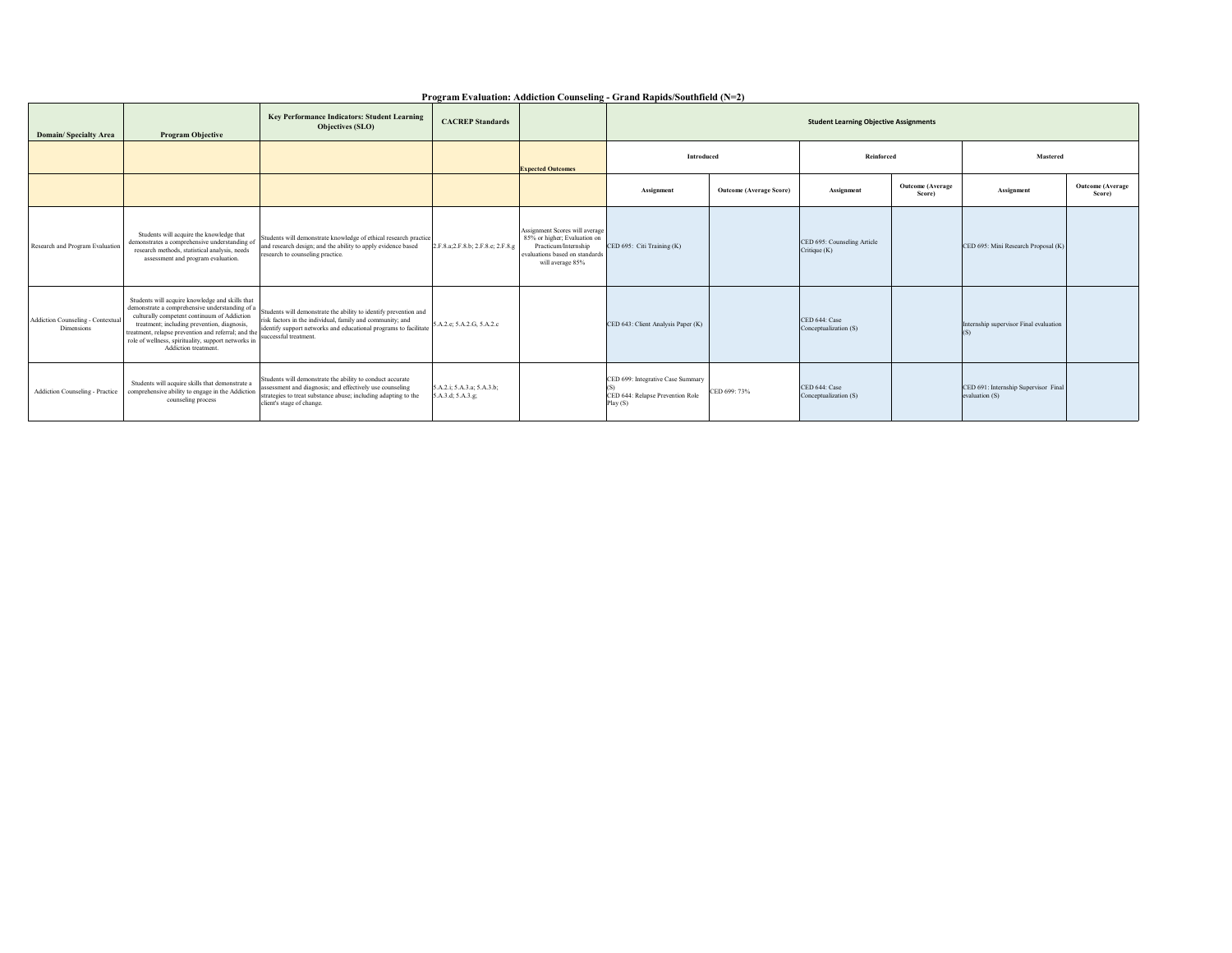#### **Program Evaluation: Clinical Mental Health Counseling - Mt. Pleasant N=46**

<span id="page-28-0"></span>

| <b>Domain/Specialty</b><br>Area                                | <b>Program Objective</b>                                                                                                                                                                                                                                                                                                                 | <b>Key Performance Indicators: Student Learning</b><br>Objectives (SLO)                                                                                                                                  | <b>CACREP</b> Standards                                             | <b>Expected Outcomes</b>                                                                                                                     |                                                                |                                | <b>Student Learning Objective Assignments</b>                                              |                                   |                                                                                                 |                                   |
|----------------------------------------------------------------|------------------------------------------------------------------------------------------------------------------------------------------------------------------------------------------------------------------------------------------------------------------------------------------------------------------------------------------|----------------------------------------------------------------------------------------------------------------------------------------------------------------------------------------------------------|---------------------------------------------------------------------|----------------------------------------------------------------------------------------------------------------------------------------------|----------------------------------------------------------------|--------------------------------|--------------------------------------------------------------------------------------------|-----------------------------------|-------------------------------------------------------------------------------------------------|-----------------------------------|
|                                                                |                                                                                                                                                                                                                                                                                                                                          |                                                                                                                                                                                                          |                                                                     |                                                                                                                                              | Introduced                                                     |                                | Reinforced                                                                                 |                                   | Mastered                                                                                        |                                   |
|                                                                |                                                                                                                                                                                                                                                                                                                                          |                                                                                                                                                                                                          |                                                                     |                                                                                                                                              | Assignment<br><b>Outcome (Average Score)</b>                   |                                | Assignment                                                                                 | <b>Outcome</b> (Average<br>Score) | Assignment                                                                                      | <b>Outcome (Average Score)</b>    |
| Professional Counseling<br>Orientation and Ethical<br>Practice | Students will acquire knowledge and skills that<br>emonstrate a comprehensive understanding and ability<br>to apply the ethical and legal considerations in Clinical<br>Mental Health Counseling                                                                                                                                         | Students will demonstrate knowledge of and the ability to apply<br>ethical and legal standards pertaining to informed consent,<br>confidentiality, and duty to warn.                                     | 2.F.1.i; 5.C.2.1                                                    | Assignment Scores will average<br>85% or higher; Evaluation on<br>Practicum/Internship<br>evaluations based on standards<br>will average 85% | CED 630: Ethics Research Presentation<br>(K)                   |                                | CED 603: Research Presentation (K)<br>CED 679: Role Play; Breach of<br>Confidentiality (S) | CED 603: 90%<br>CED 679: 95%      | CED 690: Conducting intake (S)                                                                  | 100%                              |
| Professional Counseling<br>Orientation and Ethical<br>Practice | Students will acquire knowledge and skills that<br>emonstrate a comprehensive understanding and ability<br>implement the roles and function of counselors across<br>all specialties and specifically the Clinical Mental Health<br>Profession; and identify strategies for self care, personal<br>and professional self evaluation.      | Students will demonstrate knowledge of and the ability to apply<br>the different roles of a clinical mental health counselor, including<br>the various treatment setting options.                        | 2.F.1.b; 5.C.2.a                                                    | Assignment Scores will average<br>85% or higher; Evaluation on<br>Practicum/Internship<br>valuations based on standards<br>will average 85%  | CED 630: Interview Paper (K)                                   |                                | CED 630: Final Exam (K)                                                                    |                                   | CED 603: Counselor Setting<br>interview paper                                                   | 99%                               |
| Social and Cultural<br>Diversity                               | Students will acquire the knowledge and skills to<br>explore the impact of multiculturalism and cultural<br>pluralism on client and counselor and utilize social<br>ustice practices in models, competencies, and identity<br>levelopment in order to identify and understand power<br>and oppression as obstacles in a diverse society. | Students will demonstrate knowledge of and the ability to apply<br>multicultural competnencies and theory to client mental health<br>needs.                                                              | 2.F.2.b;2.F.2.c; 2.F.2.e;<br>2.F.2.h                                | Assignment Scores will average<br>85% or higher; Evaluation on<br>Practicum/Internship<br>valuations based on standards<br>will average 85%  | CED 620: Community Impact Group<br>Assignment (K,S)            |                                | CED 650: Diversity Group Role Play<br>(S)                                                  | 100%                              | CED 691: Case conceptualization<br>(S)<br>CED 691: Internship Superviso<br>Final Evaluation (S) | Case concept - 100%<br>Eval - 95% |
| Human Growth and<br>Development                                | Students will acquire the knowledge and skills that<br>instrate a comprehensive understanding of humi<br>development theories across the lifespan and<br>demonstrate the ability to use these skills to promote<br>resilience and wellness.                                                                                              | Students will demonstrate knowledge of psychosocial<br>development stages and how these stages impact other mental<br>health issues; and the ability to apply this knowledge in a<br>counseling setting. | 2.F.3.a; 2.F.3.e; 2.F.3.g                                           | Assignment Scores will average<br>85% or higher; Evaluation on<br>Practicum/Internship<br>valuations based on standards<br>will average 85%  | CED 665: case study quiz 1 (K)                                 |                                | CED 665: Comparing Stages Project<br>(K)                                                   |                                   | CED 691: Case conceptualization<br>(S)                                                          | 100%                              |
| Career Development                                             | Students will acquire the knowledge and skills that<br>demonstrate a comprehensive understanding of<br>culturally competent career development and<br>assessment; and the ability to apply these skills to<br>assessment and counseling                                                                                                  | Students will demonstrate knowledge of career development<br>heories and the abiility to analyze career assessments and develo<br>career programs.                                                       | 2.F.4.a; 2.F.4.c; 2.F.4.e;<br>2.F.4.f                               | ssignment Scores will average<br>85% or higher; Evaluation on<br>Practicum/Internship<br>valuations based on standards<br>will average 85%   | CED 610: Discussion Board #1 (K)                               | 99%                            | CED 610: Career Program developmen<br>ssignment (K)                                        | 99%                               | CED 610: Personal Career<br>ounseling Portfolio (K & S)                                         | 91%                               |
| Counseling and Helping<br>Relationships                        | Students will acquire the knowledge and skills that<br>demonstrate a comprehensive understanding of the<br>counseling and consulting process.                                                                                                                                                                                            | Students will demonsrate knowledge of counseling theory and<br>demonstrate the ability to conceptualize and apply theory to<br>practice.                                                                 | 2.F.5.a; 2.F.5.g; 5.C.1.b                                           | Assignment Scores will average<br>85% or higher; Evaluation on<br>Practicum/Internship<br>valuations based on standards<br>will average 85%  | CED 677: Theory Paper (K)                                      | 95%                            | CED 603: Position Paper (K)                                                                | 98%                               | CED 691: Case<br>Conceptualization (S)<br>CED 691: Internship Superviso<br>Final Evaluation (S) | Case concept - 100%<br>Eval - 95% |
| Counseling and Helping<br>Relationships                        | Students will acquire skills that demonstrate the ability<br>to conduct culturally competent counseling.                                                                                                                                                                                                                                 | Students will demonstrate the ability to accurately perform basic<br>counseling skills; including empathy, reflection and open<br>questions.                                                             | 2.F.5.g                                                             | Assignment Scores will average<br>85% or higher; Evaluation on<br>Practicum/Internship<br>evaluations based on standards<br>will average 85% | CED 660: Dyadic Role Play (S)<br>CED 679: Crisis Role Play (S) | CED 660 - 83%<br>CED 679 - 96% | CED 690: Practicum supervisor<br>midterm and final evaluation (S)                          | 97%                               | CED 690: Internship Supervisor<br>Final Evaluation                                              | 100%                              |
| Group Counseling and<br>Group Work                             | Students will acquire the knowledge and skills that<br>demonstrate a comprehensive understanding of the<br>theories and experiential skills of conducting culturally<br>competent group counseling.                                                                                                                                      | Students will demonstrate knowledge of group theory; the<br>required steps to developing a group, and the ability to conduct<br>group counseling.                                                        | 2.F.6.a; 2.F.6.c; 2.F.6.d;<br>2.F.6.e; 2.F.6.f; 2.F.6.g;<br>2.F.6.h | ssignment Scores will average<br>85% or higher; Evaluation on<br>Practicum/Internship<br>valuations based on standards<br>will average 85%   | CED 650: Group Counseling Proposal<br>(K)                      | 93%                            | CED 650: Group Role Play (S)<br>Students complete 10 hours of small<br>group experience    | $100\%$                           | CED 690/1: Facilitating Group at<br>Practicum/Internship Site -<br>supervisor evaluation (S)    | 100%                              |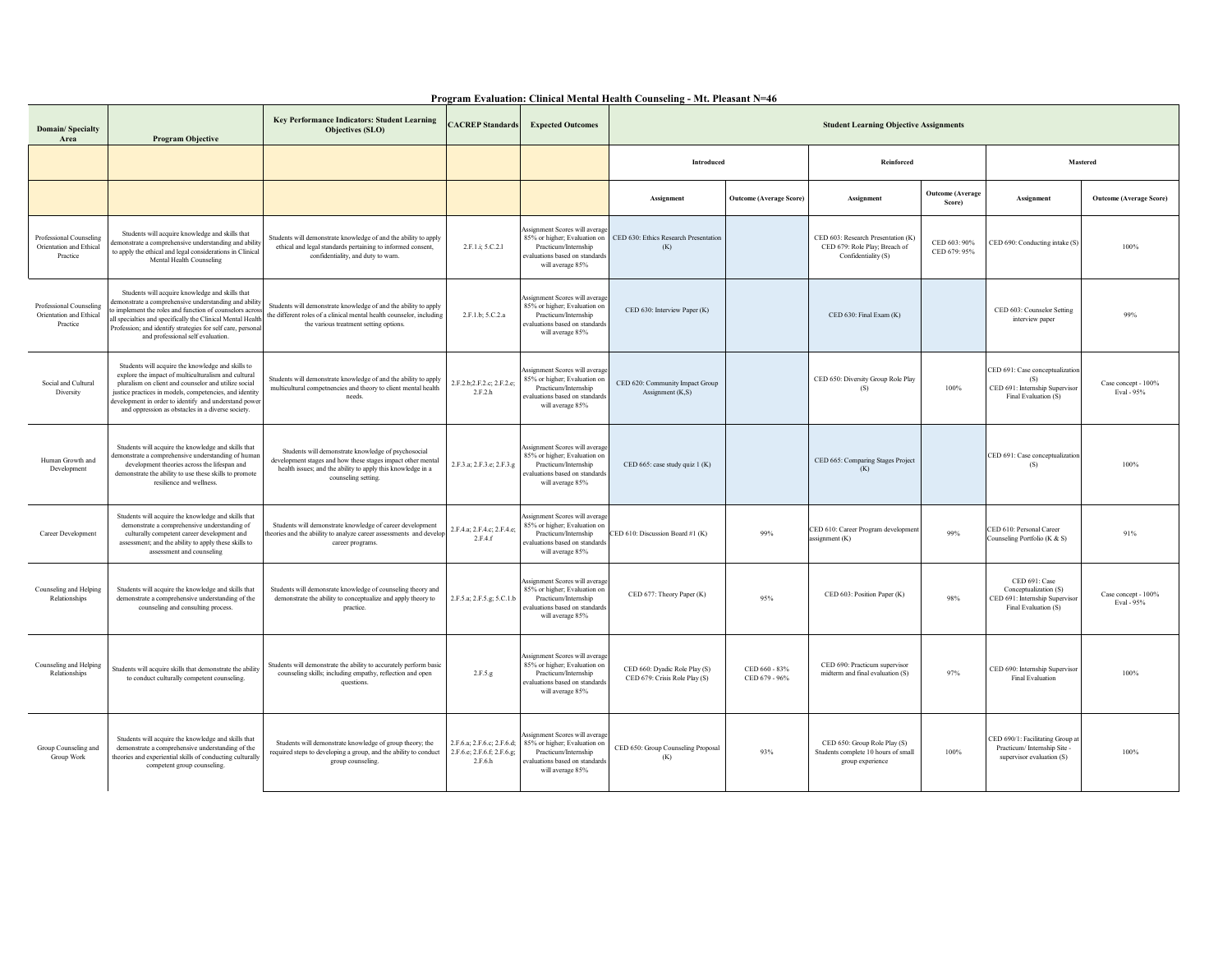| <b>Domain/Specialty</b><br>Area                        | <b>Program Objective</b>                                                                                                                                                                                                                                                                                                                                           | <b>Key Performance Indicators: Student Learning</b><br>Objectives (SLO)                                                                                              | <b>CACREP</b> Standards                                 | <b>Expected Outcomes</b>                                                                                                                     | <b>Student Learning Objective Assignments</b>            |                                |                                             |                                   |                                                          |                                |  |  |
|--------------------------------------------------------|--------------------------------------------------------------------------------------------------------------------------------------------------------------------------------------------------------------------------------------------------------------------------------------------------------------------------------------------------------------------|----------------------------------------------------------------------------------------------------------------------------------------------------------------------|---------------------------------------------------------|----------------------------------------------------------------------------------------------------------------------------------------------|----------------------------------------------------------|--------------------------------|---------------------------------------------|-----------------------------------|----------------------------------------------------------|--------------------------------|--|--|
|                                                        |                                                                                                                                                                                                                                                                                                                                                                    |                                                                                                                                                                      |                                                         |                                                                                                                                              | <b>Introduced</b>                                        | Reinforced                     |                                             |                                   | Mastered                                                 |                                |  |  |
|                                                        |                                                                                                                                                                                                                                                                                                                                                                    |                                                                                                                                                                      |                                                         |                                                                                                                                              | Assignment                                               | <b>Outcome (Average Score)</b> | <b>Assignment</b>                           | <b>Outcome</b> (Average<br>Score) | Assignment                                               | <b>Outcome (Average Score)</b> |  |  |
| Assessment and Testing                                 | Students will acquire the knowledge and skills that<br>demonstrate a comprehensive understanding of<br>culturally competent individual and group approaches to<br>assessment and evaluation.                                                                                                                                                                       | Students will demonstrate knowledge of and the ability to utilize<br>formal and informal assessment methods to inform treatment.                                     | 2.f.7.b; 2.F.7.c; 2.F.7.d;<br>2.F.7.e; 5.C.1.e; 5.C.3.a | Assignment Scores will average<br>85% or higher; Evaluation on<br>Practicum/Internship<br>evaluations based on standards<br>will average 85% | CED 640: Psychological Report (K, S)                     | 89%                            | CED 686: Case Conceptualization (S)         | 80%                               | CED 691: Internship Supervisor<br>Final Evaluation (S)   | 95%                            |  |  |
| Research and Program<br>Evaluation                     | Students will acquire the knowledge that demonstrates a<br>comprehensive understanding of research methods,<br>statistical analysis, needs assessment and program<br>evaluation.                                                                                                                                                                                   | Students will demonstrate knowledge of ethical research practice<br>and research design; and the ability to apply evidence based<br>research to counseling practice. | 2.F.8.a;2.F.8.b; 2.F.8.e;<br>2.F.8.g                    | Assignment Scores will average<br>85% or higher; Evaluation on<br>Practicum/Internship<br>evaluations based on standards<br>will average 85% | CED 695: Citi Training (K)                               | 100%                           | CED 695: Counseling Article Critique<br>(K) |                                   | CED 695: Mini Research<br>Proposal (K)                   | 100%                           |  |  |
| Clinical Mental Health<br><b>Contextual Dimensions</b> | Students will acquire knowledge and skills that<br>demonstrate a comprehensive understanding of a<br>culturally competent continuum of clinical mental health<br>treatment; including prevention, diagnosis, treatment,<br>and referral; and the biological and neurological<br>mechanisms as well as the impact of crisis and trauma<br>on the continuum of care. | Students will demonstrate the ability to accurately assess,<br>diagnose and develop evidence based treatment plans.                                                  | 5.C.1.c;<br>5.C.2.d;5.C.3.a;5.C.1.e                     | Assignment Scores will average<br>85% or higher; Evaluation on<br>Practicum/Internship<br>evaluations based on standards<br>will average 85% | CED 699: Diagnosis & Treatment<br>Planning Exercises (S) | 98%                            | CED 686: Case Conceptualization (K,S)       | 80%                               | CED 691: Case<br>Conceptualization (S)                   | 100%                           |  |  |
| Clinical Mental Health<br>Practice                     | Students will acquire skills that demonstrate a<br>comprehensive ability to engage in the clinical mental<br>health counseling process                                                                                                                                                                                                                             | Students will demonstrate the ability to effectively use counseling<br>strategies to treat clinical mental health disorders.                                         | 5.C.3.b; 5.C.3.a                                        | Assignment Scores will average<br>85% or higher; Evaluation on<br>Practicum/Internship<br>evaluations based on standards<br>will average 85% | CED 699: Integrative Case Summary (S)                    | 73%                            | CED 686: Group Role Play Project (S)        | 100%                              | CED 691: Internship supervisor<br>final evaluation $(S)$ | 95%                            |  |  |

#### **Program Evaluation: Clinical Mental Health Counseling - Mt. Pleasant N=46**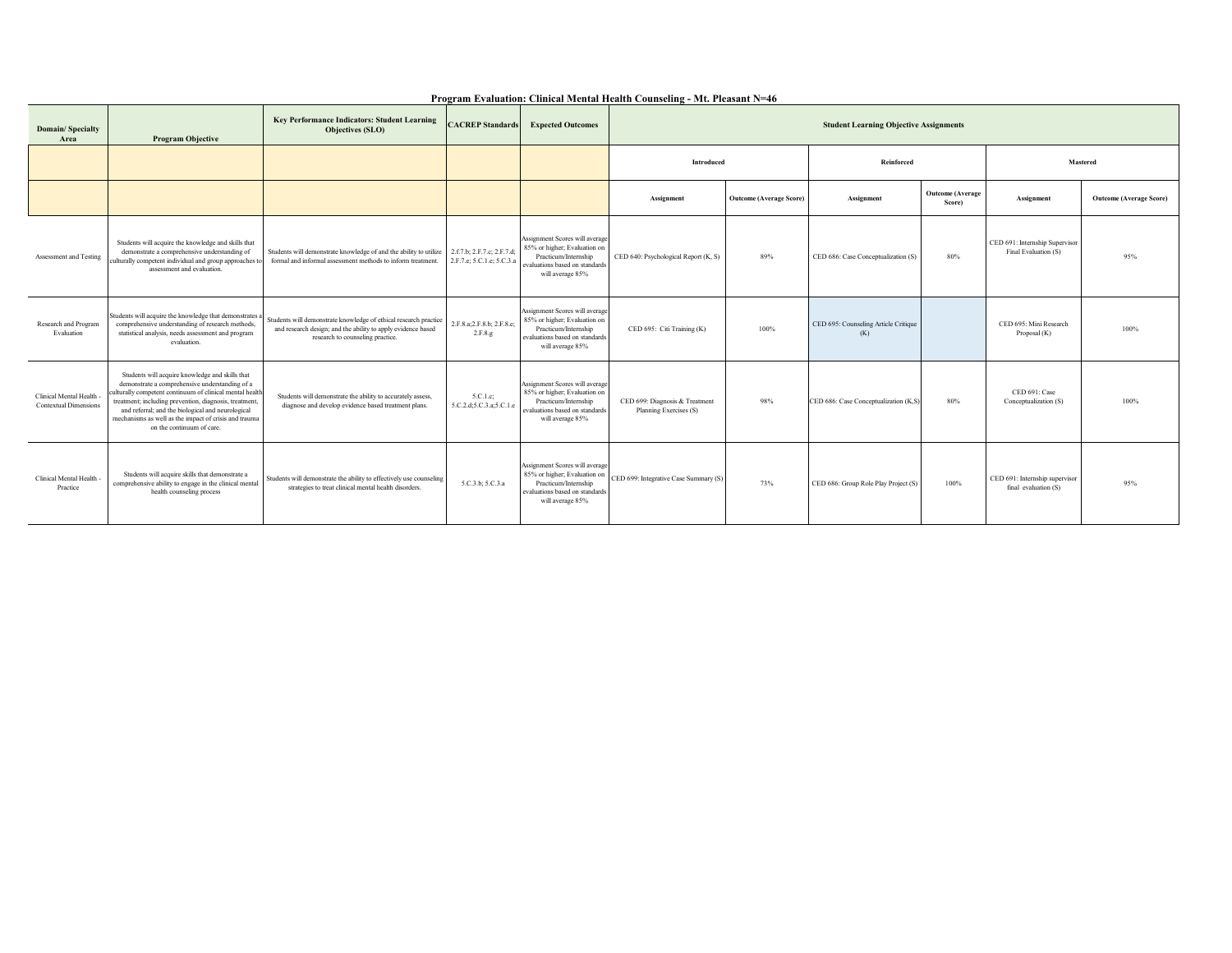<span id="page-30-0"></span>

| <b>Domain/Specialty</b><br>Area                                | <b>Program Objective</b>                                                                                                                                                                                                                                                                                                                | <b>Key Performance Indicators: Student Learning</b><br><b>Objectives (SLO)</b>                                                                                                                           | <b>CACREP Standards</b>                                             | <b>Expected Outcomes</b>                                                                                                                     | <b>Student Learning Objective Assignments</b>                  |                                |                                                                                            |                                   |                                                                                                  |                                |
|----------------------------------------------------------------|-----------------------------------------------------------------------------------------------------------------------------------------------------------------------------------------------------------------------------------------------------------------------------------------------------------------------------------------|----------------------------------------------------------------------------------------------------------------------------------------------------------------------------------------------------------|---------------------------------------------------------------------|----------------------------------------------------------------------------------------------------------------------------------------------|----------------------------------------------------------------|--------------------------------|--------------------------------------------------------------------------------------------|-----------------------------------|--------------------------------------------------------------------------------------------------|--------------------------------|
|                                                                |                                                                                                                                                                                                                                                                                                                                         |                                                                                                                                                                                                          |                                                                     |                                                                                                                                              | Introduced                                                     |                                | Reinforced                                                                                 |                                   | Mastered                                                                                         |                                |
|                                                                |                                                                                                                                                                                                                                                                                                                                         |                                                                                                                                                                                                          |                                                                     |                                                                                                                                              | Assignment                                                     | <b>Outcome (Average Score)</b> | Assignment                                                                                 | <b>Outcome</b> (Average<br>Score) | Assignment                                                                                       | <b>Outcome (Average Score)</b> |
| Professional Counseling<br>Orientation and Ethical<br>Practice | Students will acquire knowledge and skills that<br>emonstrate a comprehensive understanding and ability<br>o apply the ethical and legal considerations in Clinical<br>Mental Health Counseling                                                                                                                                         | Students will demonstrate knowledge of and the ability to apply<br>ethical and legal standards pertaining to informed consent,<br>confidentiality, and duty to warn.                                     | 2.F.1.i; 5.C.2.1                                                    | Assignment Scores will average<br>85% or higher; Evaluation on<br>Practicum/Internship<br>valuations based on standards<br>will average 85%  | CED 630: Ethics Research Presentation<br>(K)                   |                                | CED 603: Research Presentation (K)<br>CED 679: Role Play; Breach of<br>Confidentiality (S) |                                   | CED 690: Conducting intake (S)                                                                   |                                |
| Professional Counseling<br>Orientation and Ethical<br>Practice | Students will acquire knowledge and skills that<br>monstrate a comprehensive understanding and ability<br>implement the roles and function of counselors across<br>all specialties and specifically the Clinical Mental Health<br>Profession; and identify strategies for self care, personal<br>and professional self evaluation.      | Students will demonstrate knowledge of and the ability to apply<br>the different roles of a clinical mental health counselor, including<br>the various treatment setting options.                        | 2.F.1.b; 5.C.2.a                                                    | Assignment Scores will average<br>85% or higher; Evaluation on<br>Practicum/Internship<br>valuations based on standards<br>will average 85%  | CED 630: Interview Paper (K)                                   |                                | CED 630: Final Exam (K)                                                                    |                                   | CED 603: Counselor Setting<br>interview paper                                                    |                                |
| Social and Cultural<br>Diversity                               | Students will acquire the knowledge and skills to<br>explore the impact of multiculturalism and cultural<br>pluralism on client and counselor and utilize social<br>ustice practices in models, competencies, and identity<br>development in order to identify and understand powe<br>and oppression as obstacles in a diverse society. | Students will demonstrate knowledge of and the ability to apply<br>multicultural competnencies and theory to client mental health<br>needs                                                               | 2.F.2.b;2.F.2.c; 2.F.2.e;<br>2.F.2.h                                | ssignment Scores will average<br>85% or higher; Evaluation on<br>Practicum/Internship<br>valuations based on standards<br>will average 85%   | CED 620: Community Impact Group<br>Assignment (K,S)            |                                | CED 650: Diversity Group Role Play<br>(S)                                                  | 100%                              | CED 691: Case conceptualization<br>CED 691: Internship Supervisor<br>Final Evaluation (S)        |                                |
| Human Growth and<br>Development                                | Students will acquire the knowledge and skills that<br>emonstrate a comprehensive understanding of humar<br>development theories across the lifespan and<br>demonstrate the ability to use these skills to promote<br>resilience and wellness.                                                                                          | Students will demonstrate knowledge of psychosocial<br>development stages and how these stages impact other mental<br>health issues; and the ability to apply this knowledge in a<br>counseling setting. | 2.F.3.a; 2.F.3.e; 2.F.3.g                                           | Assignment Scores will average<br>85% or higher: Evaluation on<br>Practicum/Internship<br>evaluations based on standards<br>will average 85% | CED 665: case study quiz 1 (K)                                 |                                | CED 665: Comparing Stages Project<br>(K)                                                   |                                   | CED 691: Case conceptualization<br>(S)                                                           |                                |
| Career Development                                             | Students will acquire the knowledge and skills that<br>demonstrate a comprehensive understanding of<br>culturally competent career development and<br>assessment; and the ability to apply these skills to<br>assessment and counseling                                                                                                 | Students will demonstrate knowledge of career development<br>heories and the abiility to analyze career assessments and develoy<br>career programs.                                                      | 2.F.4.a: 2.F.4.c: 2.F.4.e:<br>2.F.4.f                               | ssignment Scores will average<br>85% or higher: Evaluation on<br>Practicum/Internship<br>valuations based on standards<br>will average 85%   | CED 610: Discussion Board #1 (K)                               | 99%                            | CED 610: Career Program development<br>assignment (K)                                      | 99%                               | CED 610: Personal Career<br>Counseling Portfolio (K & S)                                         | 91%                            |
| Counseling and Helping<br>Relationships                        | Students will acquire the knowledge and skills that<br>demonstrate a comprehensive understanding of the<br>counseling and consulting process.                                                                                                                                                                                           | Students will demonsrate knowledge of counseling theory and<br>demonstrate the ability to conceptualize and apply theory to<br>practice.                                                                 | 2.F.5.a; 2.F.5.g; 5.C.1.b                                           | Assignment Scores will average<br>85% or higher; Evaluation on<br>Practicum/Internship<br>valuations based on standards<br>will average 85%  | CED 677: Theory Paper (K)                                      |                                | CED 603: Position Paper (K)                                                                |                                   | CED 691: Case<br>Conceptualization (S)<br>CED 691: Internship Supervisor<br>Final Evaluation (S) |                                |
| Counseling and Helping<br>Relationships                        | Students will acquire skills that demonstrate the ability<br>to conduct culturally competent counseling.                                                                                                                                                                                                                                | Students will demonstrate the ability to accurately perform basic<br>counseling skills; including empathy, reflection and open<br>questions.                                                             | 2.F.5.g                                                             | Assignment Scores will average<br>85% or higher; Evaluation on<br>Practicum/Internship<br>valuations based on standards<br>will average 85%  | CED 660: Dyadic Role Play (S)<br>CED 679: Crisis Role Play (S) | CED 660 - 83%<br>CED 679 - 96% | CED 690: Practicum supervisor final<br>evaluation (S)                                      |                                   | CED 690: Internship Supervisor<br>Final Evaluation                                               |                                |
| Group Counseling and<br>Group Work                             | Students will acquire the knowledge and skills that<br>demonstrate a comprehensive understanding of the<br>theories and experiential skills of conducting culturally<br>competent group counseling.                                                                                                                                     | Students will demonstrate knowledge of group theory; the<br>required steps to developing a group, and the ability to conduct<br>group counseling.                                                        | 2.F.6.a; 2.F.6.c; 2.F.6.d;<br>2.F.6.e; 2.F.6.f; 2.F.6.g;<br>2.F.6.h | ssignment Scores will average<br>85% or higher; Evaluation on<br>Practicum/Internship<br>valuations based on standards<br>will average 85%   | CED 650: Group Counseling Proposal<br>(K)                      | 93%                            | CED 650: Group Role Play (S)<br>Students complete 10 hours of small<br>group experience    | 100%                              | CED 690/1: Facilitating Group at<br>Practicum/Internship Site -<br>supervisor evaluation (S)     |                                |

#### **Program Evaluation: Clinical Mental Health Counseling - Southfield/Grand Rapids - N= 10**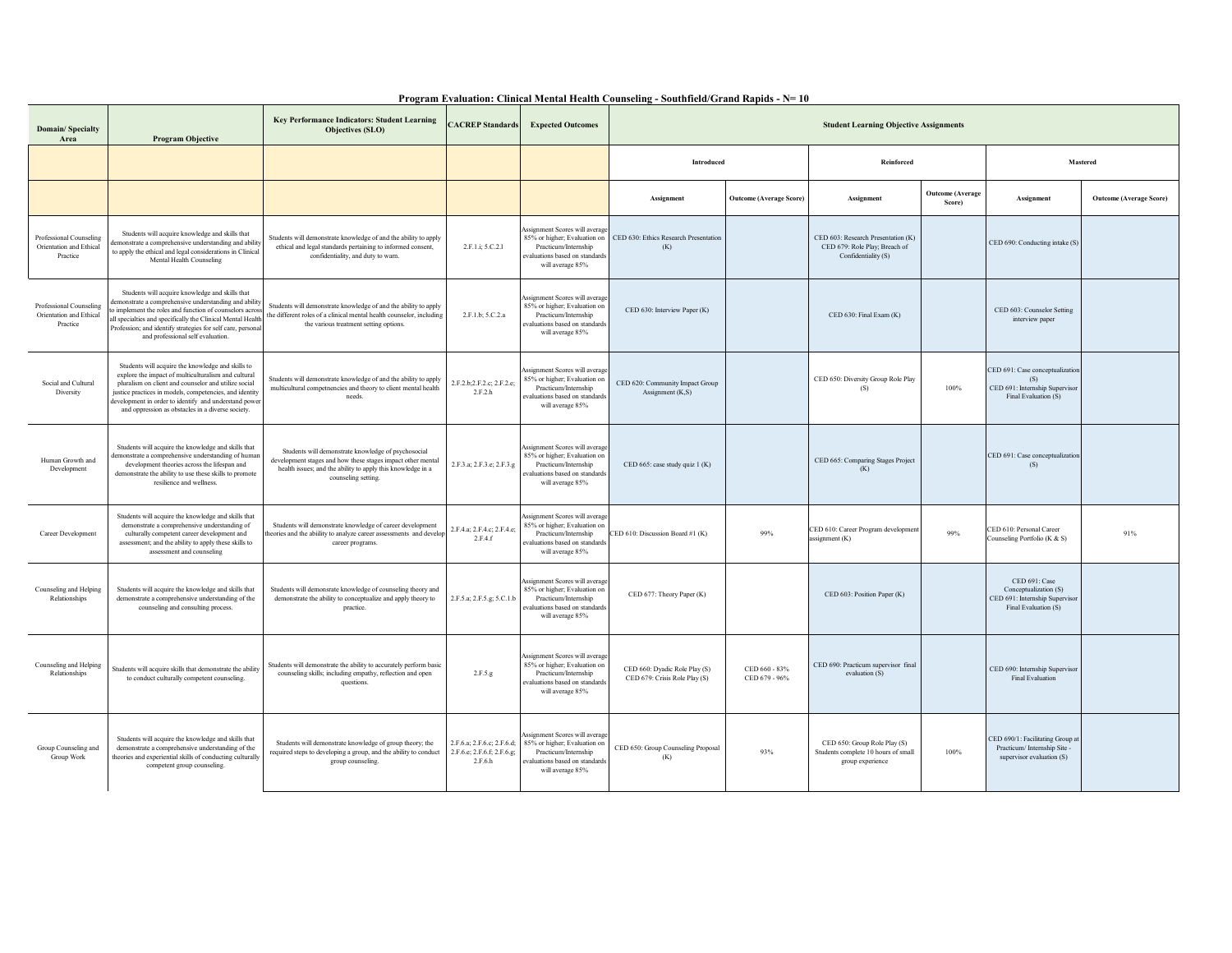| <b>Domain/Specialty</b><br>Area                        | <b>Program Objective</b>                                                                                                                                                                                                                                                                                                                                          | <b>Key Performance Indicators: Student Learning</b><br><b>Objectives (SLO)</b>                                                                                       | <b>CACREP</b> Standards                                 | <b>Expected Outcomes</b>                                                                                                                     | <b>Student Learning Objective Assignments</b>            |                                |                                             |                                   |                                                        |                                |
|--------------------------------------------------------|-------------------------------------------------------------------------------------------------------------------------------------------------------------------------------------------------------------------------------------------------------------------------------------------------------------------------------------------------------------------|----------------------------------------------------------------------------------------------------------------------------------------------------------------------|---------------------------------------------------------|----------------------------------------------------------------------------------------------------------------------------------------------|----------------------------------------------------------|--------------------------------|---------------------------------------------|-----------------------------------|--------------------------------------------------------|--------------------------------|
|                                                        |                                                                                                                                                                                                                                                                                                                                                                   |                                                                                                                                                                      |                                                         |                                                                                                                                              | Introduced                                               |                                | Reinforced                                  |                                   |                                                        | Mastered                       |
|                                                        |                                                                                                                                                                                                                                                                                                                                                                   |                                                                                                                                                                      |                                                         |                                                                                                                                              | Assignment                                               | <b>Outcome (Average Score)</b> | Assignment                                  | <b>Outcome</b> (Average<br>Score) | Assignment                                             | <b>Outcome (Average Score)</b> |
| Assessment and Testing                                 | Students will acquire the knowledge and skills that<br>demonstrate a comprehensive understanding of<br>culturally competent individual and group approaches to<br>assessment and evaluation.                                                                                                                                                                      | Students will demonstrate knowledge of and the ability to utilize<br>formal and informal assessment methods to inform treatment.                                     | 2.f.7.b; 2.F.7.c; 2.F.7.d;<br>2.F.7.e; 5.C.1.e; 5.C.3.a | Assignment Scores will average<br>85% or higher; Evaluation on<br>Practicum/Internship<br>evaluations based on standards<br>will average 85% | CED 640: Psychological Report (K, S)                     |                                | CED 686: Case Conceptualization (S)         |                                   | CED 691: Internship Supervisor<br>Final Evaluation (S) |                                |
| Research and Program<br>Evaluation                     | Students will acquire the knowledge that demonstrates a<br>comprehensive understanding of research methods,<br>statistical analysis, needs assessment and program<br>evaluation.                                                                                                                                                                                  | Students will demonstrate knowledge of ethical research practice<br>and research design; and the ability to apply evidence based<br>research to counseling practice. | 2.F.8.a;2.F.8.b; 2.F.8.e;<br>2.F.8.g                    | Assignment Scores will average<br>85% or higher; Evaluation on<br>Practicum/Internship<br>evaluations based on standards<br>will average 85% | CED 695: Citi Training (K)                               |                                | CED 695: Counseling Article Critique<br>(K) |                                   | CED 695: Mini Research<br>Proposal (K)                 |                                |
| Clinical Mental Health<br><b>Contextual Dimensions</b> | Students will acquire knowledge and skills that<br>demonstrate a comprehensive understanding of a<br>ulturally competent continuum of clinical mental health<br>treatment; including prevention, diagnosis, treatment,<br>and referral; and the biological and neurological<br>mechanisms as well as the impact of crisis and trauma<br>on the continuum of care. | Students will demonstrate the ability to accurately assess,<br>diagnose and develop evidence based treatment plans.                                                  | 5.C.1.c;<br>5.C.2.d;5.C.3.a;5.C.1.e                     | Assignment Scores will average<br>85% or higher; Evaluation on<br>Practicum/Internship<br>evaluations based on standards<br>will average 85% | CED 699: Diagnosis & Treatment<br>Planning Exercises (S) | 100%                           | CED 686: Case Conceptualization (K,S)       |                                   | CED 691: Case<br>Conceptualization (S)                 |                                |
| Clinical Mental Health -<br>Practice                   | Students will acquire skills that demonstrate a<br>comprehensive ability to engage in the clinical mental<br>health counseling process                                                                                                                                                                                                                            | Students will demonstrate the ability to effectively use counseling<br>strategies to treat clinical mental health disorders.                                         | 5.C.3.b; 5.C.3.a                                        | Assignment Scores will average<br>85% or higher; Evaluation on<br>Practicum/Internship<br>evaluations based on standards<br>will average 85% | CED 699: Integrative Case Summary (S)                    | 100%                           | CED 686: Group Role Play Project (S)        |                                   | CED 691: Internship supervisor<br>final evaluation (S) |                                |

#### **Program Evaluation: Clinical Mental Health Counseling - Southfield/Grand Rapids - N= 10**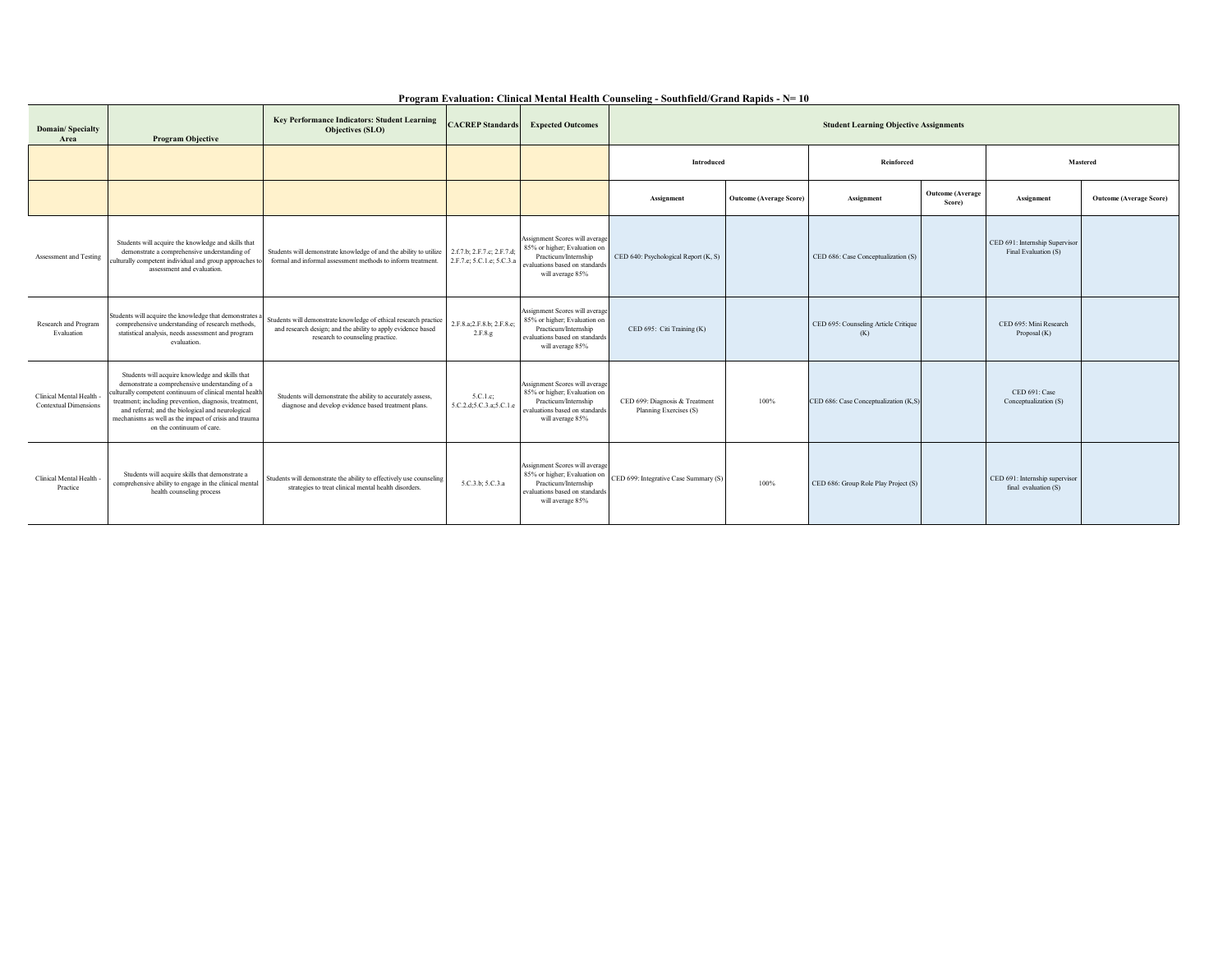**Program Evaluation: School Counseling - Mt. Pleasant - N=14**

<span id="page-32-0"></span>

| <b>Domain/Specialty</b><br>Area                                | <b>Program Objective</b>                                                                                                                                                                                                                                                                                                                    | <b>Key Performance Indicators: Student</b><br><b>Learning Objectives (SLO)</b>                                                                                                                            | <b>CACREP</b><br><b>Standards</b><br>Tracked | <b>Expected Outcomes</b>                                                                                                                     |                                                                |                                |                                                                   | <b>Student Learning Objective Assignments</b> |                                                            |                                |
|----------------------------------------------------------------|---------------------------------------------------------------------------------------------------------------------------------------------------------------------------------------------------------------------------------------------------------------------------------------------------------------------------------------------|-----------------------------------------------------------------------------------------------------------------------------------------------------------------------------------------------------------|----------------------------------------------|----------------------------------------------------------------------------------------------------------------------------------------------|----------------------------------------------------------------|--------------------------------|-------------------------------------------------------------------|-----------------------------------------------|------------------------------------------------------------|--------------------------------|
|                                                                |                                                                                                                                                                                                                                                                                                                                             |                                                                                                                                                                                                           |                                              |                                                                                                                                              | <b>Introduced</b>                                              |                                | Reinforced                                                        |                                               | Mastered                                                   |                                |
|                                                                |                                                                                                                                                                                                                                                                                                                                             |                                                                                                                                                                                                           |                                              |                                                                                                                                              | Assignment                                                     | <b>Outcome (Average Score)</b> | Assignment                                                        | <b>Outcome (Average Score)</b>                | Assignment                                                 | <b>Outcome (Average Score)</b> |
| Professional Counseling<br>Orientation and Ethical<br>Practice | Students will acquire knowledge and skills<br>that demonstrate a comprehensive<br>understanding and ability to apply the ethical<br>and legal considerations in professional school<br>counseling                                                                                                                                           | Students will demonstrate knowledge of and<br>the ability to apply ethical and legal standards<br>pertaining to informed consent, confidentiality.<br>and duty to warn.                                   | 2.F.1.i: 5.G.2.n                             | Assignment Scores will average<br>85% or higher; Evaluation on<br>Practicum/Internship evaluations<br>based on standards will average<br>85% | CED 630: Ethics Paper (K)                                      |                                | CED 679: Role Play; Breach of<br>Confidentiality (S)              | 95%                                           | CED 690: Conducting intake (S)                             | 100%                           |
| Professional Counseling<br>Orientation and Ethical<br>Practice | Students will acquire knowledge and skills<br>that demonstrate a comprehensive<br>understanding and ability to implement the<br>roles and functions of counselors across all<br>specialties and specifically the school<br>counseling profession; and identify strategies<br>for self care, personal and professional self<br>evaluation.   | Students will demonstrate knowledge of and<br>the ability to apply the different roles of a<br>chool counselor.                                                                                           | 2.F.1.b: 5.G.2.a:<br>5.G.2.b                 | Assignment Scores will average<br>85% or higher; Evaluation on<br>Practicum/Internship evaluations<br>based on standards will average<br>85% | CED 630: Interview Paper (k)                                   |                                | CED 604: Discussion Board                                         | 100%                                          | CED 604: School Counselor<br>Interview Paper (K)           | 98%                            |
| Social and Cultural<br>Diversity                               | Students will acquire the knowledge and skill:<br>to explore the impact of multiculturalism and<br>cultural pluralism on client and counselor and<br>atilize social justice practices in models,<br>ompetencies, and identity development in<br>order to identify and understand power and<br>oppression as obstacles in a diverse society. | Students will demonstrate knowledge of and<br>the ability to apply multicultural<br>ompetnencies and theory to client mental<br>ealth needs.                                                              | 2.F.2.b;2.F.2.c;<br>2.F.2.e; 2.F.2.h         | Assignment Scores will average<br>85% or higher; Evaluation on<br>Practicum/Internship evaluations<br>based on standards will average<br>85% | CED 620: Community Impact<br>Group Assignment                  |                                | CED 650: Diversity Group Role<br>Play (S)                         | 100%                                          | CED 691: Internship Supervisor<br>Final Evaluation (S)     | 99%                            |
| Human Growth and<br>Development                                | Students will acquire the knowledge and skills<br>that demonstrate a comprehensive<br>nderstanding of human development theories<br>cross the lifespan and demonstrate the ability<br>to use these skills to promote resilience and<br>wellness.                                                                                            | tudents will demonstrate knowledge of<br>psychosocial development stages and how<br>these stages impact other mental health issues;<br>and the ability to apply this knowledge in a<br>punseling setting. | 2.F.3.a; 2.F.3.e;<br>2.F.3.g.                | Assignment Scores will average<br>85% or higher; Evaluation on<br>Practicum/Internship evaluations<br>based on standards will average<br>85% | CED 665: case study quiz 1 (K)                                 |                                | CED 665: Comparing Stages<br>Project (K)                          |                                               | CED 691: ASCA-Case<br>conceptualization (S)                |                                |
| Career Development                                             | Students will acquire the knowledge and skills<br>that demonstrate a comprehensive<br>understanding of culturally competent career<br>development and assessment; and the ability<br>to apply these skills to assessment and<br>counseling                                                                                                  | Students will demonstrate knowledge of career<br>development theories and the abiility to<br>analyze career assessments and develop career 2.F.4.e; 2.F.4.f<br>programs.                                  | 2.F.4.a; 2.F.4.c;                            | Assignment Scores will average<br>85% or higher; Evaluation on<br>Practicum/Internship evaluations<br>based on standards will average<br>85% | CED 610: Discussion Board #1<br><b>K)</b>                      | 99%                            | CED 610: Career Program<br>development assignment (K)             | 99%                                           | CED 610: Personal Career<br>Counseling Portfolio (K & S)   | 91%                            |
| Counseling and Helping<br>Relationships                        | Students will acquire the knowledge and skills<br>that demonstrate a comprehensive<br>understanding of the counseling and<br>consulting process.                                                                                                                                                                                            | Students will demonsrate knowledge of<br>counseling theory and demonstrate the ability<br>o conceptualize and apply theory to practice.                                                                   | 2.F.5.a; 2.F.5.g;                            | Assignment Scores will average<br>85% or higher; Evaluation on<br>Practicum/Internship evaluations<br>based on standards will average<br>85% | CED 677: Theory Paper (K)                                      | 93%                            | CED 677: Theory Group<br>presentation and Discussion (K)          |                                               | 90% CED 691: Internship Supervisor<br>Final Evaluation (S) | 98%                            |
| Counseling and Helping<br>Relationships                        | Students will acquire skills that demonstrate<br>the ability to conduct culturally competent<br>counseling.                                                                                                                                                                                                                                 | Students will demonstrate the ability to<br>accurately perform basic counseling skills;<br>ncluding empathy, reflection and open<br>mestions.                                                             | 2.F.5.g.                                     | Assignment Scores will average<br>85% or higher; Evaluation on<br>Practicum/Internship evaluations<br>based on standards will average<br>85% | CED 660: Dyadic Role Play (S)<br>CED 679: Crisis Role Play (S) | CED 660 - 83%<br>CED 679 - 96% | CED 690: Practicum supervisor<br>midterm and final evaluation (S) |                                               | CED 691: Internship Supervisor<br><b>Final Evaluation</b>  | 98%                            |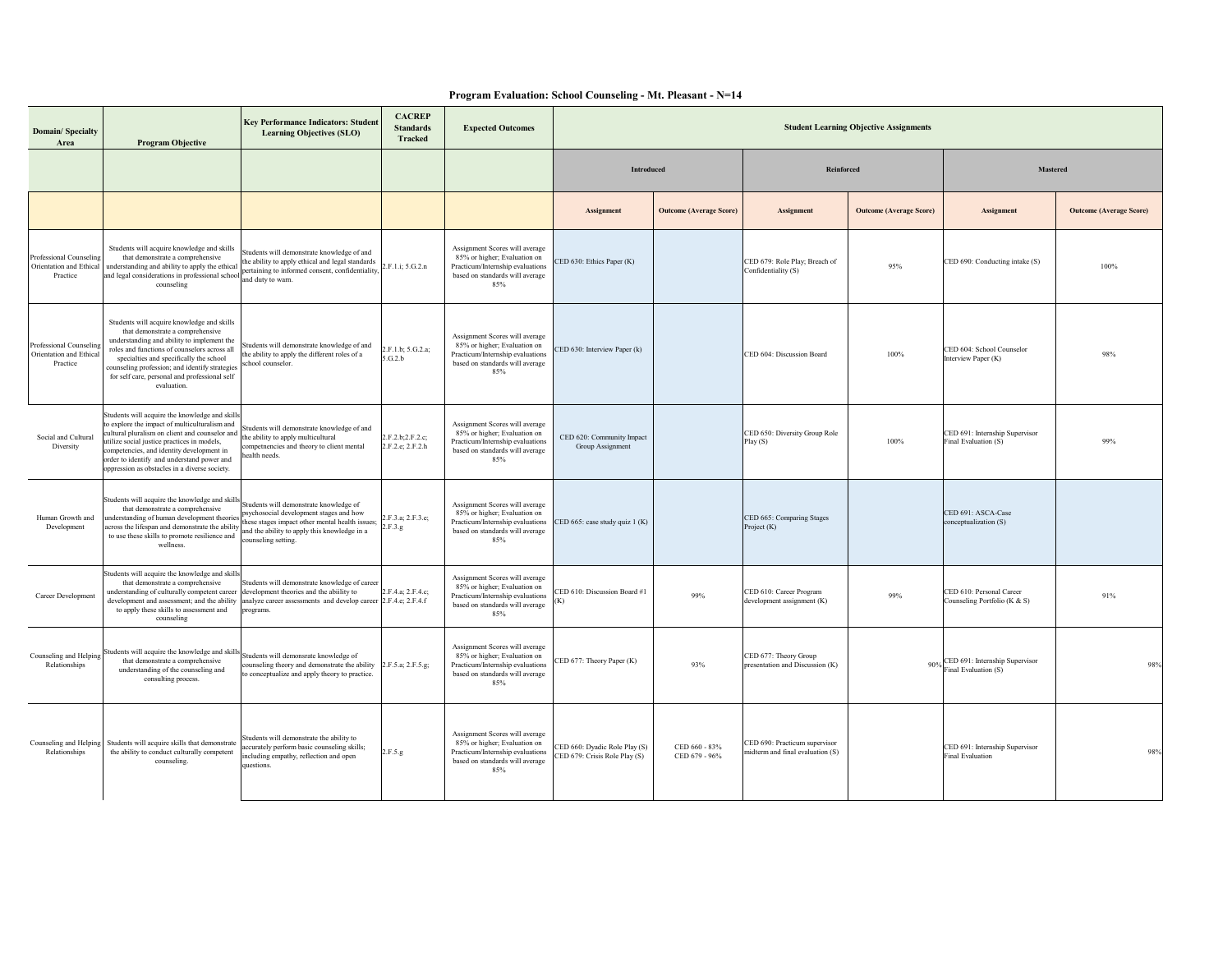| <b>Domain/Specialty</b><br>Area                                   | <b>Program Objective</b>                                                                                                                                                                                                                                                                                                                                           | <b>Key Performance Indicators: Student</b><br><b>Learning Objectives (SLO)</b>                                                                                                                                                                                                                                                                                                                                        | <b>CACREP</b><br><b>Standards</b><br><b>Tracked</b>                    | <b>Expected Outcomes</b>                                                                                                                     | <b>Student Learning Objective Assignments</b>                   |                                |                                                                                         |                                |                                                                                                                                        |                                |  |
|-------------------------------------------------------------------|--------------------------------------------------------------------------------------------------------------------------------------------------------------------------------------------------------------------------------------------------------------------------------------------------------------------------------------------------------------------|-----------------------------------------------------------------------------------------------------------------------------------------------------------------------------------------------------------------------------------------------------------------------------------------------------------------------------------------------------------------------------------------------------------------------|------------------------------------------------------------------------|----------------------------------------------------------------------------------------------------------------------------------------------|-----------------------------------------------------------------|--------------------------------|-----------------------------------------------------------------------------------------|--------------------------------|----------------------------------------------------------------------------------------------------------------------------------------|--------------------------------|--|
|                                                                   |                                                                                                                                                                                                                                                                                                                                                                    |                                                                                                                                                                                                                                                                                                                                                                                                                       |                                                                        |                                                                                                                                              | <b>Introduced</b><br>Reinforced                                 |                                |                                                                                         | Mastered                       |                                                                                                                                        |                                |  |
|                                                                   |                                                                                                                                                                                                                                                                                                                                                                    |                                                                                                                                                                                                                                                                                                                                                                                                                       |                                                                        |                                                                                                                                              | Assignment                                                      | <b>Outcome (Average Score)</b> | Assignment                                                                              | <b>Outcome (Average Score)</b> | Assignment                                                                                                                             | <b>Outcome (Average Score)</b> |  |
| Group Counseling and<br>Group Work                                | Students will acquire the knowledge and skills<br>that demonstrate a comprehensive<br>nderstanding of the theories and experiential<br>skills of conducting culturally competent<br>group counseling.                                                                                                                                                              | Students will demonstrate knowledge of group 2.F.6.a; 2.F.6.c;<br>theory; the required steps to developing a<br>group, and the ability to conduct group<br>counseling.                                                                                                                                                                                                                                                | 2.F.6.d; 2.F.6.e;<br>2.F.6.f; 2.F.6.g;<br>2.F.6.h                      | Assignment Scores will average<br>85% or higher; Evaluation on<br>Practicum/Internship evaluations<br>based on standards will average<br>85% | CED 650: Group Counseling<br>Proposal (K)                       | 93%                            | CED 650: Group Role Play (S)<br>Students complete 10 hours of<br>small group experience | 100%                           | CED 691: Facilitating Group at<br>Practicum/ Internship Site -supervisor<br>evaluation (S)                                             | 98%                            |  |
| <b>Assessment and Testing</b>                                     | Students will acquire the knowledge and skills<br>that demonstrate a comprehensive<br>understanding of culturally competent<br>individual and group approaches to<br>assessment and evaluation.                                                                                                                                                                    | Students will demonstrate knowledge of and<br>the ability to utilize formal and informal<br>assessment methods to inform treatment.                                                                                                                                                                                                                                                                                   | 2.f.7.b: 2.F.7.c:<br>2.F.7.d: 2.F.7.e                                  | Assignment Scores will average<br>85% or higher; Evaluation on<br>Practicum/Internship evaluations<br>based on standards will average<br>85% | CED 640: Psychological Report<br>(K, S)                         | 89%                            | CED 640: Final Exam (K)                                                                 |                                | CED 690: Conducting intake and<br>assessment - Supervisor Final<br>evaluations (S)                                                     | 98%                            |  |
| Research and Program<br>Evaluation                                | Students will acquire the knowledge that<br>of research methods, statistical analysis, needs and the ability to apply evidence based<br>assessment and program evaluation.                                                                                                                                                                                         | Students will demonstrate knowledge of<br>demonstrates a comprehensive understanding ethical research practice and research design;<br>research to counseling practice.                                                                                                                                                                                                                                               | 2.F.8.a; 2.F.8.b;<br>2.F.8.e; 2.F.8.g                                  | Assignment Scores will average<br>85% or higher; Evaluation on<br>Practicum/Internship evaluations<br>based on standards will average<br>85% | CED 695: Citi Training (K)                                      | 100%                           | CED 695: Counseling Article<br>Critique (K)                                             |                                | CED 695: Mini Research Proposal<br>(K)                                                                                                 | 100%                           |  |
| School Counseling -<br><b>Contextual Dimensions</b><br>& Practice | Students will acquire knowledge and skills<br>that demonstrate a comprehensive<br>understanding of all the roles and<br>acquire skills that demonstrate a<br>comprehensive ability to provide a continuun<br>of culturally competent professional school<br>counseling services across the educational<br>curriculum.                                              | Students will understand and<br>demonstrate the multiple roles of a<br>school counselor; and will design a data-5.G.2.a, 5.G.2.b,<br>esponsibilities of school counselors; and will driven comprehensive school counseling 5.G.2.c, 5.G.2.d;<br>program that addresses the academic,<br>career, and social/emotional<br>development needs of all students<br>through the creation and delivery of core<br>curriculum. | 5.G.3.a, 5.G.3.b,<br>5.G.3.c. 5.G.3.d.<br>5.G.3.j, 5.G.3.k,<br>5.G.3.o | Assignment Scores will average<br>85% or higher; Evaluation on<br>Practicum/Internship evaluations<br>based on standards will average<br>85% | CED 604: Interview Paper (K)                                    | 98%                            | CED 604: Comprehensive School<br>Program (K, S)                                         | 100%                           | CED 691: ASCA Lesson plan -<br>powerpoint presentation -<br>Social/Emotion domain (S)<br>CED 691: Final Suervisor Evaluation<br>(S)    | Internship: 98%                |  |
|                                                                   | Students will acquire knowledge and skills<br>that demonstrate a comprehensive<br>understanding of all the roles and<br>esponsibilities of school counselors; and<br>acquire skills that demonstrate a<br>comprehensive ability to provide a continuum<br>of culturally competent professional school<br>counseling services across the educational<br>curriculum. | tugents will ungerstang the role of the<br>school counselor in relation to college<br>and career readiness and will design<br>will interventions that promote academic<br>development, facilitate school and<br>postsecondary transitions, increase<br>promotion and graduate rates, and<br>promote equity in student achievement                                                                                     | 5.G.2.c; 5.G.3.d;<br>5.G.3.g; 5.G.3.j;<br>5.3.G.k                      | Assignment Scores will average<br>85% or higher; Evaluation on<br>Practicum/Internship evaluations<br>based on standards will average<br>85% | CED 615: Popstsecondary<br>Informational Interview paper<br>(K) |                                | CED 615: In-Service Presentation                                                        |                                | CED 691: ASCA Lesson plan -<br>powerpoint presentation -Academic<br>or Career domain (S)<br>CED 691: Final Suervisor<br>Evaluation (S) | Internship: 98%                |  |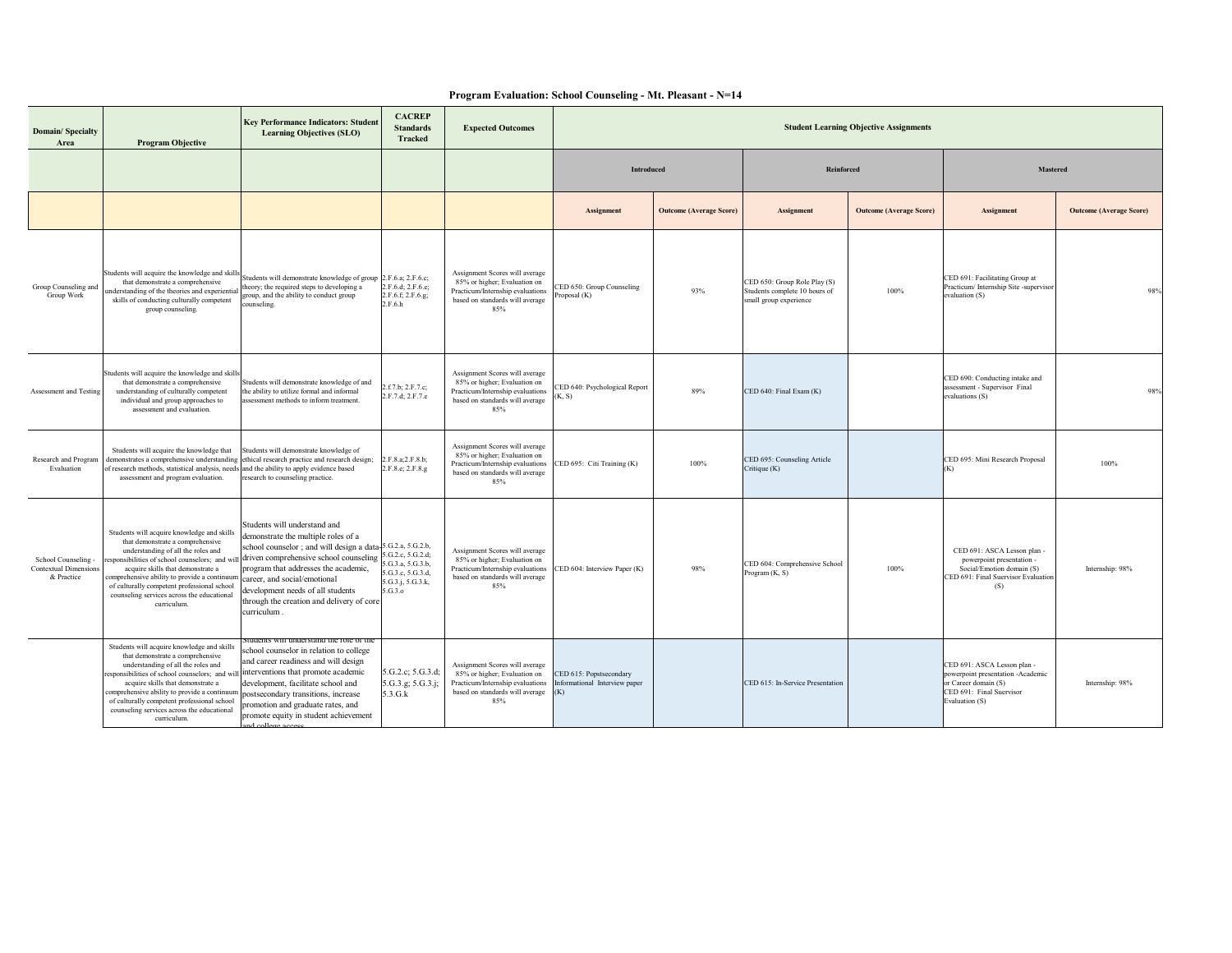|  |  |  | Program Evaluation: School Counseling - Grand Rapids/Southfield N=3 - Cohorts taught together |  |
|--|--|--|-----------------------------------------------------------------------------------------------|--|
|  |  |  |                                                                                               |  |

| <b>Domain/Specialty</b><br>Area                                | <b>Program Objective</b>                                                                                                                                                                                                                                                                                                                                                      | <b>Key Performance Indicators:</b><br><b>Student Learning Objectives</b><br>(SLO)                                                                                                                          | <b>CACREP</b><br><b>Standards</b><br>Tracked | <b>Expected Outcomes</b>                                                                                                                  | <b>Student Learning Objective Assignments</b> |                                |                                                             |                                   |                                                           |                                   |
|----------------------------------------------------------------|-------------------------------------------------------------------------------------------------------------------------------------------------------------------------------------------------------------------------------------------------------------------------------------------------------------------------------------------------------------------------------|------------------------------------------------------------------------------------------------------------------------------------------------------------------------------------------------------------|----------------------------------------------|-------------------------------------------------------------------------------------------------------------------------------------------|-----------------------------------------------|--------------------------------|-------------------------------------------------------------|-----------------------------------|-----------------------------------------------------------|-----------------------------------|
|                                                                |                                                                                                                                                                                                                                                                                                                                                                               |                                                                                                                                                                                                            |                                              |                                                                                                                                           | <b>Introduced</b>                             |                                | <b>Reinforced</b>                                           |                                   | <b>Mastered</b>                                           |                                   |
|                                                                |                                                                                                                                                                                                                                                                                                                                                                               |                                                                                                                                                                                                            |                                              |                                                                                                                                           | <b>Assignment</b>                             | <b>Outcome (Average Score)</b> | <b>Assignment</b>                                           | <b>Outcome</b> (Average<br>Score) | <b>Assignment</b>                                         | <b>Outcome</b> (Average<br>Score) |
| Professional Counseling<br>Orientation and Ethica<br>Practice  | Students will acquire knowledge and skills that<br>demonstrate a comprehensive understanding<br>and ability to apply the ethical and legal<br>considerations in professional school<br>counseling                                                                                                                                                                             | Students will demonstrate knowledge of<br>and the ability to apply ethical and legal<br>standards pertaining to informed consent<br>confidentiality, and duty to warn.                                     | 2.F.1.i: 5.G.2.n                             | Assignment Scores will average 85%<br>or higher; Evaluation on<br>Practicum/Internship evaluations<br>based on standards will average 85% | CED 630: Ethics Paper (K)                     |                                | CED 679: Role Play; Breach of<br>Confidentiality (S)        |                                   | CED 690: Conducting intake<br>(S)                         |                                   |
| Professional Counseling<br>Orientation and Ethical<br>Practice | Students will acquire knowledge and skills that<br>demonstrate a comprehensive understanding<br>and ability to implement the roles and functions Students will demonstrate knowledge of<br>of counselors across all specialties and<br>specifically the school counseling profession;<br>and identify strategies for self care, personal<br>and professional self evaluation. | and the ability to apply the different roles<br>of a school counselor.                                                                                                                                     | 2.F.1.b; 5.G.2.a;<br>5.G.2.b                 | Assignment Scores will average 85%<br>or higher; Evaluation on<br>Practicum/Internship evaluations<br>based on standards will average 85% | CED 630: Interview Paper (k)                  |                                | CED 604: Discussion Board                                   | 100%                              | CED 604: School Counselor<br>Interview Paper (K)          | 90%                               |
| Social and Cultural<br>Diversity                               | Students will acquire the knowledge and skills<br>to explore the impact of multiculturalism and<br>cultural pluralism on client and counselor and<br>utilize social justice practices in models,<br>competencies, and identity development in<br>order to identify and understand power and<br>oppression as obstacles in a diverse society.                                  | Students will demonstrate knowledge of<br>and the ability to apply multicultural<br>competnencies and theory to client mental 2.F.2.e; 2.F.2.h<br>health needs.                                            | 2.F.2.b;2.F.2.c;                             | Assignment Scores will average 85%<br>or higher; Evaluation on<br>Practicum/Internship evaluations<br>based on standards will average 85% | CED 620: Community Impact<br>Group Assignment |                                | CED 650: Diversity Group<br>Role Play (S)                   | 100%                              | CED 691: Internship<br>Supervisor Final Evaluation<br>(S) |                                   |
| Human Growth and<br>Development                                | Students will acquire the knowledge and skills<br>that demonstrate a comprehensive<br>understanding of human development theories<br>across the lifespan and demonstrate the ability<br>to use these skills to promote resilience and<br>wellness.                                                                                                                            | Students will demonstrate knowledge of<br>psychosocial development stages and<br>how these stages impact other mental<br>ealth issues; and the ability to apply this<br>knowledge in a counseling setting. | 2.F.3.a; 2.F.3.e;<br>2.F.3.g.                | Assignment Scores will average 85%<br>or higher; Evaluation on<br>Practicum/Internship evaluations<br>based on standards will average 85% | CED 665: case study quiz 1 (K)                |                                | CED 665: Comparing Stages<br>Project (K)                    |                                   | CED 691: ASCA-Case<br>conceptualization (S)               |                                   |
| Career Development                                             | Students will acquire the knowledge and skills<br>that demonstrate a comprehensive<br>understanding of culturally competent career<br>development and assessment; and the ability to<br>apply these skills to assessment and counseling                                                                                                                                       | Students will demonstrate knowledge of<br>career development theories and the<br>abiility to analyze career assessments<br>and develop career programs.                                                    | 2.F.4.a; 2.F.4.c;<br>2.F.4.e; 2.F.4.f        | Assignment Scores will average 85%<br>or higher; Evaluation on<br>Practicum/Internship evaluations<br>based on standards will average 85% | CED 610: Discussion Board #1<br>(K)           | 99%                            | CED 610: Career Program<br>development assignment (K)       | 99%                               | CED 610: Personal Career<br>Counseling Portfolio (K & S)  | 91%                               |
| Counseling and Helping<br>Relationships                        | Students will acquire the knowledge and skills Students will demonsrate knowledge of<br>that demonstrate a comprehensive<br>understanding of the counseling and consulting ability to conceptualize and apply theory<br>process.                                                                                                                                              | counseling theory and demonstrate the<br>to practice.                                                                                                                                                      | 2.F.5.a; 2.F.5.g;                            | Assignment Scores will average 85%<br>or higher; Evaluation on<br>Practicum/Internship evaluations<br>based on standards will average 85% | CED 677: Theory Paper (K)                     |                                | CED 677: Theory Group<br>presentation and Discussion<br>(K) |                                   | CED 691: Internship<br>Supervisor Final Evaluation<br>(S) |                                   |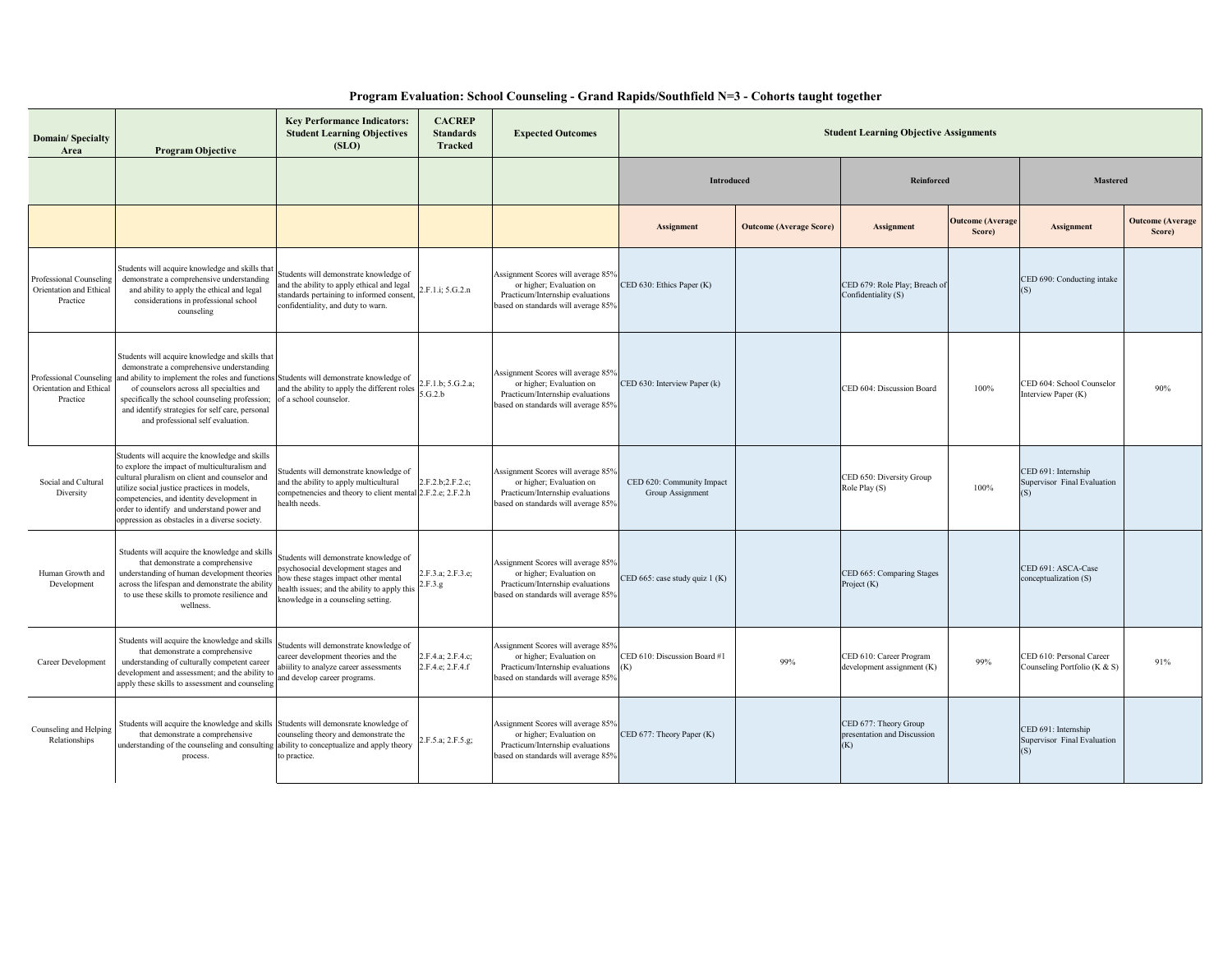#### **Program Evaluation: School Counseling - Grand Rapids/Southfield N=3 - Cohorts taught together**

<span id="page-35-0"></span>

| <b>Domain/Specialty</b><br>Area                                   | <b>Program Objective</b>                                                                                                                                                                                                                                                                                                                                                                         | <b>Key Performance Indicators:</b><br><b>Student Learning Objectives</b><br>(SLO)                                                                                                                                                                                                                  | <b>CACREP</b><br><b>Standards</b><br><b>Tracked</b>                                                              | <b>Expected Outcomes</b>                                                                                                                  | <b>Student Learning Objective Assignments</b> |                                |                                                                                         |                                   |                                                                                                                                    |                                   |
|-------------------------------------------------------------------|--------------------------------------------------------------------------------------------------------------------------------------------------------------------------------------------------------------------------------------------------------------------------------------------------------------------------------------------------------------------------------------------------|----------------------------------------------------------------------------------------------------------------------------------------------------------------------------------------------------------------------------------------------------------------------------------------------------|------------------------------------------------------------------------------------------------------------------|-------------------------------------------------------------------------------------------------------------------------------------------|-----------------------------------------------|--------------------------------|-----------------------------------------------------------------------------------------|-----------------------------------|------------------------------------------------------------------------------------------------------------------------------------|-----------------------------------|
|                                                                   |                                                                                                                                                                                                                                                                                                                                                                                                  |                                                                                                                                                                                                                                                                                                    |                                                                                                                  |                                                                                                                                           | <b>Introduced</b>                             |                                | Reinforced                                                                              |                                   | <b>Mastered</b>                                                                                                                    |                                   |
|                                                                   |                                                                                                                                                                                                                                                                                                                                                                                                  |                                                                                                                                                                                                                                                                                                    |                                                                                                                  |                                                                                                                                           | <b>Assignment</b>                             | <b>Outcome (Average Score)</b> | <b>Assignment</b>                                                                       | <b>Outcome</b> (Average<br>Score) | <b>Assignment</b>                                                                                                                  | <b>Outcome</b> (Average<br>Score) |
| Counseling and Helping<br>Relationships                           | Students will acquire skills that demonstrate<br>the ability to conduct culturally competent<br>counseling.                                                                                                                                                                                                                                                                                      | Students will demonstrate the ability to<br>accurately perform basic counseling<br>skills; including empathy, reflection and<br>open questions.                                                                                                                                                    | 2.F.5.g.                                                                                                         | Assignment Scores will average 85%<br>or higher; Evaluation on<br>Practicum/Internship evaluations<br>based on standards will average 85% | CED 660: Dyadic Role Play (S)<br>CED 679: N/A | CED 660 - 95%<br>CED 679 - 96% | CED 690: Practicum<br>supervisor midterm and final<br>evaluation (S)                    |                                   | CED 691: Internship<br>Supervisor Final Evaluation                                                                                 |                                   |
| Group Counseling and<br>Group Work                                | Students will acquire the knowledge and skills<br>that demonstrate a comprehensive<br>understanding of the theories and experiential<br>skills of conducting culturally competent group<br>counseling.                                                                                                                                                                                           | Students will demonstrate knowledge of<br>group theory; the required steps to<br>developing a group, and the ability to<br>conduct group counseling.                                                                                                                                               | 2.F.6.a; 2.F.6.c;<br>2.F.6.d; 2.F.6.e;<br>2.F.6.f; 2.F.6.g;<br>2.F.6.h                                           | Assignment Scores will average 85%<br>or higher; Evaluation on<br>Practicum/Internship evaluations<br>based on standards will average 85% | CED 650: Group Counseling<br>Proposal (K)     | 93%                            | CED 650: Group Role Play (S)<br>Students complete 10 hours of<br>small group experience | 100%                              | CED 691: Facilitating Group<br>at Practicum/ Internship Site -<br>supervisor evaluation (S)                                        |                                   |
| Assessment and Testing                                            | Students will acquire the knowledge and skills<br>that demonstrate a comprehensive<br>understanding of culturally competent<br>individual and group approaches to assessmer<br>and evaluation.                                                                                                                                                                                                   | Students will demonstrate knowledge of<br>and the ability to utilize formal and<br>informal assessment methods to inform<br>treatment.                                                                                                                                                             | 2.f.7.b; 2.F.7.c;<br>2.F.7.d: 2.F.7.e                                                                            | Assignment Scores will average 85%<br>or higher; Evaluation on<br>Practicum/Internship evaluations<br>based on standards will average 85% | CED 640: Psychological Report<br>(K, S)       |                                | CED 640: Final Exam (K)                                                                 |                                   | CED 691: Conducting intake<br>and assessment - Supervisor<br>Midterm and Final<br>evaluations (S)                                  |                                   |
| Research and Program<br>Evaluation                                | Students will acquire the knowledge that<br>demonstrates a comprehensive understanding<br>of research methods, statistical analysis, needs design; and the ability to apply evidence<br>assessment and program evaluation.                                                                                                                                                                       | Students will demonstrate knowledge of<br>ethical research practice and research<br>based research to counseling practice.                                                                                                                                                                         | 2.F.8.a; 2.F.8.b;<br>2.F.8.e; 2.F.8.g                                                                            | Assignment Scores will average 85%<br>or higher; Evaluation on<br>Practicum/Internship evaluations<br>based on standards will average 85% | CED 695: Citi Training (K)                    |                                | CED 695: Counseling Article<br>Critique (K)                                             |                                   | CED 695: Mini Research<br>Proposal (K)                                                                                             |                                   |
| School Counseling -<br><b>Contextual Dimensions</b><br>& Practice | Students will acquire knowledge and skills tha<br>demonstrate a comprehensive understanding<br>all the roles and responsibilities of school<br>counselors; and will acquire skills that<br>lemonstrate a comprehensive ability to provide addresses the academic, career,<br>a continuum of culturally competent<br>professional school counseling services acros<br>the educational curriculum. | Students will understand and<br>demonstrate the multiple roles of a<br>school counselor; and will design<br>a data-driven comprehensive<br>school counseling program that<br>and social/emotional development<br>needs of all students through the<br>creation and delivery of core<br>curriculum. | 5.G.2.a, 5.G.2.b,<br>5.G.2.c, 5.G.2.d;<br>5.G.3.a, 5.G.3.b,<br>5.G.3.c, 5.G.3.d,<br>5.G.3.j, 5.G.3.k,<br>5.G.3.o | Assignment Scores will average 85%<br>or higher; Evaluation on<br>Practicum/Internship evaluations<br>based on standards will average 85% | CED 604: Interview Paper (K)                  | 100%                           | CED 604: Comprehensive<br>School Program (K, S)                                         | 98%                               | CED 691: ASCA Lesson plan<br>-powerpoint presentation -<br>Social/Emotion domain (S)<br>CED 691: Final Suervisor<br>Evaluation (S) |                                   |